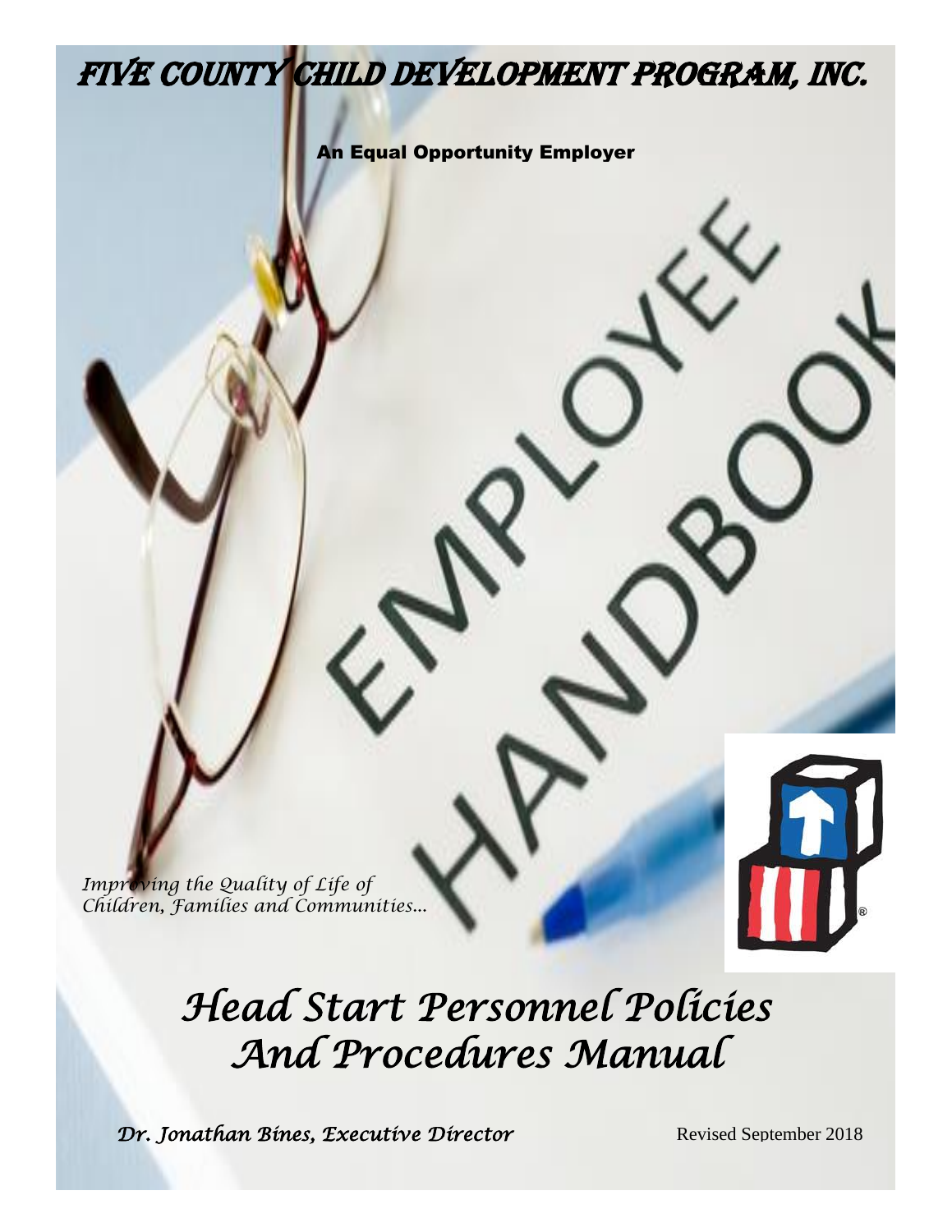# TABLE OF CONTENT

| <b>Chain of Command</b><br><b>Position classification</b> |  |
|-----------------------------------------------------------|--|
|                                                           |  |
|                                                           |  |
|                                                           |  |
|                                                           |  |
|                                                           |  |
|                                                           |  |
|                                                           |  |
|                                                           |  |
|                                                           |  |
|                                                           |  |
|                                                           |  |
|                                                           |  |
|                                                           |  |
|                                                           |  |
|                                                           |  |
|                                                           |  |
|                                                           |  |
|                                                           |  |
|                                                           |  |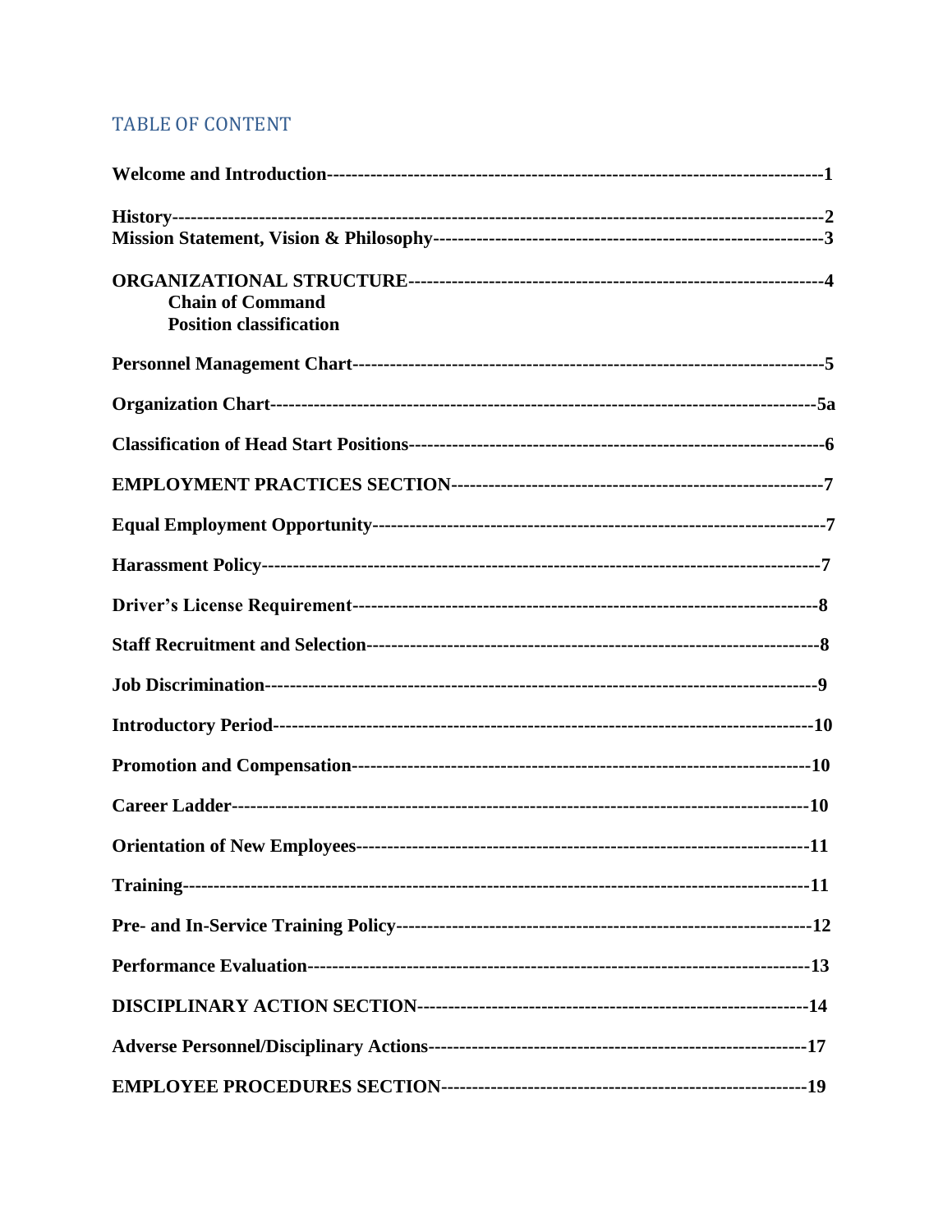| Maternity Leave------------------------ | $-27$ |
|-----------------------------------------|-------|
|                                         |       |
|                                         |       |
|                                         |       |
|                                         |       |
|                                         |       |
|                                         |       |
|                                         |       |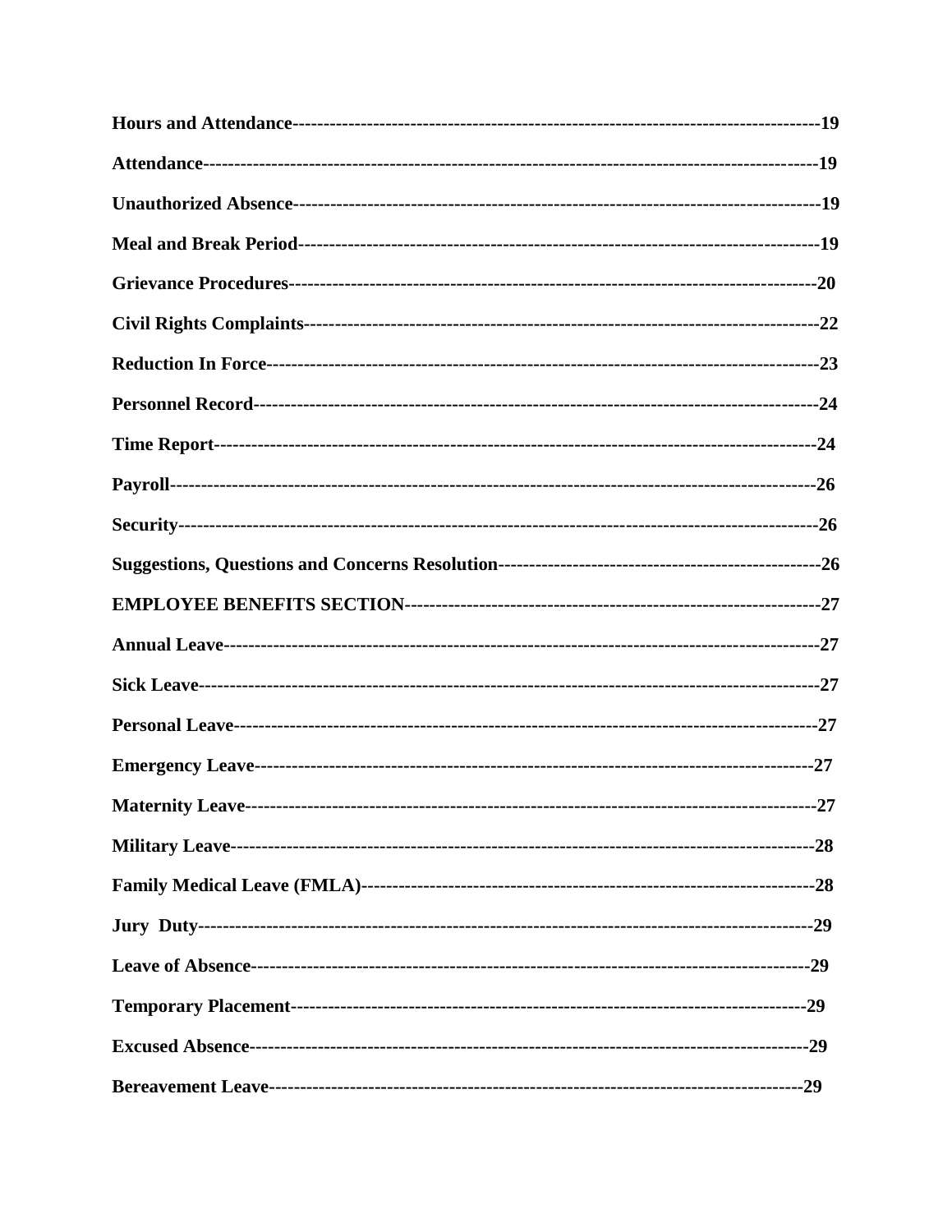| Procurement Procedures------------------------- | $-35$ |
|-------------------------------------------------|-------|
|                                                 |       |
|                                                 |       |
|                                                 |       |
|                                                 |       |
|                                                 |       |
|                                                 |       |
|                                                 |       |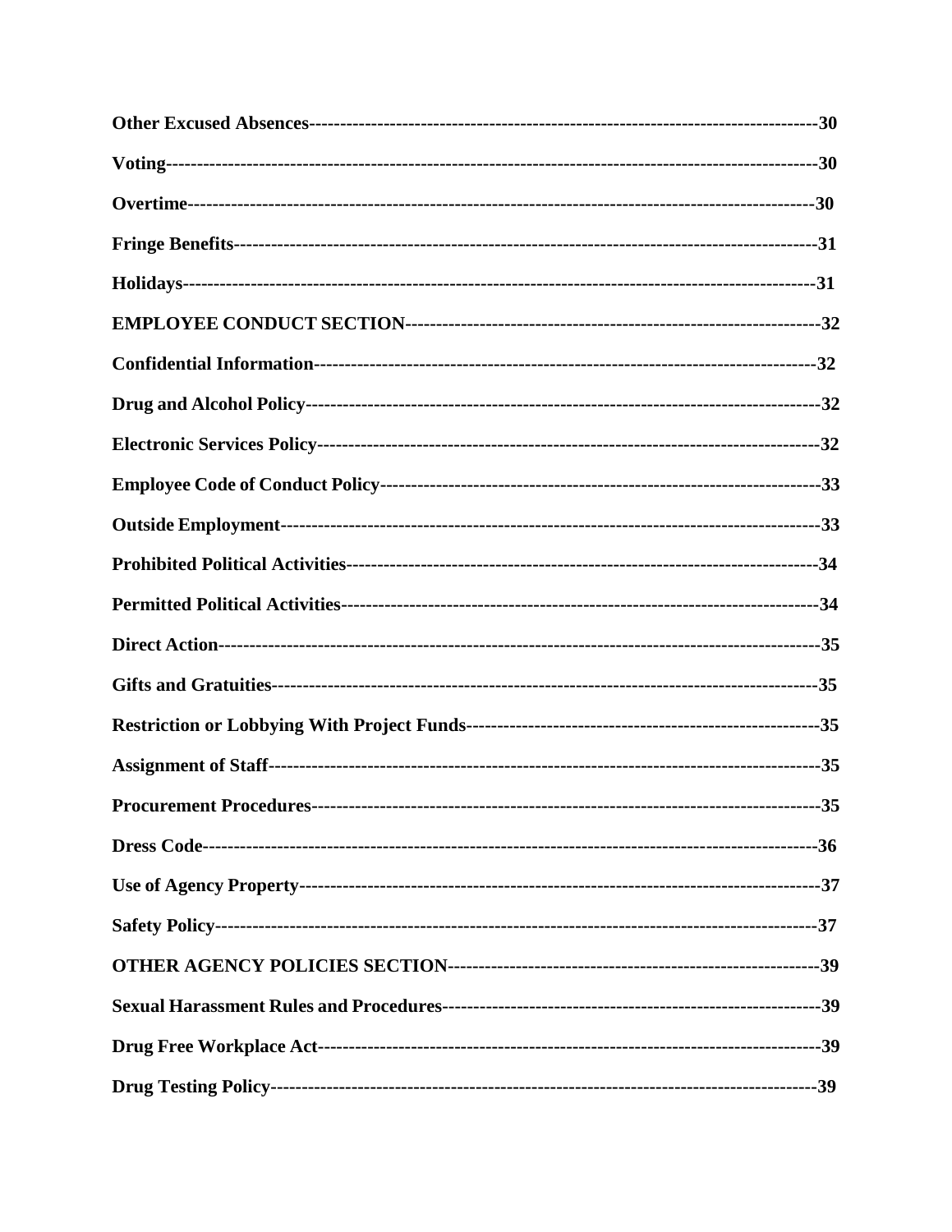| -46 |
|-----|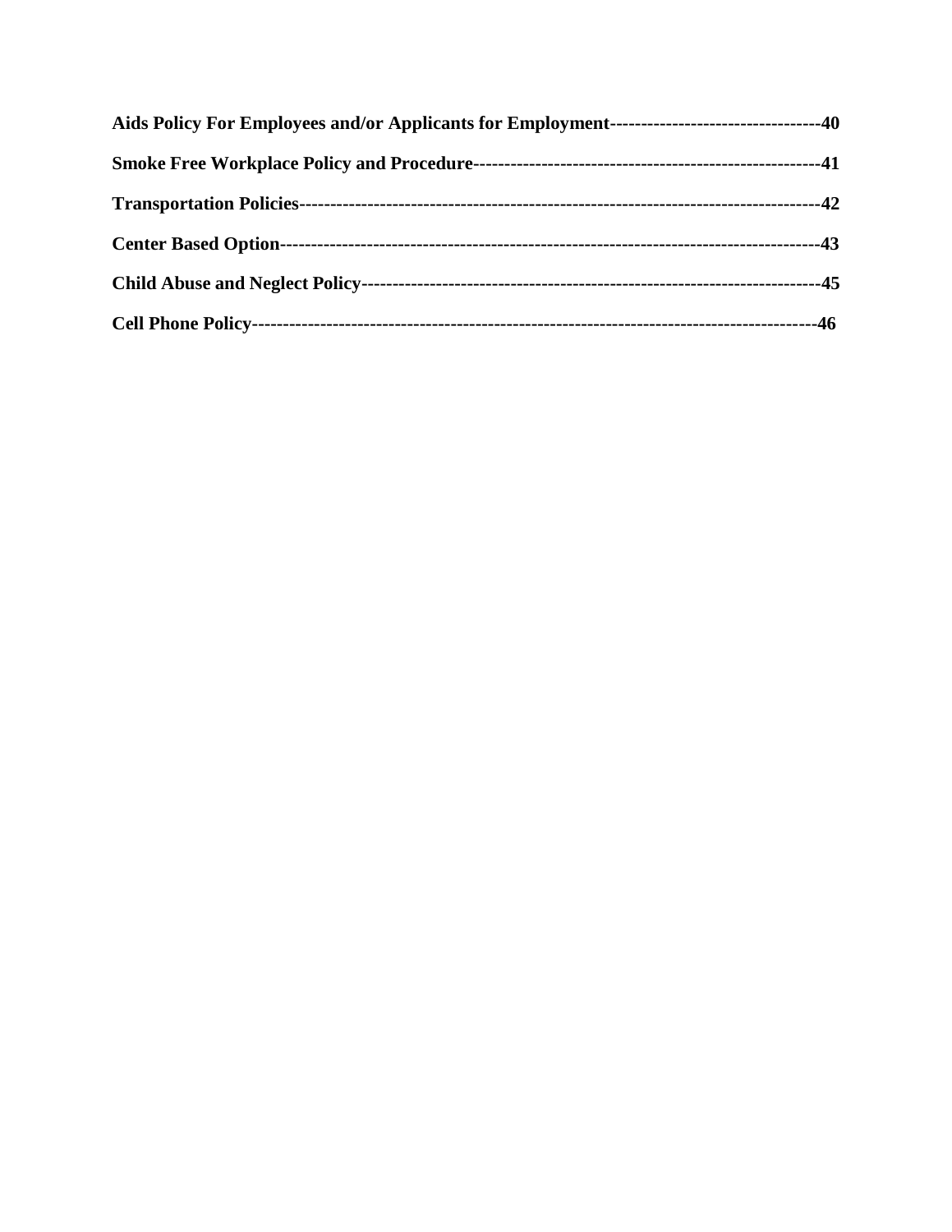# **WELCOME AND INTRODUCTION**

Welcome to Five County Child Development Program, Inc. The productivity and effectiveness of Head Start staff has a direct bearing on the quality and quantity of services offered to children and families. Therefore, it is essential that the administrative staff of Five County Child Development Program, Inc. provide specific guidelines for program management as well as day-to-day program operations. It is also the responsibility of the management staff to supply each employee with a copy of these policies and procedures and through training, assure that staff understand and follow these directives.

On the following pages are procedures of policies for the recruitment and selection of Agency staff, organizational structure of the program, fringe benefits, and other pertinent information relative to Head Start personnel and program operations.

Employment with the agency is voluntarily entered into, and employees are free to resign from their position with the agency at will, at any time, with or without cause. Similarly, the agency may terminate the employee's employment relationship at will, at any time, with or without notice or cause, so long as there is no violation of applicable federal or state law. This is called **Employment at Will.** The employment at will relationship exists regardless of any other written statements or policies contained in this Handbook or any other Agency documents or any verbal statement to the contrary.

The policies and procedures set forth in this manual apply to all employees of Five County Child Development Program, Inc. **However, this manual is not to be interpreted as a legal document or an employment contract. Policies contained herein are only summaries and are not allinclusive.** Managers must still manage day-to-day activities and make policy decisions where there are, at times, no strict guidelines.

Five County reserves the right to alter, change, add to or delete any of these policies or **procedures at any time without notice.** Amendments to these personnel policies, procedures and practices are subject to change at Five County Child Development Program, Inc.' s discretion to maintain their legal compliance, operational effectiveness, and the general scope of desired workplace conditions. Upon amendment of any part of this manual, the agency will endeavor to use normal communication channels to appraise employees, in a timely fashion, of such changes and their effect, if any.

Each employee covered or affected by this manual is responsible for knowledge of and compliance with all provisions contained herein. You may direct any questions to your immediate supervisor or Human Resource Department. A current copy is available on-line at the agency's web site. Employees are required to sign and date statements verifying that they have read, understand and agree to comply with the agency's Personnel Policies and Procedures during employment with the agency.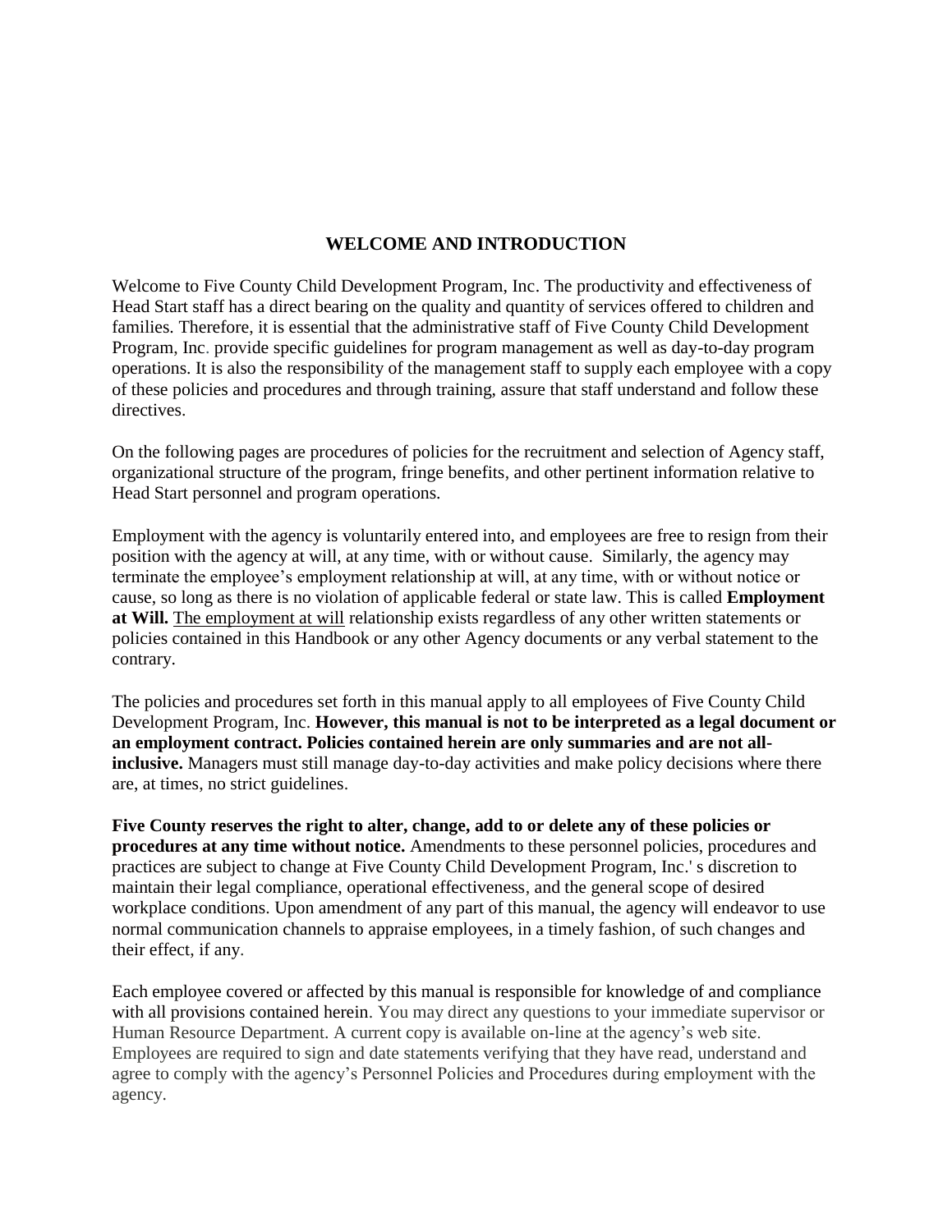# **HISTORY**

Five County Child Development Program, Inc. is an outgrowth of President Lyndon B. Johnson's "War on Poverty", which he presented to Congress on January 12, 1964. Five County is a nonprofit Mississippi Charter Corporation that was organized to serve underprivileged children and families.

In 1965, community leaders organized the communities and mobilized public and private resources and established Sophia Sutton Mission Head Start. The Program started as an eightweek summer pilot program in March of 1965, in Jefferson Davis County, under the directorship of Dr. S. L. Richmond. The Head Start Program became full year in September 1966. In 1971, the program was chartered and the name was changed to Five County Child Development Program, Inc., serving the counties of Jones, Jefferson Davis, Covington, Simpson and Lawrence. In the late 70's Five County discontinued services to Jones County.

The program was directed by the Board of Directors from December 1971 through June 1972. In July of 1972, Ms. Magdalene White was selected as Head Start Director and served thorough June 1978. Mr. Preston White, Jr. served as interim Head Start Director from July 1, 1978 through June 1979 at which time Mr. Buford Graves was selected as Head Start Director and served from July 1979 through September 2000. Mr. Lee A. Frison, Sr. served as Head Start Director from October 2000 through May 2007. Five County was under the leadership of Dr. Jonathan Bines as Head Start Director since June 1, 2007. On June 30, 2014, Five County Head Start grant ended. The new Head Start grant was awarded to Five County as of July 1, 2014, with Dr. Jonathan Bines as Head Start Director.

The agency currently serves 700 three to five year old children full day in four counties; Jefferson Davis, Covington, Lawrence and Simpson. Five County's Mission is "Improving the Quality of Life of children, families and communities". The agency now owns two of its nine Head Start Centers; Collins and Magee Head Start Centers.

We realize we could not have attained our current stature without the superior services provided by our employees. We are glad you are part of our team of Head' Start professionals dedicated to providing quality services to our children and families. We believe each employee contributes directly to the program's growth and success, and we hope you will take pride in being a member of our team.

We hope that your experience here will be challenging, enjoyable and rewarding.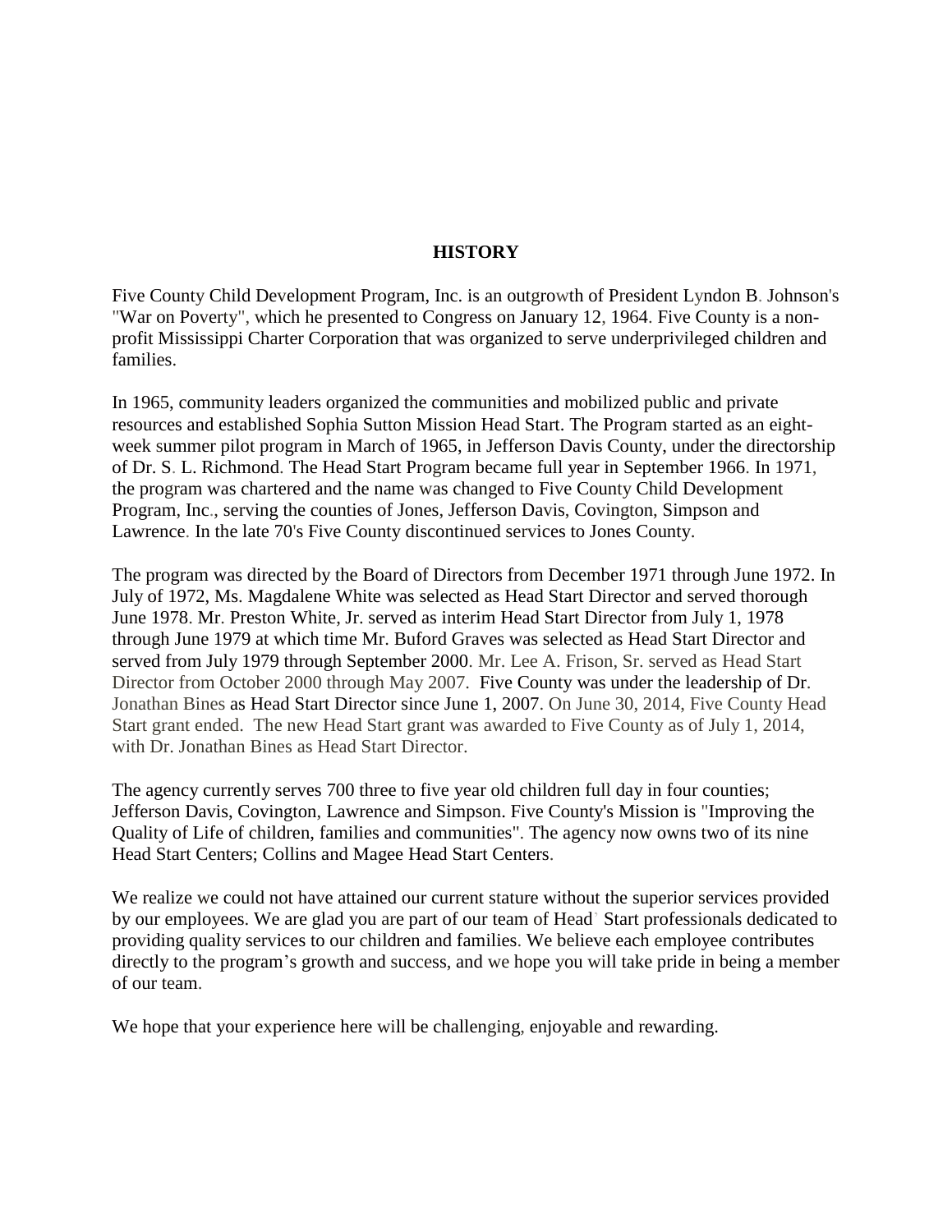# **MISSION STATEMENT**

"Improving the Quality of Life of Children, Families, and Communities."

# **VISION STATEMENT**

Building on yesterday; to insure a successful tomorrow

**We believe that all people should be provided the necessary tools to enhance their educational, economic and social status. We further believe that the families we serve should have the opportunity to improve their quality of life through Head Start. Our Vision is to enhance the knowledge and skills of the children, families and communities we serve.** 

To realize the vision we will have to play the role of pulling the team together, look at indicators for the future to see where we want to be and get staff qualified to meet the future needs of our children, families and communities.

# **PHILOSOPHY**

Assure that our mission is fulfilled by meeting the overall goal of increasing the social competence and school readiness of young children and families.

We believe that:

- 1. Children develop in the context of their family and culture and that parents are the primary educators and nurturers of their children.
- 2. A range of individualized services in all areas are necessary in the delivery of comprehensive and high quality services to children and families.
- 3. Partnering with community organizations and programs will enhance the agency's ability to provide an array of individualized services to the children and families and utilize community resources in an efficient and effective manner.
- 4. Effective systems and procedures are necessary to the achievement of excellence in program management.
- *5.* Strong governing bodies play a critical role in overseeing the implementation of Head Start legislation, regulations*, and policies.*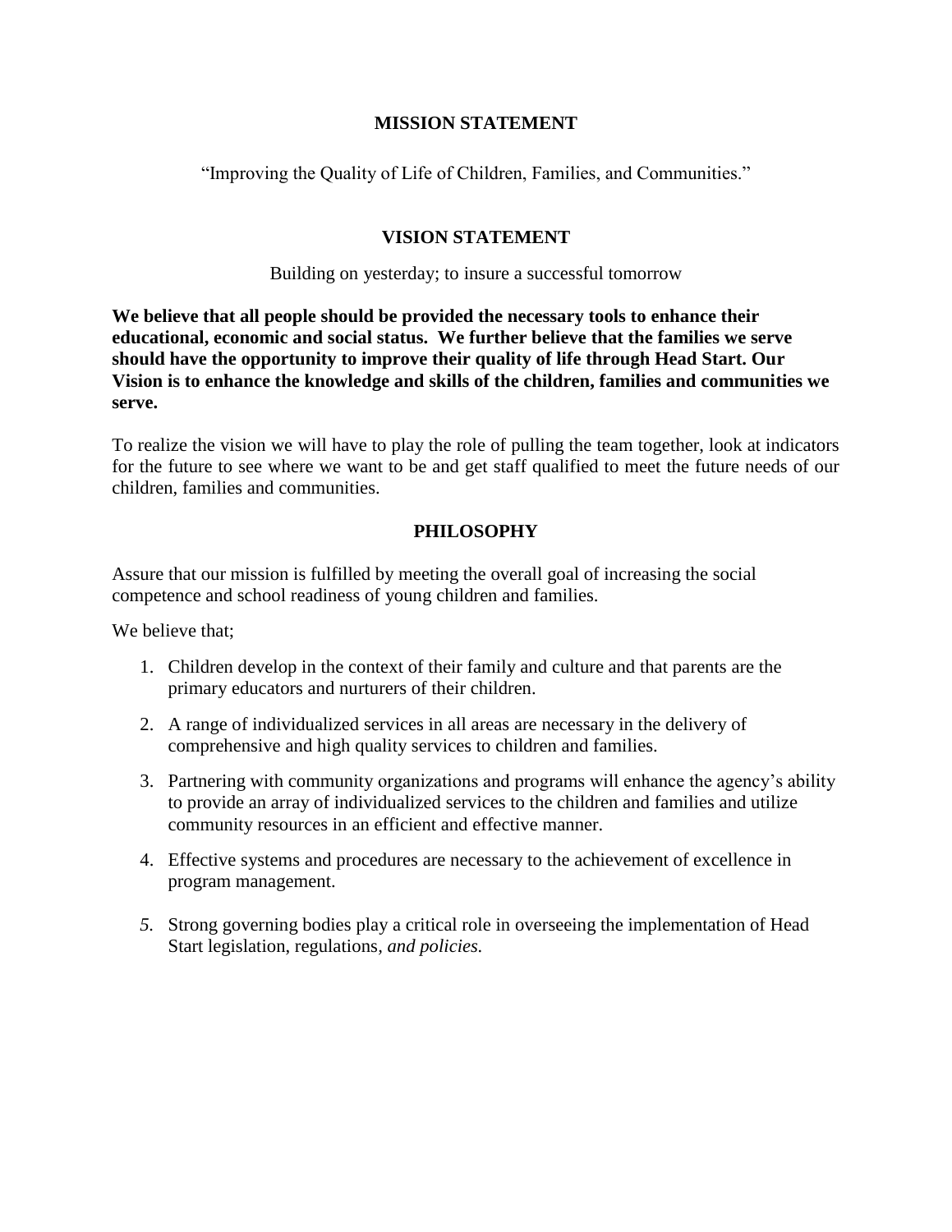# **ORGANIZATIONAL STRUCTURE**

**CHAIN OF COMMAND**: The Personnel Management Chart and Organizational Chart indicate the chain of command implemented by the Five County Child Development Program, Inc. It lists the lines of authority and the supervisory responsibilities of individual positions. The Board of Directors and Policy Council must be involved in making policy decisions regarding the operation of the Head Start Program. They must be involved in the planning stage, as well as final decision-making. The Board of Directors and Policy Council must approve all actions taken regarding the Head Start Program, or the proposed action cannot occur (see Revised Performance Standards, Program Governance and Head Start Act of 2007).

**POSITION CLASSIFICATION**: To develop and maintain a clear structure of job responsibility and work actively relationships within the agency, and to keep meaningful the relatedness of an employee's job and associated pay, performance standards, and other employment conditions, the agency has adopted a policy to maintain job descriptions on each separate position and to classify or reclassify positions as is necessary based on the best interest of the agency. While it is the intent of this policy to describe jobs in specific ways as a means of benefiting the organization's employment structure, this policy should not be misconstrued to restrict or confine job responsibility assigned to employees where flexibility in assigning employees new but related job activities is tantamount to the success of the agency operations.

The Human Resource Manager will be responsible for preparing and maintaining job descriptions on all separate positions with the aid and assistance of the Executive Director, supervisor and employees. Such job descriptions should contain the designation as to whether positions covered by the job description are categorized as exempt or nonexempt, in addition to duty and qualification specifications. All job descriptions should be reviewed periodically to determine their continued accuracy, completeness, compliance with applicable standards of state and federal laws, and relevance to the agency's pay and performance evaluation systems. Each employee will be allocated to a position approved by the Executive Director and position vacancies will be filled on the basis of job description standards.

**REVISION OF JOB DESCRIPTION AND POSITION ALLOCATION**: Job descriptions and the allocation of employees to positions may be revised or altered from time to time at the sole discretion of the agency as a means of operational efficiency and the changing nature of the program. When and where it is deemed appropriate, the agency will endeavor to advise affected employees of changes in job description details or their allocation to a specific position, including the determination to abolish positions, in which case employees may be offered other positions for which they are qualified.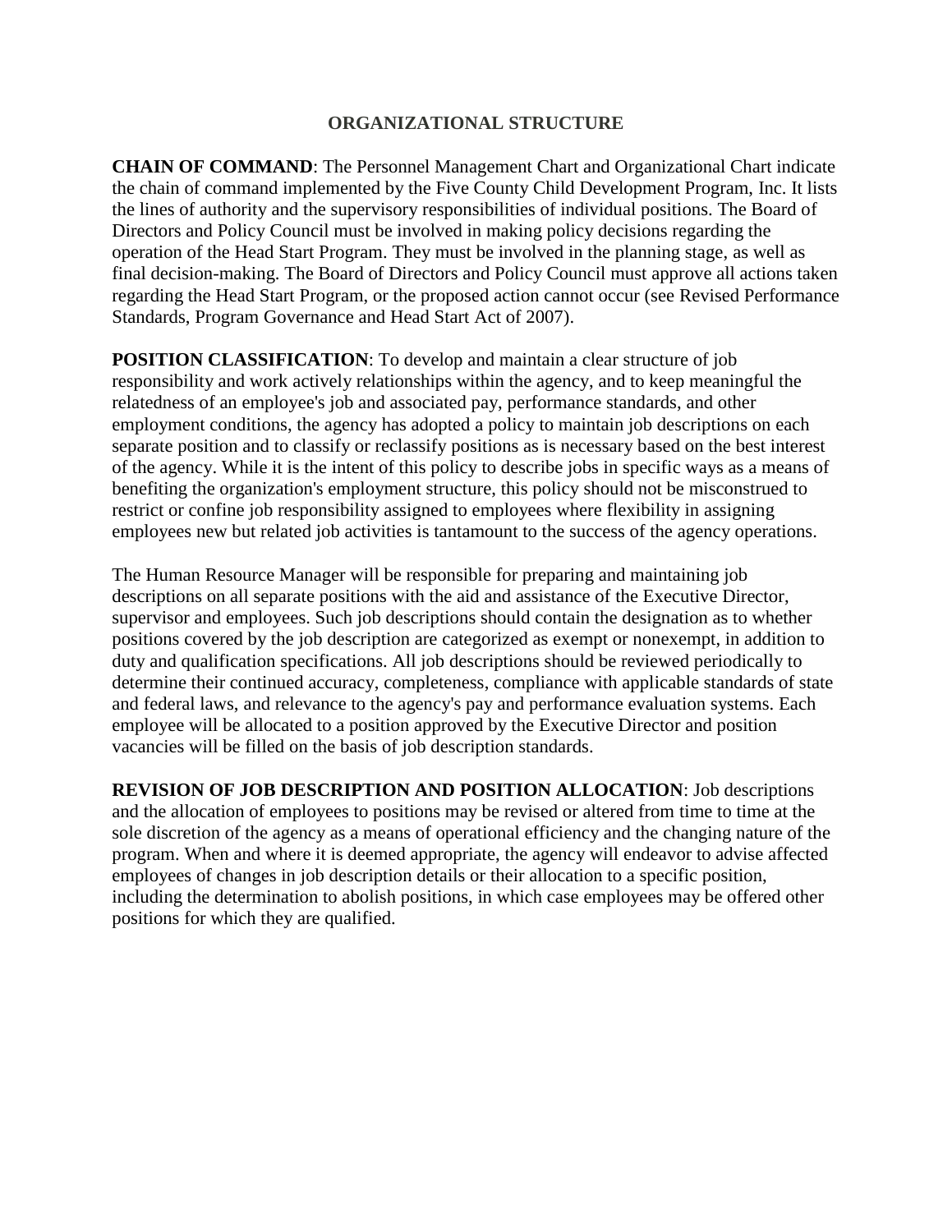# **PERSONNEL MANAGEMENT CHART** (Revised 1/25/19)

| <b>Board of Directors</b>                                   | <b>Executive Director</b>                                                                                                                                                                                                                                                                                                                                                                          |
|-------------------------------------------------------------|----------------------------------------------------------------------------------------------------------------------------------------------------------------------------------------------------------------------------------------------------------------------------------------------------------------------------------------------------------------------------------------------------|
| <b>Executive Director</b>                                   | <b>Chief Financial Officer</b><br>Assist Head Start Director/Human Resource Manager<br><b>Executive Secretary/Office Manager</b><br>Compliance Officer<br><b>Health Services Director</b><br>Family Service/ERSEA Director<br>Parent/Family/Community Engagement Director<br>Early Childhood Development Director<br>Child Plus Manager<br><b>Transportation Director</b><br>PFCE Data Coordinator |
| <b>Chief Financial Officer</b>                              | Payroll/Senior Accountant<br><b>Purchasing Clerk</b><br>Accounts Payable/In Kind clerk<br><b>Benefits Bookkeeper/Secretary</b><br>Information Technology/Inventory Officer<br>Maintenance Manager                                                                                                                                                                                                  |
| <b>Assist Head Start Director/Human Resource</b><br>Manager | Time Keeper/Training Coordinator                                                                                                                                                                                                                                                                                                                                                                   |
| <b>Executive Secretary/Office Manager</b>                   | Receptionist/Secretary                                                                                                                                                                                                                                                                                                                                                                             |
| <b>Health Services Director</b>                             | <b>Nutrition Director</b><br>MH/Disability/Transition Director                                                                                                                                                                                                                                                                                                                                     |
| Family Service/ERSEA Director                               | Family Advocate<br>Family Advocate Aides                                                                                                                                                                                                                                                                                                                                                           |
| Maintenance Manager                                         | Custodians<br>Maintenance Assistant                                                                                                                                                                                                                                                                                                                                                                |
| <b>Transportation Director</b>                              | <b>Bus Drivers</b>                                                                                                                                                                                                                                                                                                                                                                                 |
| <b>Nutrition Director</b>                                   | Cooks                                                                                                                                                                                                                                                                                                                                                                                              |
| Early Childhood Development Director                        | <b>Center Directors</b><br><b>Head Teachers</b><br>Coaches                                                                                                                                                                                                                                                                                                                                         |
| Mental Health/Disability/Transition Director                | <b>Disability Aides</b>                                                                                                                                                                                                                                                                                                                                                                            |
| <b>Center Director/Head Teachers</b>                        | Teacher<br><b>Assistant Teachers/Bus Driver</b><br>Cooks<br>Custodians/Bus Driver<br><b>Bilingual Assistant Teacher</b><br>Floater/Bus Driver                                                                                                                                                                                                                                                      |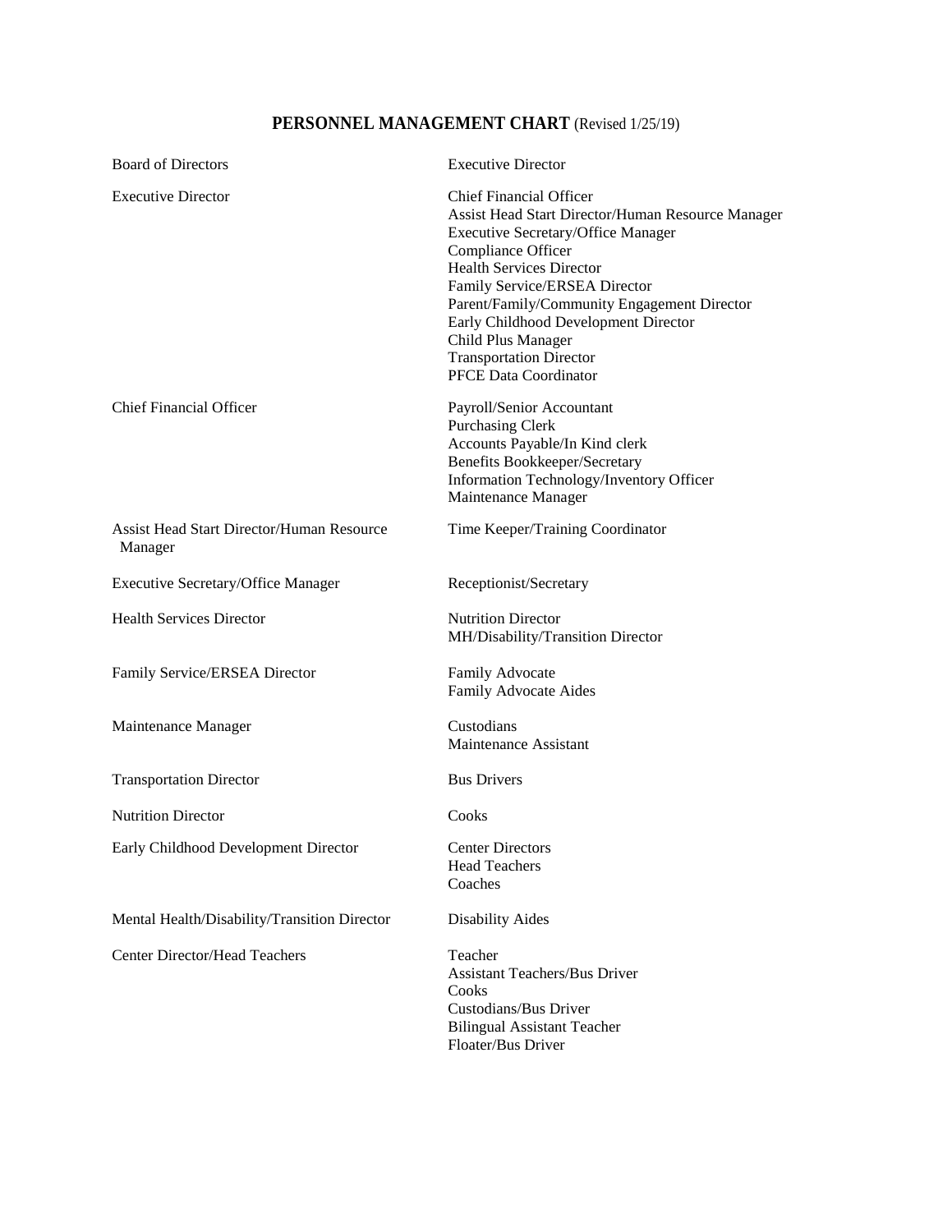

**5a**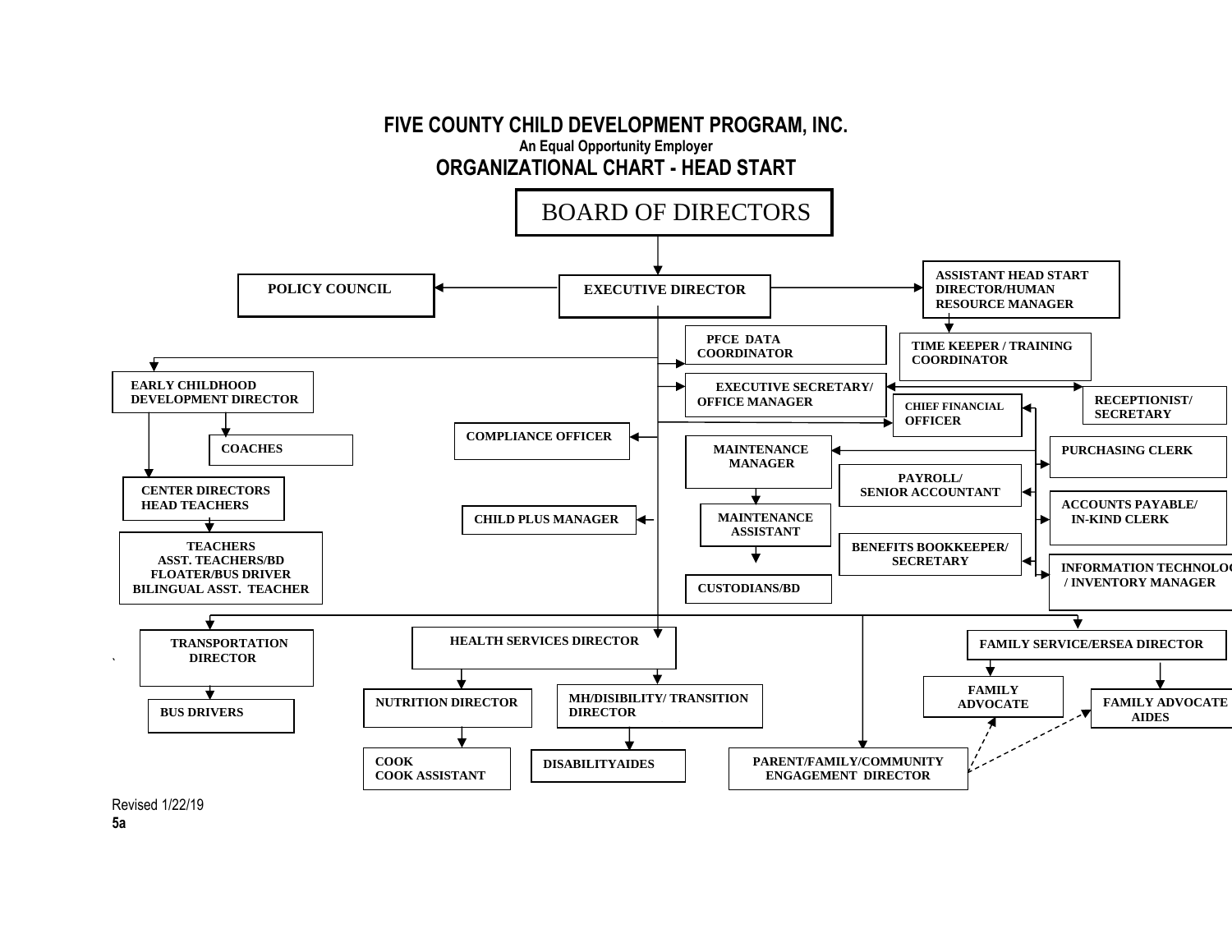# **CLASSIFICATION OF HEAD START POSITIONS**

| <b>FULL-TIME EMPLOYEE</b> |                                                                                |           | A. An employee who works a full-time workweek of forty-hour.                                                                                                                                                                                                                                                                                                                                                                                                                                             |  |
|---------------------------|--------------------------------------------------------------------------------|-----------|----------------------------------------------------------------------------------------------------------------------------------------------------------------------------------------------------------------------------------------------------------------------------------------------------------------------------------------------------------------------------------------------------------------------------------------------------------------------------------------------------------|--|
|                           |                                                                                | <b>B.</b> | An employee who works a full-time workweek of forty (40) hours, but less than 46 weeks per year receives all<br>benefits except annual and sick leave. They will receive personal leave days.                                                                                                                                                                                                                                                                                                            |  |
| TEMPORARY EMPLOYEE        |                                                                                |           | A. Temporary employee, is hired for a certain period of time, to<br>be designated by the Executive Director,<br>and/or for a specific activity; i.e., Classroom or Disabilities Worker, for the operation year. This employee will<br>be appointed by the Executive Director and will be terminated when the time and activity is completed, and<br>receives no benefits other than pay for hours worked.                                                                                                |  |
|                           | created by an employee resigning, taking a leave                               |           | B. A person appointed by the Executive Director to fill a<br>vacancy<br>of absence or terminated will also be considered a<br>temporary employee. This type of temporary employee                                                                                                                                                                                                                                                                                                                        |  |
|                           | absence, or                                                                    |           | will work until the hiring process can be completed, until<br>the employee returns from his/her leave of<br>their services are no longer required. This process must<br>be completed in a timely manner and should not exceed a<br>six (6) month period. This employee will not                                                                                                                                                                                                                          |  |
|                           | receive the<br>Director, along with other appointed interviewers, will<br>them |           | same benefits as a regular employee. The Head Start<br>interview a type B temporary employee prior to<br>being appointed to the position.                                                                                                                                                                                                                                                                                                                                                                |  |
| PART-TIME EMPLOYEE        |                                                                                |           | An employee who works less than 40 hours per week; receives other than annual and sick leave; receives<br>personal leave days, i.e., Part Time Bus Driver, etc.                                                                                                                                                                                                                                                                                                                                          |  |
| <b>SUBSTITUTE</b>         |                                                                                |           | An individual who for a certain period of time fill in for an individual who for various reasons are unable to<br>duty or for specific activity. This person is subject to call and can be called to work for a few<br>report for<br>hours or for several months, depending on the need of the agency. The substitute will sign<br>up to be placed<br>on the list of persons selected to serve as substitutes, to be called as needed and receive no benefits<br>other<br>than pay for the hours worked. |  |
| <b>VOLUNTEER</b>          |                                                                                |           | An individual who provides volunteer services to the agency and performs certain assigned work at no salary.<br>Volunteers will be provided orientation and a job description. They will be expected to perform their duties in<br>Their conduct, dress, and language must be appropriate for the assigned setting<br>an acceptable manner.<br>and task. Failure to meet these requirements can result in their forfeiting their role as a volunteer.                                                    |  |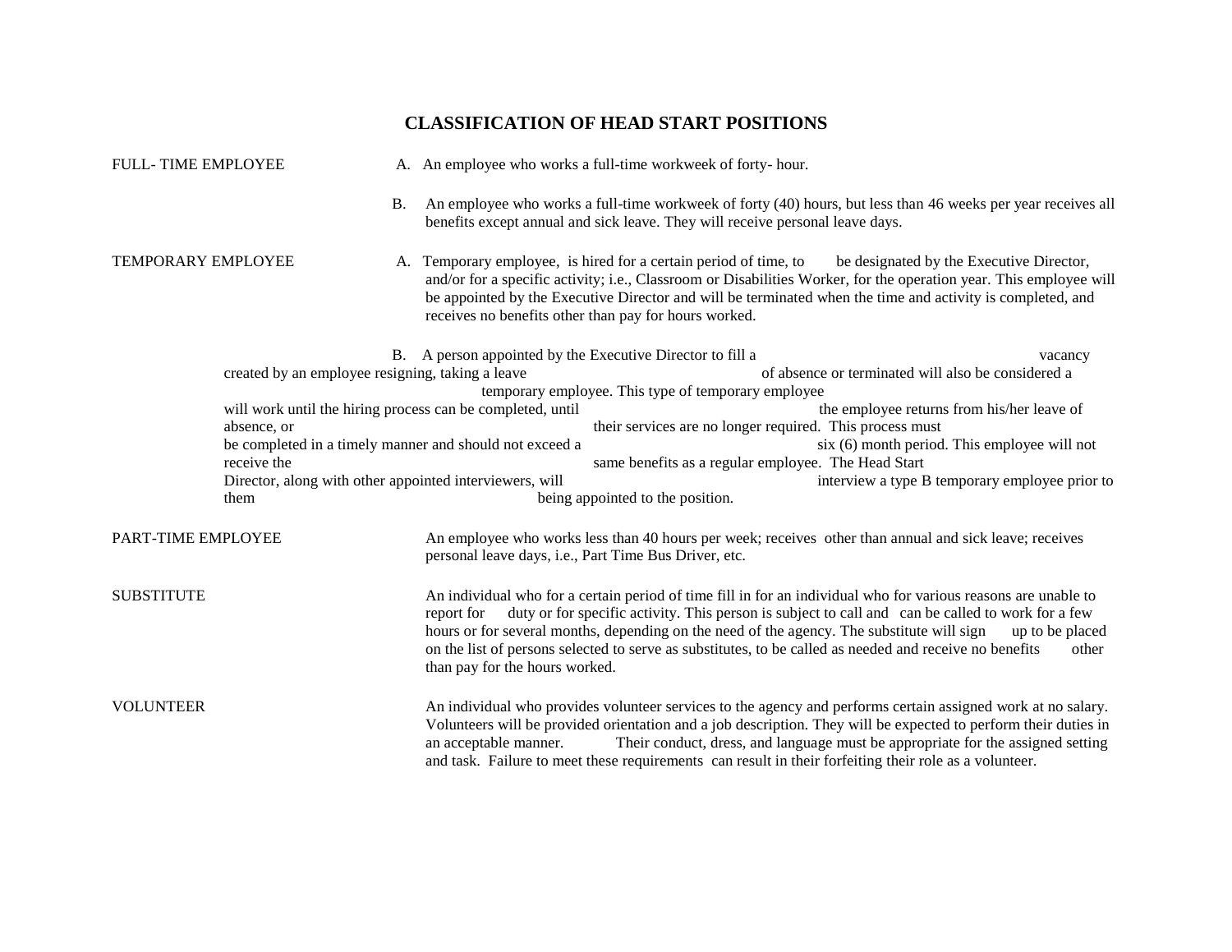# **EMPLOYMENT PRACTICES**

# **EQUAL EMPLOYMENT OPPORTUNITY**

Five County Child Development Program, Inc. is committed to equality of opportunity in employment. The Federal law prohibiting job discrimination based on race, color, sex, national origin, religion, age, equal pay, disability or genetic information. All employees and job applicants shall be treated equally without regards to race, religion, color, sex, age, national origin, disability, citizenship, genetic information, disability, veteran status or service in the uniformed services in all employment practices. Discrimination or harassment, based on these factors, and sexual harassment, will not be tolerated. Any violation of this policy should be immediately reported to your supervisor, Executive Director or Human Resources. All personnel actions will be analyzed to assure compliance with equal employment opportunities. Violation of this policy will result in disciplinary actions up to and including termination of employment.

The U. S. Department of Agriculture (USDA) prohibits discrimination against its customers, employees, and applicants for employment on the bases of race, color, national origin, age, disability, sex, gender identity, religion, reprisal, and where applicable, political beliefs, marital status, familial or parental status, sexual orientation, or all or part of an individual's income is derived from any public assistance program, or protected genetic information in employment or in any program or activity conducted or funded by the Department. (Not all prohibited bases will apply to all programs and/or employment activities.)

# **HARRASSMENT POLICY**

It is illegal to harass an employee because of race, color, religion, sex (including gender identity, sexual orientation, and pregnancy), national origin, age (40 or older), disability or genetic information. It is also illegal to harass someone because they have complained about discrimination, filed a charge of discrimination, or participated in an employment discrimination investigation or lawsuit. Harassment can take the form of slurs, graffiti, offensive or derogatory comments, or other verbal or physical conduct. Sexual harassment (including unwelcome sexual advances, requests for sexual favors, and other conduct of a sexual nature) is also unlawful. Although the law does not prohibit simple teasing, offhand comments, or isolated incidents that are not very serious, harassment is illegal if it is so frequent or severe that it creates a hostile or offensive work environment or if it results in an adverse employment decision. The harasser can be the victim's supervisor, a supervisor in another area, a co-worker, or someone who is not an employee of the employer, such as a client or customer. Harassment outside of the workplace may also be illegal if there is a link with the workplace. For example, if a supervisor harasses an employee while driving the employee to a meeting.

The agency prohibit harassment of any employee based on race, religion, color, sex, age, national origin, disability, citizenship, genetic information or service in the uniformed services. The agency's policy is to ensure and maintain a working environment free of coercion, harassment and intimidation. All employees should be able to enjoy a work place free of such harassment. Such harassment is a form of unlawful discrimination and is considered illegal under various local, state and federal laws.

We strongly encourage any employee who feels unlawfully harassed, in any form, to notify his or her supervisor, the Human Resource Manager, or Executive Director. Any claims will be promptly investigated and appropriate action taken. All complaints will be kept in the strictest confidence except as necessary to complete an investigation. Retaliation against employees for complaining about such harassment is prohibited. However, requiring an employee to properly perform his or her job is not unlawful harassment.

Unwelcome harassing conduct will not be tolerated. Immediate and appropriate action will be taken when an employee complains.Violations of this policy will result in disciplinary action, up to and including possible termination.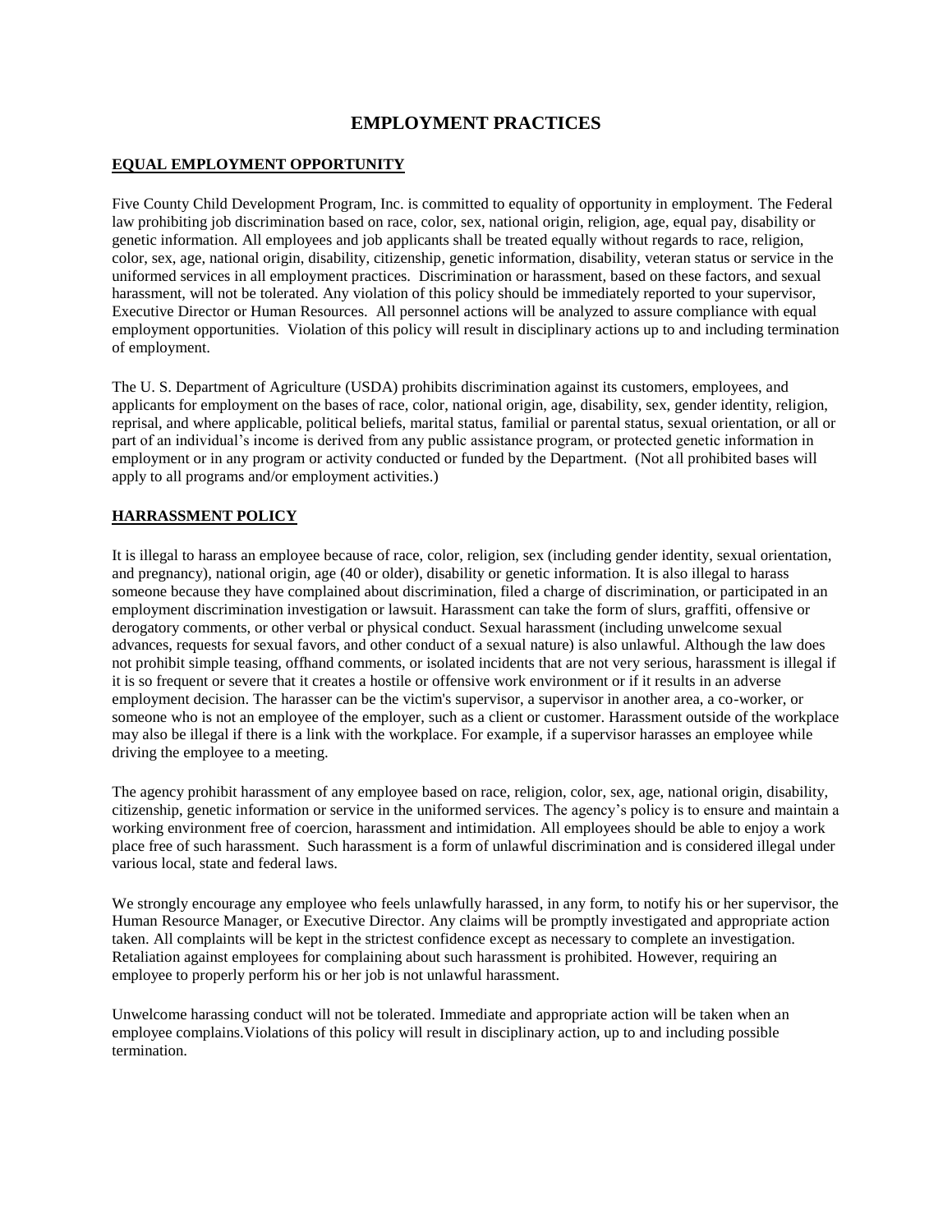# **DRIVER'S LICENSE REQUIREMENT**

Each employee whose job will include driving a program vehicle or driving on program business is required to have a valid Mississippi driver's license and to have and maintain an acceptable driving record, i.e., must remain insurable under the program's liability insurance policy. All drivers must observe all safety, traffic and criminal laws of the state. If you are involved in a moving violation, lose your driving privilege and/or do not have a valid driver's license, you must immediately notify your supervisor and Transportation Director. The agency reserves the right to check your driving record periodically, without prior notice. Any illegal, dangerous, or other conduct while driving that would tend to place the lives or property of others at risk is prohibited. Any employee who violate any part of this policy, or who becomes uninsurable as a driver, will be subject to reassignment and/or disciplinary action, up to and possibly including termination from employment.

# **STAFF RECRUITMENT AND SELECTION**

Five County Child Development Program, Inc. takes the position that employment consideration reflects upon the reputation of the agency in the community, as well as the quality of our employees, supervisors and managers. It is therefore the desire of the agency to make fair and impartial judgment of prospective employees, to leave a positive impression of the agency, and to be thorough in its selection determinations. In keeping with the agency's policy on taking reasonable measures to determine the overall suitability of new hires, and to provide the agency with greater assurance of a new employee's successful adaptation to employment conditions, the agency reserves the right to investigate and obtain prior employment, education, criminal background, character and other pertinent information about any prospective applicant under consideration for hire. The agency will assure that, in accordance with Performance Standards, all employees, prior to hire will be interviewed, references verified, a sex offender registry check conducted, child abuse and neglect state registry check performed and criminal history obtained, including fingerprint check, both state and federally. While most reference investigations are conducted at the time of hire, the agency may additionally determine the need of gathering similar information on existing employees when doing so is deemed suitable and in the best interest of the agency.

It shall be the duty and responsibility of the Executive Director and Human Resource Manager to coordinate the recruitment and selection of staff for the agency and submit to the Policy Council and Board of Directors as appropriate recommendations for personnel actions.

All current and prospective employees must sign a declaration. Prospective employees must sign the declaration prior to employment that lists the following;

- All pending and prior criminal arrests and charges related to child sexual abuse and their disposition.
- Convictions related to other forms of child abuse and neglect
- All convictions of violent felonies

The recruitment and selection plan for hiring staff for the Five County Child Development Program involves four basic steps:

- 1. **Public Announcement**: Available positions in the Head Start Program are announced through the news media and other public announcements so that Head Start parents and the general public will be aware of the available positions. Head Start personnel will be notified of available positions in the Head Start Program prior to or at the time of public announcement by posting the announcement. The announcement will be posted on bulletin boards at each site. The Personnel Committee may recommend that qualifying Head Start personnel be promoted to fill an available position, in which case the position will not be offered to the public.
- 2. **Recruitment:** Promotion from within the organization will receive priority when practical and recommended by the Personnel Committee. Jobs posted are not necessarily reserved or held exclusively for current employees. The agency may concurrently advertise or otherwise recruit qualified persons in the appropriate labor market, and may, at its discretion, hire from outside the agency. The agency reserves the right to hire the most qualified person for the job. Applications will be available at the Head Start Central Office.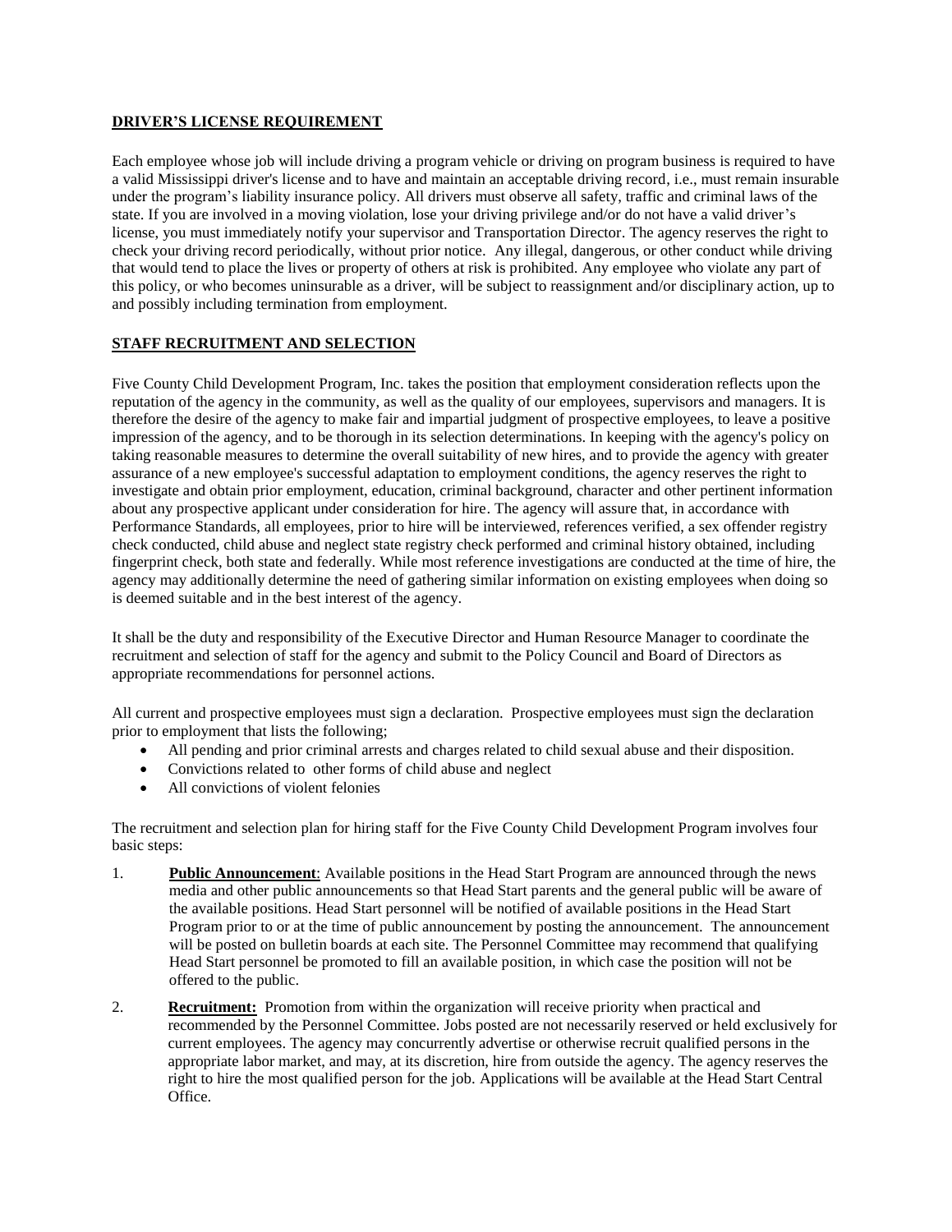- **3. Selection:** (Revised February 3, 2010) The Executive Director, area manager and human resources will screen applicants to be interviewed for available positions. This committee will, after selecting applicants to be interviewed, make recommendations as to which applicants are to be interviewed by the Interview Committee. The Interview Committee, Executive Director and any other person designated by the Executive Director will interview the applicant recommended by the in-house committee. The ethnic makeup of the community, community residents and applicants who are present or former Head Start parents will be given extra consideration in the hiring of personnel. The Executive Director, with the assistance of the Interview Committee, selects a candidate from the top three to be recommended for approval by the Policy Council. If for any reason the first candidate recommended to the Policy Council cannot or will not accept the position, the Executive Director may select another candidate from the remaining top two (2) candidates. In the event the first candidate resigns, does not complete the introductory period satisfactorily, or another vacancy occurs for the same or related position within ninety (90) working days, the Executive Director has one of three options:
	- Select another candidate from the remaining top two candidates
	- Appoint a temporary employee
	- Re-advertise for the position

All persons interviewed will be notified in writing or by phone of the disposition of their application within five working days after the hiring process has been completed.

- 4. **Vacancies**: In the event a Head Start employee resigns or takes a leave of absence at any level and the employee's paid leave is exhausted, the Executive Director, upon the recommendation of the Manager, who supervises the position, can appoint a temporary employee until the position is filled. The time frame for the temporary employee should not exceed six (6) months.
- 5. **Nepotism:** (Revised August 2008) Nepotism applies to a position that is directly supervised by the family member mentioned below. NO person will be employed by Five County Child Development Head Start Program while the following member of his/her immediate family are employed in direct supervisory position over him/her. Immediate family includes:
- Husband/Wife
- Father/Mother
- Brother/Sister
- Son/Daughter
- Father-in-Law/Mother-in-Law
- Brother- in-Law/Sister-in-Law
- Son-in-Law/Daughter-in-Law
- Aunt/Uncle (niece/nephew)

# **JOB DISCRIMINATION**

It is the intent of the agency to establish, by policy, our commitment to afford equal employment opportunity to qualified individuals regardless of their race, color, religion, sex, national origin, age, physical or mental handicap, or veteran status and to conform with the content and spirit of applicable Equal Opportunity Laws and regulations, as well as USDA discrimination law as stated in this manual; except where the doctrine of business necessity or a bona fide occupational qualification can reasonably be established. This policy is intended to apply to those actions related to both employees and applicants for employment.

In keeping with the intent of this policy, the agency will adhere strictly to the following practices:

- Recruitment, hiring and promotion of individuals in all jobs will be conducted without regard to race, color, religion, national origin, age, sex, physical or mental handicap, or veteran status, except where a bona fide occupational qualification exists.
- Employment and promotional decisions will be made in such a manner as to further the principle of equal employment opportunity when possible, based upon job related selection criteria.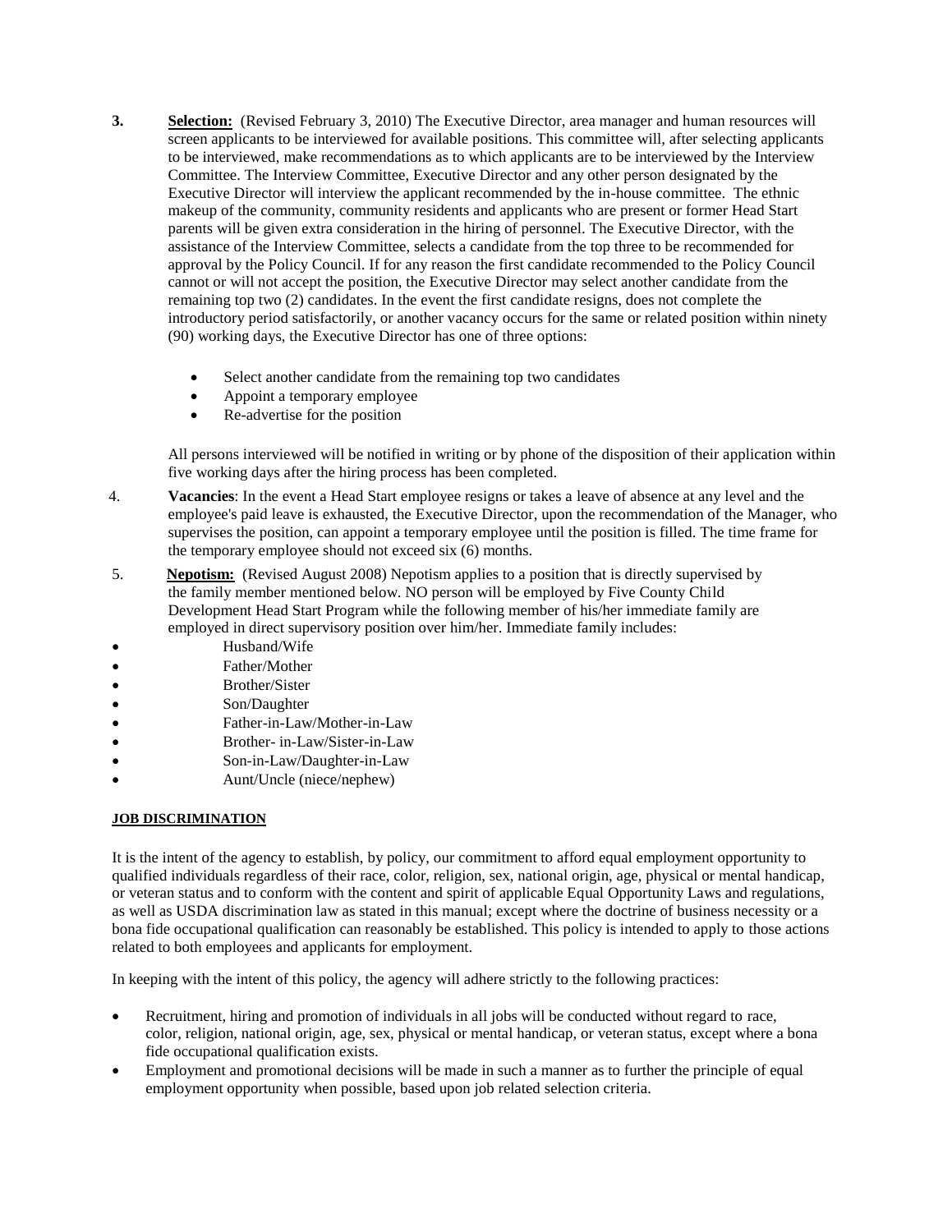#### **INTRODUCTORY PERIOD**

- 1. The first ninety (90) days of employment is considered an introductory period. This will give the employee an opportunity to become familiar with the job and Five County and determine if this is the type organization they want to work. It also allows Five County to determine whether the employee can satisfactory perform the assigned job. The supervisor, as well as the Policy Council, will be given the opportunity to observe the employee's character, ability and work record.
- 2. The introductory period is for an employee working in a regular full-time or part-time capacity who had not completed 90 days of successful job performance.
- 3. During the introductory period an employee who, in the judgment of the Executive Director and the employee's supervisor, does not perform satisfactory work, has poor attendance, abuses rules, etc., can be summarily dismissed after proper notification on or prior to the completion of the introductory period. Such a dismissal prevents the employee from being entitled to any annual or sick leave pay. However, the Executive Director has the right to extend the Introductory Period up to eight additional weeks in situations where warranted.
- 4. Supervision and training is offered to all employees.
- 5. Separation during introductory period may be affected without showing detailed cause and maybe based on such thing as stated in section three above. This type of separation is not subject to appeal unless the individual alleges discrimination because of a non-merit reason. In this latter case, it will be processed in keeping with pertinent agency policies covering grievances.

#### **PROMOTION AND COMPENSATION**

The agency seeks currently employed and qualified staff to fill vacancies that occur from time to time. This applies to all employees. Hence, Head Start employees may be given preference to fill a vacancy based on past performance. They may be given the opportunity to promote horizontally as well as vertically, subject to the approval of the Policy Council and Board of Directors. The purpose of our in-house training and development program is to help employees experience their full potential.

When position vacancies occur, the Executive Director and supervisors will assist the Human Resource Department in determining whether there are eligible candidates within the agency. Candidates for promotion will be selected on the basis of their qualifications and work records without regard to age, sex, race, color, religion, mental or physical handicap or national origin. The standards will apply to all employees.

Service with the agency maybe a factor considered in the process of selecting a candidate for promotion. However, it will not be the deciding factor when determining which candidate is chosen. Promotions will always be based on education, ability, potential and actual performance. The agency reserves the right to hire and promote at its discretion and in its best interest.

# **CAREER LADDER**

Management Executive Director Administrative Staff/Area Managers Support Staff Center Level Center Director/Head Teacher Teacher Floaters Assistant Teacher Cook Bus Driver/Custodians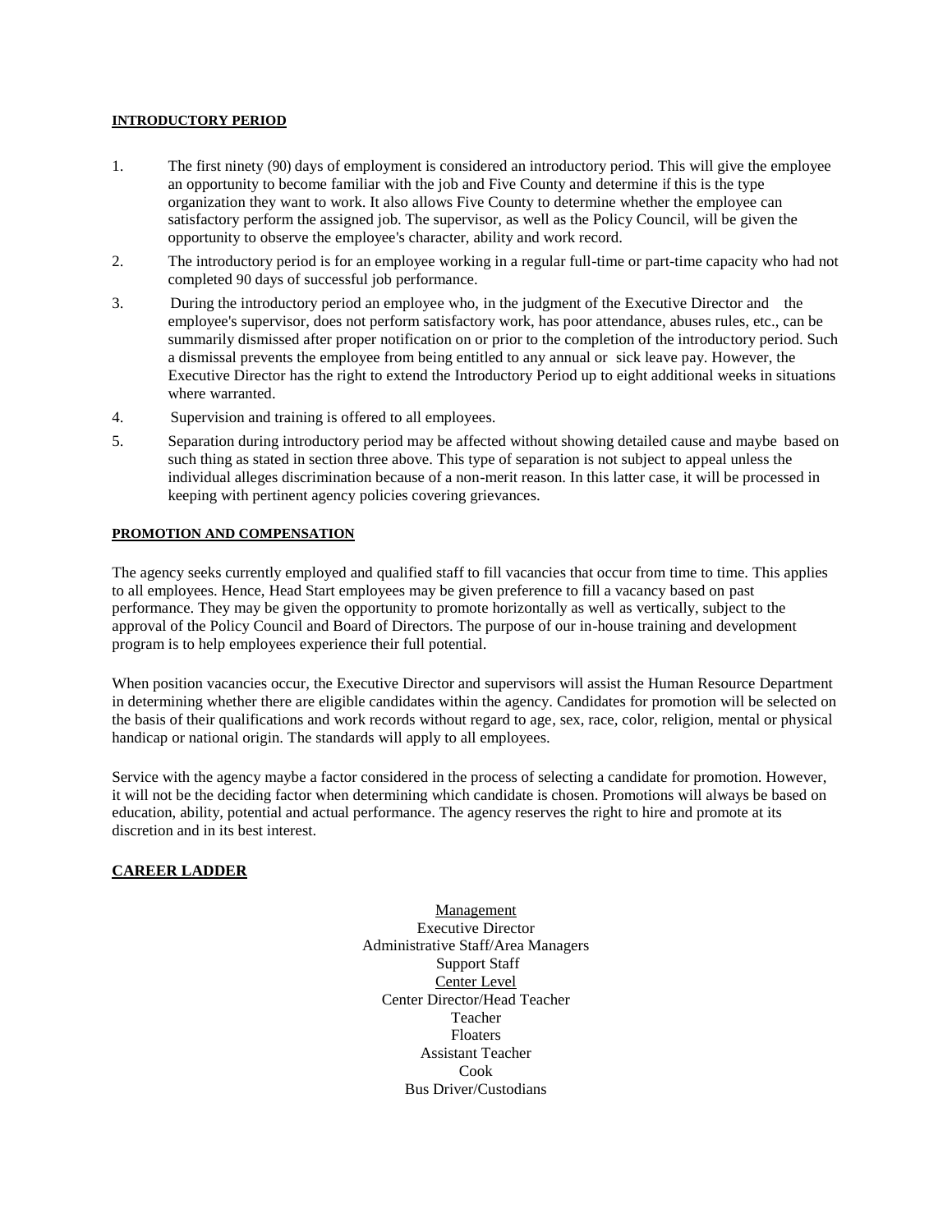## **ORIENTATION OF NEW EMPLOYEES**

The Five County Child Development Program, Inc. believes that a smooth and thorough orientation of new employees results in a positive integration into the agency's operation, and will lead to a more productive and satisfying employment relationship. For this reason, it is the agency's policy to provide each new employee with a thorough orientation to the agency and its policies and procedures promptly following their report to work date. Orientation for new employees is the direct responsibility of Human Resources, area managers, and his/her immediate supervisor. A number of areas that will be covered in the orientation are;

- History/introduction to the agency
- Review of agency goals, mission, vision and philosophy
- Discussion of organizational structure, key employees, office/site location
- Review of policies and procedures, and the employee procedures manual
- Code of conduct
- Review of benefits and signing of all necessary forms
- Introduction to managers and co-workers
- New employee's role in helping to achieve agency's goals
- New employee's job content and performance evaluation standards
- Job Safety
- Promotional opportunities
- Professional Development

The topics covered by the Human Resource Department and supervisor, in a new employee orientation, shall be documented on an Orientation Form prescribed by the agency; inclusive of the employee's signature, for placement in the employee's personnel file.

Following initial orientation, supervisor and manager should regularly check with employee concerning questions they may have, their working conditions, any problems or difficulties they may have encountered, and feedback concerning their performance or job progress throughout the 90 day Introductory Period.

# **TRAINING**

Employees of Head Start will participate in the agency's Professional Development Program, Individual Professional Development Plan and Professional Development Needs assessment to ensure that training is relevant to the needs of staff. This information will be compiled, along with other relevant information, and a training plan for the year will be adopted. The training program for the agency will be composed of the following facets;

- To provide pre- service and in-service training for employees to add to their knowledge and capabilities in working with young children and families. These training sessions include all areas of the Child Development Program and related Head Start fields. Experts in the field of Child Development and other related fields often participate in leading the training sessions.
- To encourage and help all employees who do not have a high school diploma prepare for and pass a GED test, which entitles them to a State of Mississippi equivalency high school diploma.
- To provide available resources for teachers, and assistant teachers to receive a college degree, if funds are available.
- To keep Head Start staff informed about Child Development and other job related courses offered at the area vocational schools and, when the budget allows, pay participating staff's fees and material costs.
- To provide the money for staff to enroll in extension courses offered in their areas as well as correspondence courses in the field of Child Development or related Head Start programs, if funds are available.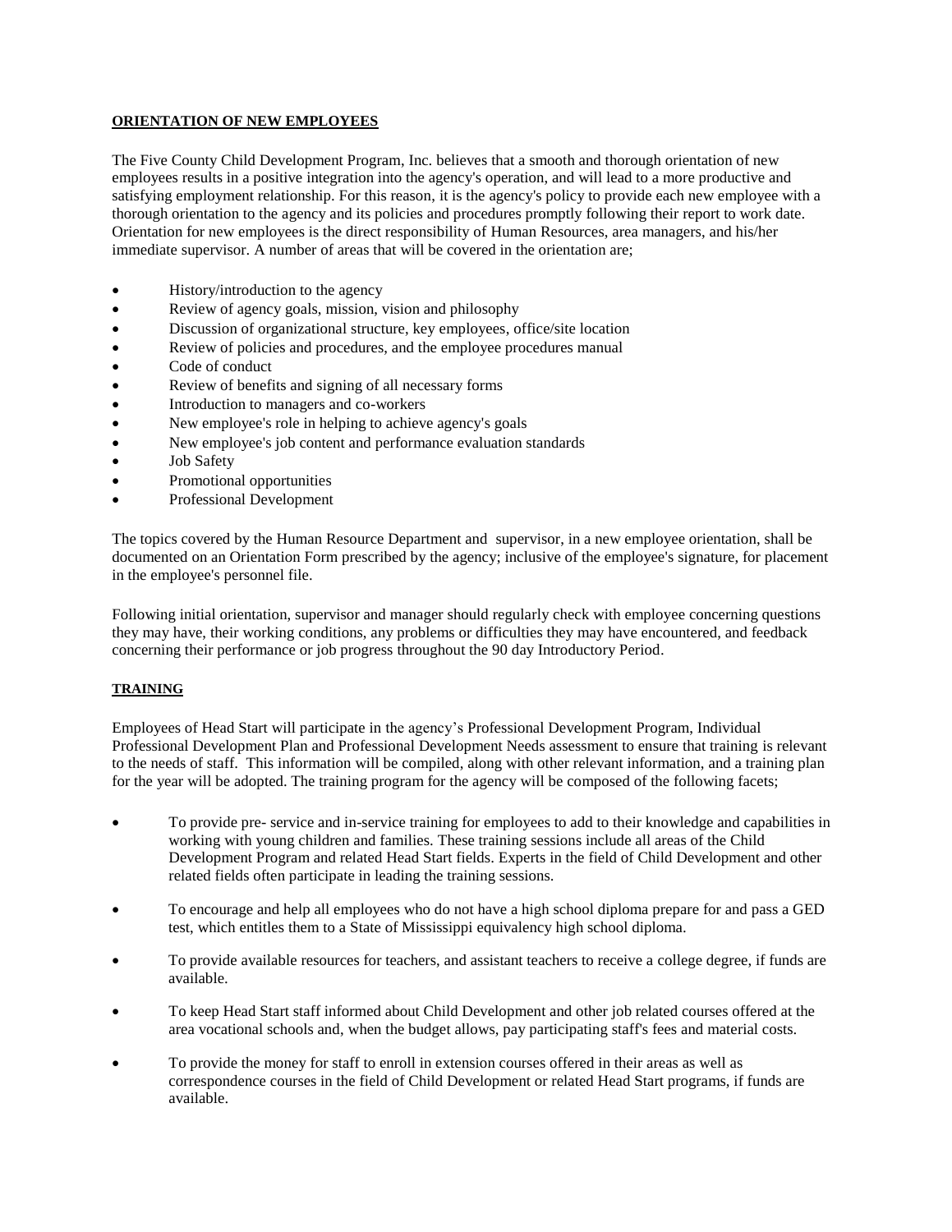- To encourage Head Start employees to participate in professional organizations related to Child Development and related fields, and when funds are available, to pay the expenses of attending various conventions, special training seminars, and meetings.
- To provide various books and materials related to child development and other Head Start areas, if funds are available.

All staff is required to participate in pre-service and in-service training sessions. These sessions will be conducted in such a way as to help employees improve the quality of services they provide and prepare for jobs of more responsibility. In addition, when funds are available, any staff who has performed satisfactory services and who has a genuine desire to further his education will be allowed to work toward a degree in Child Development or a Head Start related degree.

# **PRE- AND IN-SERVICE TRAINING POLICY (**June 2011)

The Five County Child Development Program, Inc. is committed to supporting the development and learning of staff to ensure the services delivered to our children, families and communities are safe, effective and of a high quality. Five County has an obligation to meet local, state and federal requirements, ensuring that all staff operate within the guidelines. Therefore, all staff is required to attend specified training events. The agency recognizes that training is of vital importance to adequately protect and educate children, families and staff.

The provision of mandatory and other training is essential in managing risk and maintaining high standards within the agency. Increasing the skill levels of staff and other stakeholders will ultimately raise the standard and professionalism of Head Start, which will benefit the children, families, communities, stakeholders and the general public. It provides our staff with pertinent information to enhance their abilities to do their job. Therefore, it is very important that all employees are in attendance.

Five County has a clear responsibility to provide various training to our staff. The agency's vision is to create a comprehensive training plan for all staff, both initially through orientation and refresher training at specific intervals. The agency will ensure that all members of staff receive the mandatory training identified as being required for their role. It will also monitor attendance and non-attendance of these trainings.

The aim of this policy is to assure that Five County complies with all training requirements mandated by local, state and federal regulations and guidelines. Therefore, the agency will implement the following policy to assure maximum attendance of the agency's pre and in service trainings:

- Employees that do not attend the two days of In-Service Trainings in March and December will not be paid for any days during the week of In-Service Training. If, however, you cannot attend both days of In-Service Training because of a catastrophic situation/sickness you may utilize personal leave time for the excused day(s) of In-Service training only. The remainder of the days during the week of In-Service will be without pay.
- Attending scheduled training events is a vital part of what we must do at Five County, therefore, employees that continue to show a pattern of habitual absence from Pre or In-Service Training will be subject to disciplinary actions inclusive of suspension without pay and/or termination of employment. The disciplinary action will be considered on a case by case basis.
- Employees that do not attend Pre and/or In-Service Trainings to obtain the required annual 15 contact hours must show documentation that they have received the 15 contact hours required by the licensure agency, the Head Start Act of 2007 [648A(a)(5)] and Five County from other sources that meet the Head Start requirements. The source of the contact hours must be approved by our licensing agency and the Executive Director. These hours must be verified and properly documented. If you do not receive the required contact hours within the 12 month period, your employment with the agency will be terminated.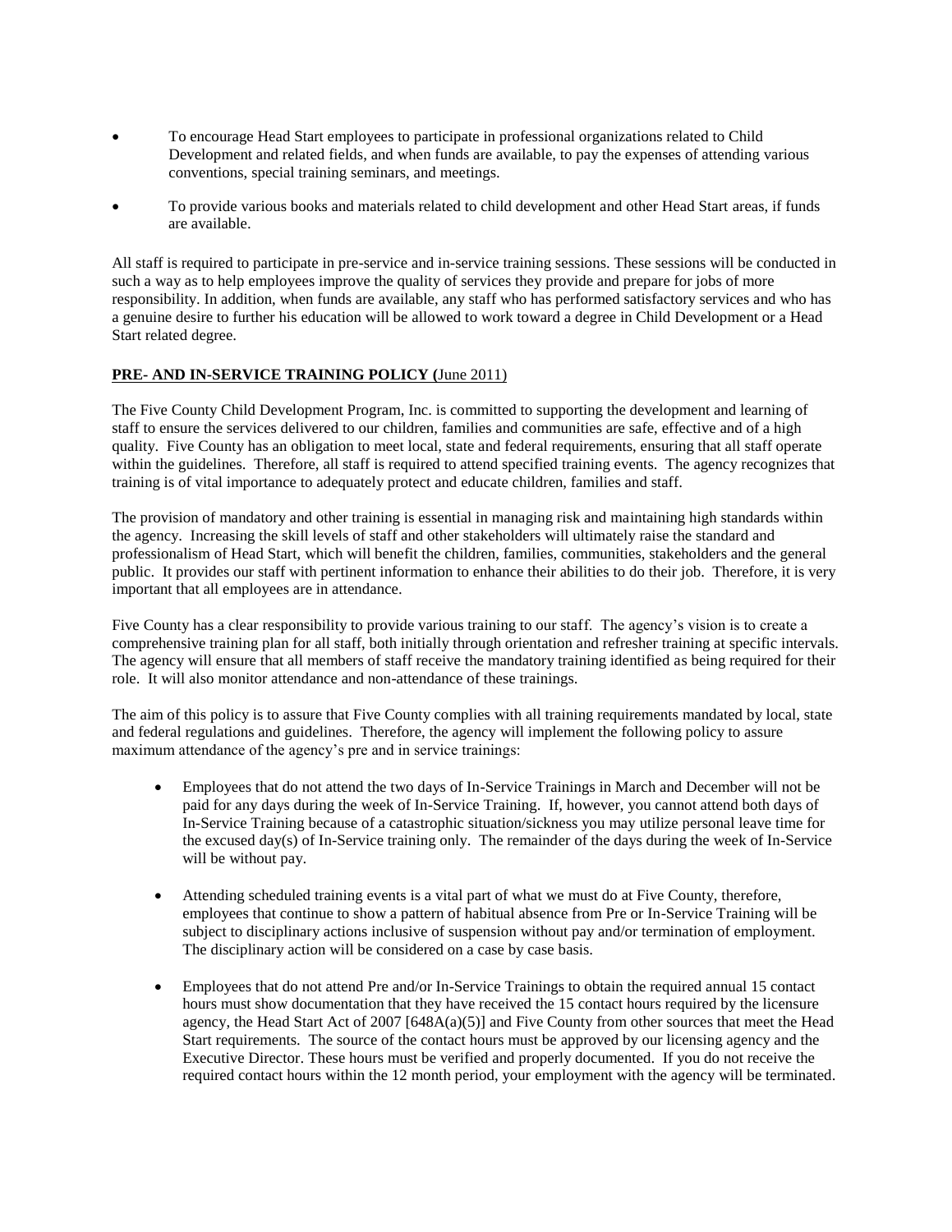# **PERFORMANCE EVALUATION**

It is the agency's policy to conduct performance reviews of all employees once a year. The appraisal is intended to be an employee development activity to assist and motivate employees to attain their maximum potential.

The objectives of the program are:

- 1. To motivate and guide employees toward greater self-deve1opment and improved performance by discussing significant strengths and areas needing improvement in a positive, constructive manner
- 2. To provide and objective and uniform means for supervisors to make determinations based on an assessment of employee performance
- 3. To identify training needs and succession planning activities.
- 4. To provide a record of employee's progress

The following procedures will be followed in performance appraisal;

- 1. Head Start employees shall be given a performance rating by his/her immediate supervisor at least once per year or at any time deemed necessary by the Executive Director. An employee who has been given a written reprimand or have a grievance filed against them will be given a performance evaluation at the time of the reprimand or grievance. Another performance evaluation will be given this employee within sixty days. If this evaluation is substandard it may be grounds for dismissal.
- 2. Each employee may discuss their evaluation with their supervisor. This will help each to have a better understanding of the work being performed. After discussion, each employee must sign the evaluation to verify that it has been seen and discussed with employee. The employee must also be given the opportunity to write comments concerning his/her evaluation before signing.
- 3. Evaluation reports are submitted to Executive Director for examination/review.
- 4. A copy of the personnel evaluation report is then filed in the employee's personnel record.
- 5. The employee's performance and ability must be of such quality as to ensure the guidelines set forth by the performance standards in all areas are met.
- 6. The employee evaluation can also serve as a basis for recommendations of pay adjustments.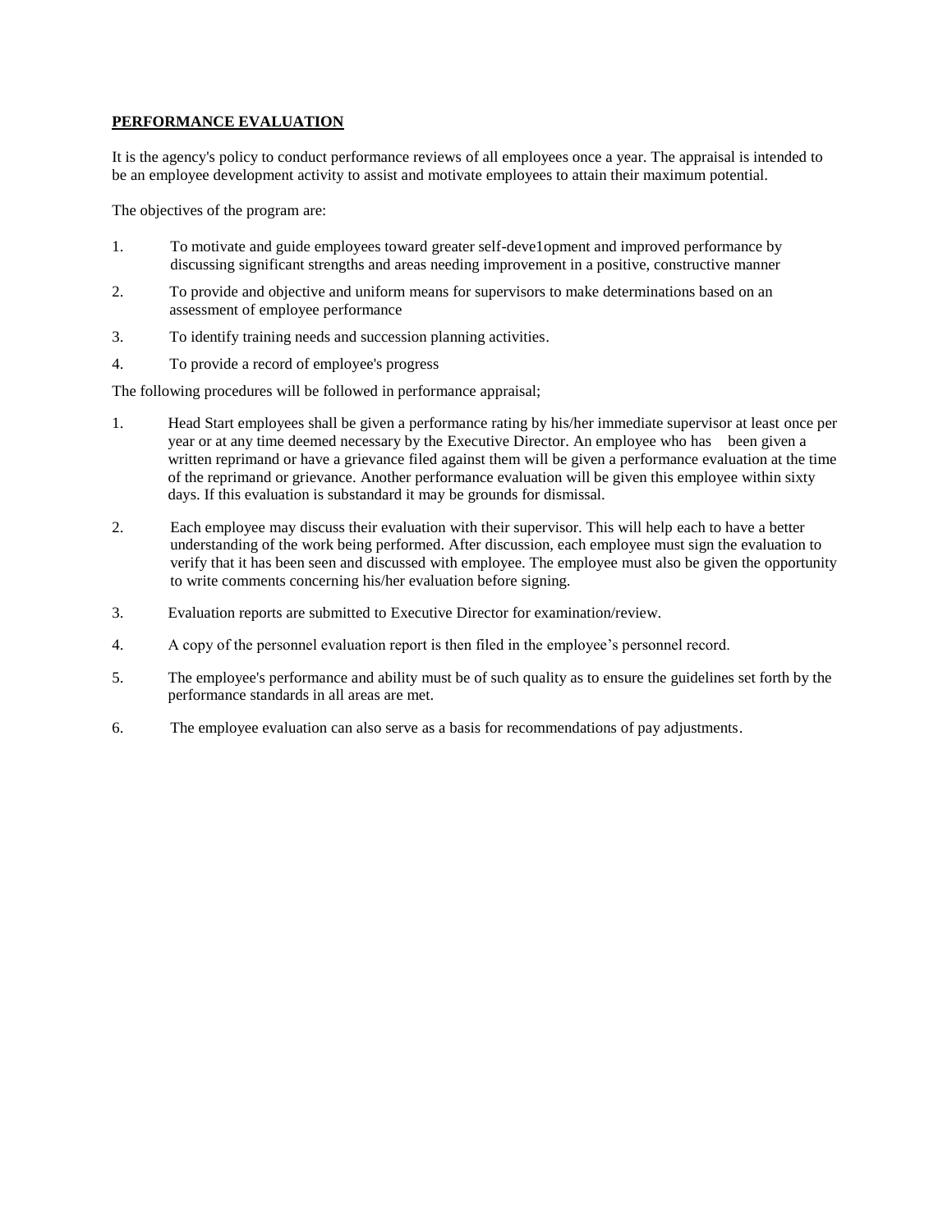# **DISCIPLINARY ACTION**

Open communication between management and employees and the establishment of a friendly, cooperative work atmosphere go a long way toward eliminating serious disciplinary problems. If, however, disciplinary problems do arise, supervisors and management should make every effort to ensure that employees have an understanding of agency policies and an awareness of what is expected in the area of job performance.

The agency will take formal personnel action against an employee when his or her work or conduct necessitates doing so or when he or she fails to comply with rules and regulations promulgated by or made applicable to the agency. Such rules and regulations are subject to change. A summary of the findings shall be recorded and a copy of the document shall be placed in the employee's personnel file. The policy is to provide for progressive, evenhanded disciplinary action, in steps of increasing severity, whenever practical, in order to stimulate change in the behavior that activated the disciplinary process. Application of these guidelines must be consistent and equitable so that all employees receive like treatment for similar offenses.

Illustrative examples of the type of conduct, activities and performance that the agency expressly wants employees to avoid include the following. However, because conditions of human conduct are unpredictable, no attempt has been made here to establish a complete list. Should there arise instance of unacceptable conduct not included in the following list, the agency may likewise find it necessary and appropriate to initiate disciplinary action in accordance with these policies and procedures, up to and including termination of employment.

- 1. Unsatisfactory attendance, unexcused tardiness, unreported or unexcused absence, and abuse of sick leave.
- 2. Failure to maintain an orderly work area.
- 3. Inefficient performance of job responsibilities, including non-timely submission of reports, refusal or inability to improve job performance in accordance with written or verbal direction after a reasonable amount of time.
- 4. Taking lunch period or break at times other than the time established by the agency without prior approval of the appropriate supervisor.
- 5. Abuse of work time, including sleeping on the job or unauthorized time away from assigned work areas.
- 6. Destruction of, damage to, theft of, or unauthorized use, possession, loss or removal of agency property or personal property of others without prior approval.
- 7. Failure to promptly report a work-related injury or accident.
- 8. Falsification of employment application, resume, personnel or other records and records required in the transaction of agency business.
- 9. Insubordination, including but not limited to, resisting or failure to follow agency directives, failure or refusal to follow supervisor/manager's instructor or orders, failure or delay in performing assigned work and/or failure to comply with established policies.
- 10. Use of, abuse of or under the influence of intoxicating beverages or other non-prescribed chemical, substances while on the job or on agency premises.
- 11. The unlawful manufacture, distribution, dispensing, possession or use of controlled substances while on the job or on agency premises.
- 12. Disorderly conduct, fighting, threatening, coercing, or attempting to inflict injury to another, acts of violence, engaging in dangerous horseplay or other improper conduct while at work or on the agency premises, endangering the safety of or causing injury to personnel.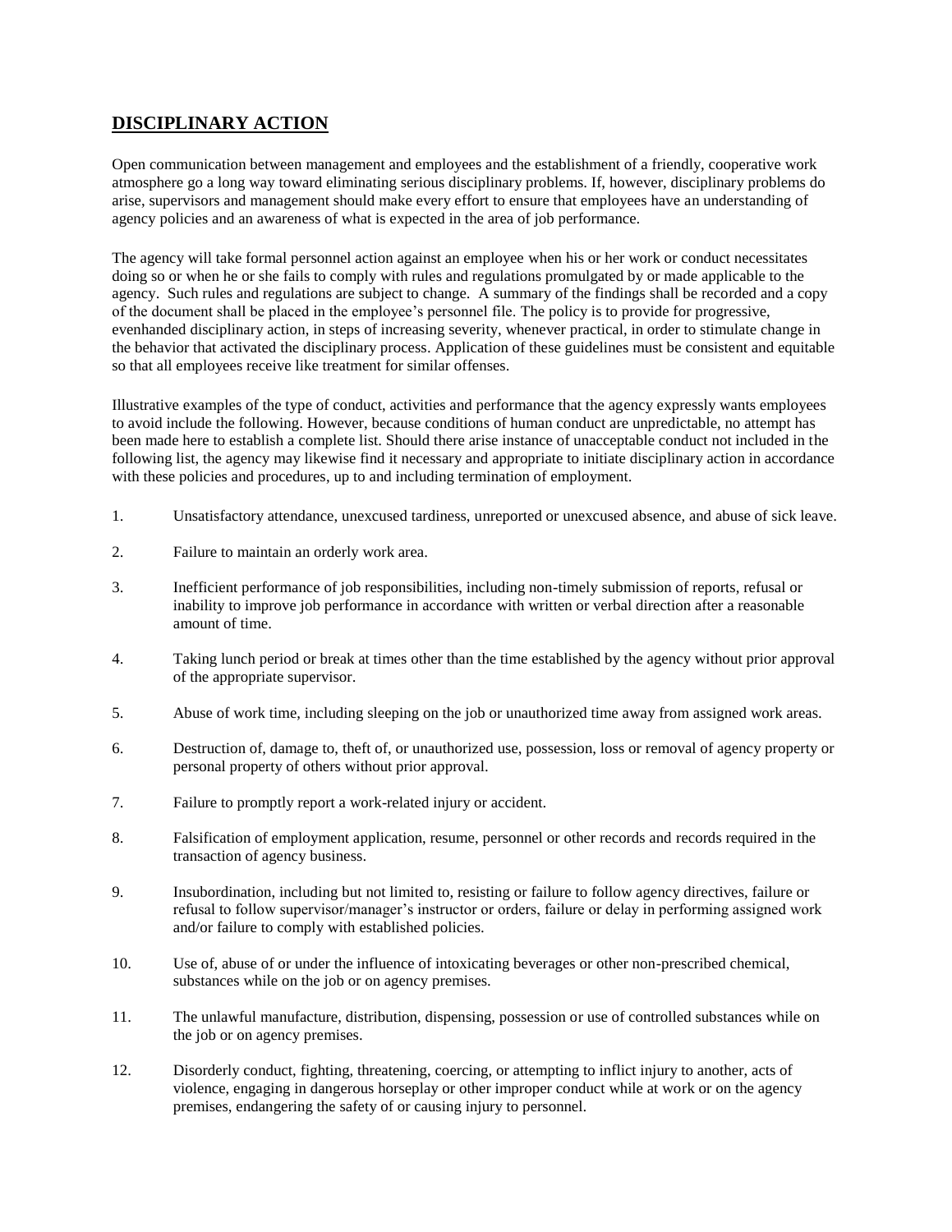- 13. Gambling on agency premises.
- 13. Acts of conduct (by word or deed), on or off the job, that reflect negatively upon the agency or are adverse to the agency's duties to the children, other employees or the public.
- 14. Improper use of agency telephones, computers, internet access and e-mails.
- 15. Making malicious, false, or derogatory statements that may damage the integrity or reputation of the agency or its employees.
- 16. Solicitation or acceptance of personal gratuities, favors, or anything of monetary value from contractors or potential contractors.
- 17. Use of agency vehicle without prior approval or violating traffic regulations or improper operation of a motor vehicle while performing assigned job duties; driving under the influence of alcohol or drugs while on duty; suspension of driver's license where job duties require driving.
- 18. Unauthorized possession, display or use of explosive, firearms, or other dangerous weapons while on duty or on agency property.
- 19. Encouraging or engaging in any work stoppage or any other activity designed to restrict or delay the delivery of goods or services by the agency.
- 20. Directly or indirectly, breach of agency security or confidentiality including, but not limited to, the unauthorized disclosure of confidential agency or personnel information.
- 21. Absence without following proper procedures or notification or without justifiable and reasonable excuse for such absence.
- 22. Failure to report for work without properly notifying the supervisor or leaving assigned work site/station without proper permission.
- 23. Disrespectful conduct, use of insulting, abusive and/or obscene language on the agency's premises and/or to or about supervisors, co-workers, while on the job.
- 24. Conviction of a crime, a felony or misdemeanor, including conviction based on a plea of novo contender or of a misdemeanor involving moral turpitude, the nature of which reflects the possibility of serious consequences related to the continued assignment or employment of the employee.
- 25. Obscene or abusive language to fellow employees or the public during working hours. Conduct outside the agency of a criminal or dishonest nature.
- 26. Acting in excess of authority.
- 27. Unsatisfactory job performance.
- 28. Failure to report suspected corporal punishment/maltreatment of a child, which includes physical, mental, abuse, etc., to the correct authorities and supervisors.
- 29. Leaving a child unattended or the failure to have at least two (2) staff person present and supervising children at all times.
- 30. The use of corporal punishment, which includes physical, mental, verbal, sexual, etc., and/or total or extended isolation as disciplinary measures for a child.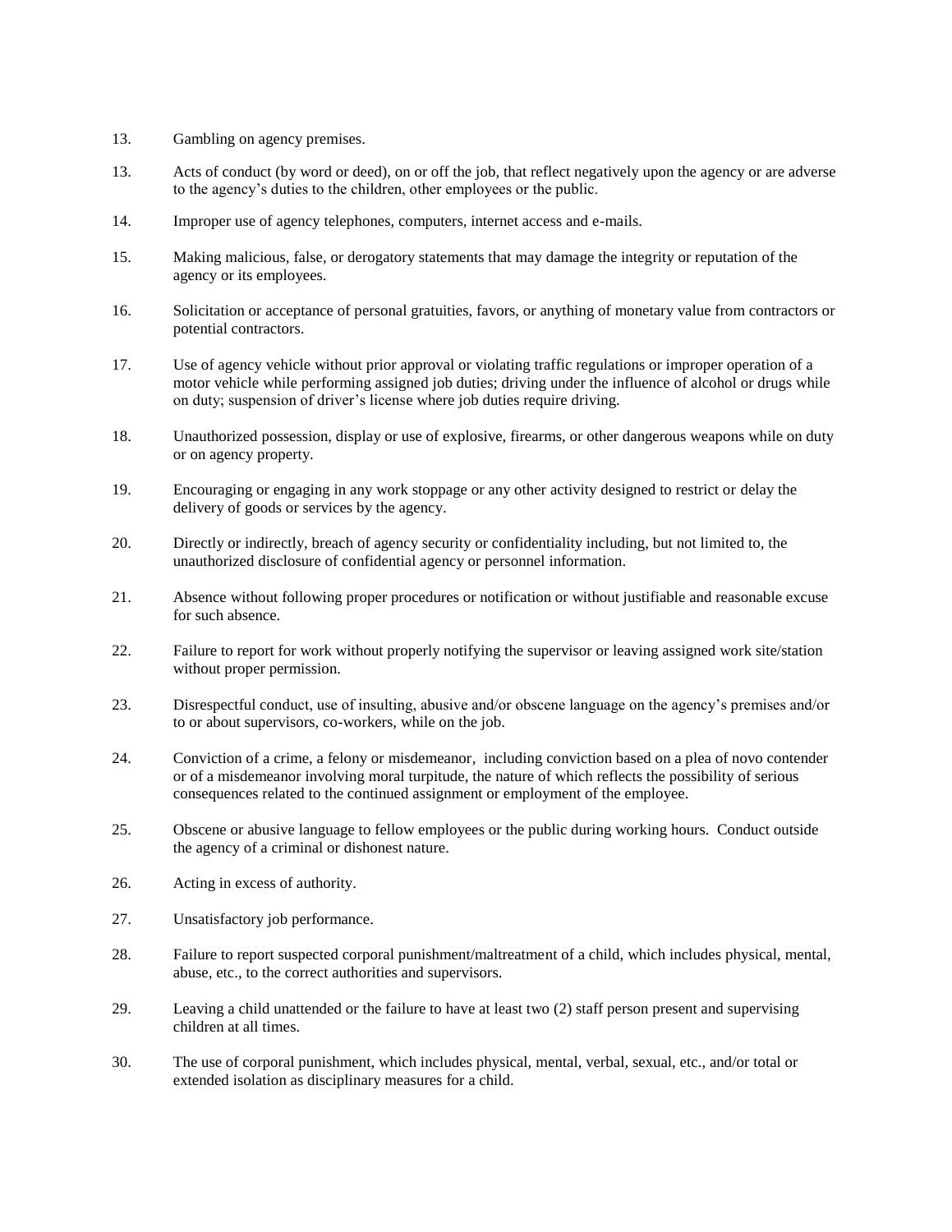- 31. Directly or indirectly, either for one's personal benefit or for the benefit of any other person or agency, revealing any agency or employee's confidential information.
- 32. Any act or conduct that is discriminatory in nature toward another person's race, creed, color, national origin, sex (including sexual harassment), age, religion beliefs, veteran status or service in the uniformed services or political affiliations.
- 33. Engaging in conflict of interest activities.
- 34. Soliciting outside work for personal gain during business hours; engaging in off-duty employment for any business under contract with the agency; participating in any off-duty employment that adversely affects the employee's performance of work for the agency.
- 35. Violation or neglect of safety rules or contributing to hazardous conditions.
- 36. Distribution or posting information that is detrimental to the general interest of the agency.
- 37. Willful or negligent violation of the agency's published/established policies and procedures, operating rules, regulations or related directives.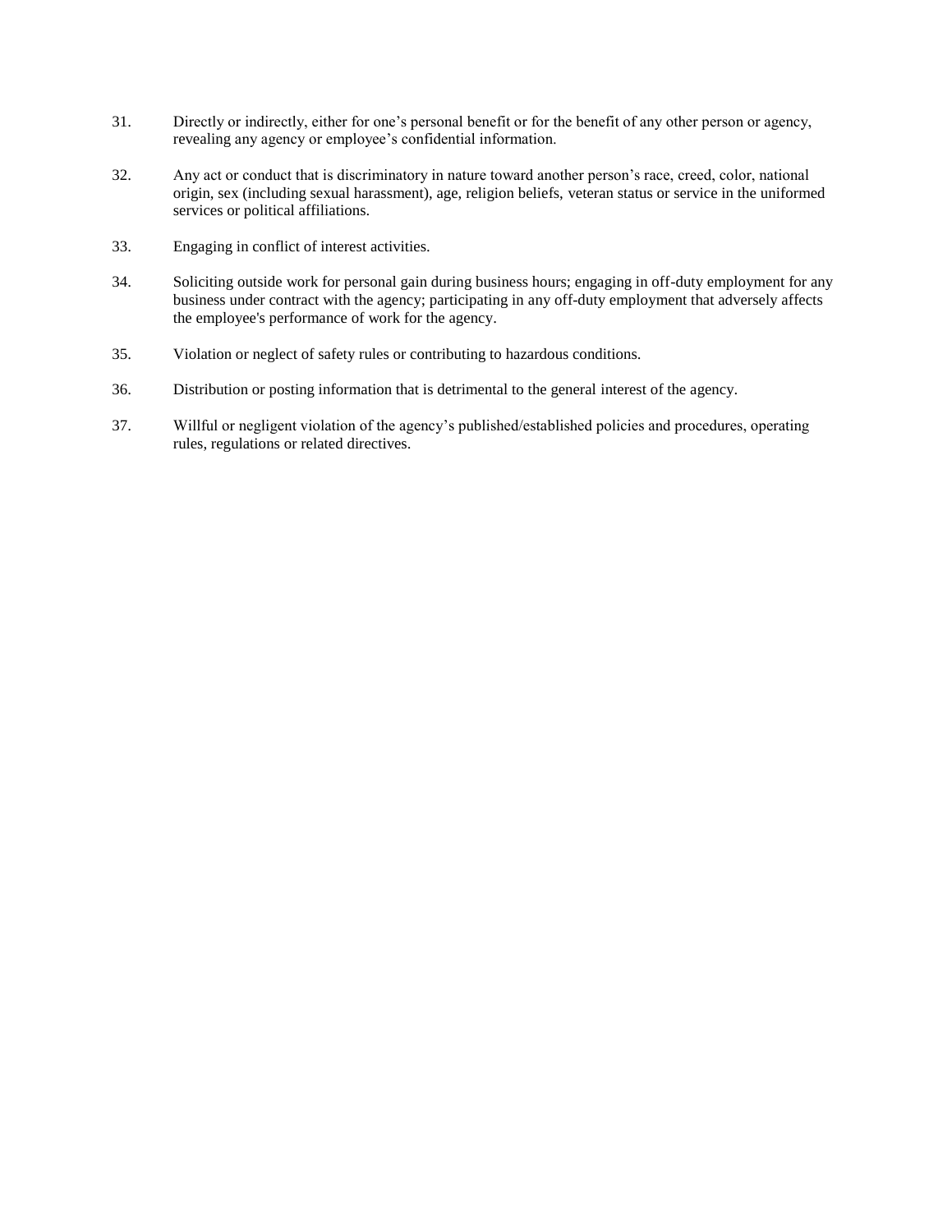# **ADVERSE PERSONNEL/DISCIPLINARY ACTIONS**

The purpose of an adverse personnel action is to correct unacceptable employee conduct or performance, or if this fail, to remove the employee from the program. Adverse actions may range from an oral reprimand to termination of the employee. Depending on the nature and circumstances of an incident, discipline will normally be progressive and bear a reasonable relationship to the violation. The types of discipline that may occur are as follows in general order of increasing formality and seriousness:

- Oral Reprimand This is the mildest form of disciplinary action available to supervisors to informally attempt to correct a conduct or performance inadequacy. An oral reprimand is simply a verbal admonishment in which a supervisor tells an employee (1) the area of the employee's unacceptable conduct or performance; (2) the corrective action required of the employee; and (3) the consequences if the employee fails to upgrade their conduct or performance. An oral reprimand has no appeal.
- Written reprimand A written reprimand is of a more serious nature than an oral reprimand. The supervisor indicates to the employee, with a written reprimand, that the employee's conduct or performance record and that the written reprimand will be retained in the employee's personnel file for a specified period not to exceed five (5) years. The written reprimand specifies (1) the area of the employee's unacceptable conduct or performance; (2) the corrective action required of the employee; and (3) the consequences if the employee fails to adequately upgrade his/her conduct or performance.
- Disciplinary demotion Under circumstances of demotion for disciplinary reasons, an employee may be reassigned from a present job to having lower responsibilities, skill requirements, performance standards and rate of pay upon recommendation of supervisory personnel and approval of the Executive Director. A copy of such written notice will be given to the affected employee and the Human Resource Manager for placement in the employee's personnel file.
- Disciplinary Suspension A disciplinary suspension is used to make an employee aware of the severity of their unsatisfactory conduct, and to communicate to them that the program will not continue to tolerate their deficiencies. The Executive Director can immediately initiate a disciplinary suspension against an employee to correct behavior that is in conflict with the standards of conduct as defined in the Agency's Personnel Policies and Procedures. Disciplinary Suspension is without pay. The employee must be notified in writing of the specific reason for the suspension, the length of the suspension, and the right to appeal the disciplinary suspension before the Head Start Grievance Committee.
- Summary Suspension A summary suspension can be imposed by the Executive Director if the employee's continued presence in the program would endanger the safety of staff or children, endanger property, or otherwise disrupt the operation of the program. A summary suspension will usually lead to termination. The summary suspension must immediately be followed by a letter confirming the summary suspension, stating the reason for the suspension, notifying the employee of the intent to terminate in accordance with the involuntary termination procedure, and notifying the employee of their right to appeal before the Head Start Grievance Committee. The summary suspension is without pay and in cases of subsequent termination, without accrual of leave benefits. The final decision to terminate an employee must be approved or disapproved by the Policy Council and Board of Directors.
- Probation for Unacceptable Performance or Conduct An employee can be placed on probation as the result of unacceptable conduct or substandard formal employee evaluation. This office recommends a probationary period from three to six months. If the employee's performance or conduct improves sufficiently during the probationary period as determined by a formal re-evaluation, the employee is removed from probation. If sufficient improvement is not made, the employee is either terminated or transferred to a position he/she can adequately perform. The employee must be notified in writing of (1) the exact time period of the probation, (2) the performance or conduct improvements which will be required for removal form probation, (3) the consequences of failure to make the required improvements and (4) the right to appeal the probation of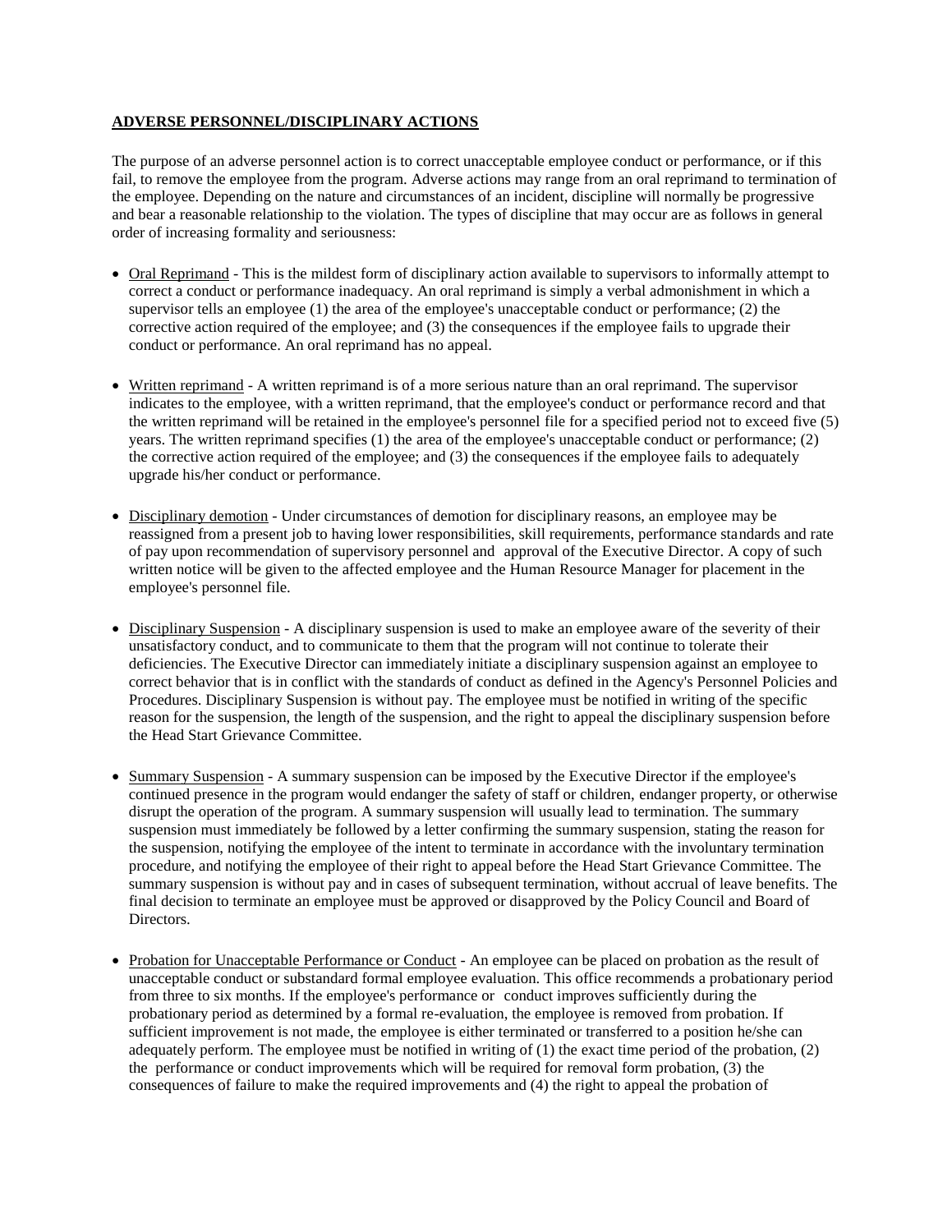it results in adverse personnel action, i.e. demotion to a lower pay scale, termination, etc. An employee must be formally re-evaluated at the end of the probationary period to determine what recommendations will be made.

- Probation and/or Suspension For Prohibited Political Activities An employee can be placed on probation and/or suspended as the result of participating in prohibited political activities. This office recommend a probationary period from three to six months for political activities as listed under Employee Code of Conduct, Prohibited Political Activities, F - K, and suspension for A - E for eight weeks. If political activities do not cease, the employee will be terminated. The employee must be notified in writing of (1) the exact time period of the probation, (2) the conduct improvement which will be required for removal of probation or suspension, (3) the consequences of failure to make the required adjustment and (4) the right to appeal the probation and/or suspension.
- Training/Counseling Program Managers will provide training and counseling to an employee who is on probation in order for the employee to improve his/her performance to an acceptable level.
- Repeated Occurrences Three occurrences of any type of adverse personnel action within a period of one year will result in the termination of an employee.
- Optional and Recommended Investigative Suspension If the offense, violation, or infraction requires investigative action to ascertain an employee's wrongdoing prior to the imposition of disciplinary action, an employee may be suspended temporarily, with pay, during the conduction of such investigation. If so informed, the affected employee will be notified by the Agency as to the conclusion reached as a result of the investigation and any further action to be taken by the agency.
- Involuntary Termination An involuntary termination is the most serious adverse personnel action that can be taken against an employee. An employee will be terminated when he or she engages in conduct that justifies termination or does not correct the matter that resulted in less sever discipline. Reasons for termination must be specific, such as; prohibited political activities, outside employment interfered with job performance, used corporal punishment and total or extended isolation as a disciplinary measure, failed to perform job duties as outlined in the job description, unacceptable behavior which reflected negatively upon the Head Start program, convicted of a crime involving moral turpitude, etc.

Involuntary termination may consist of four basic steps:

- 1. Recommendation will be made to the Executive Director, by the supervisor that the employee should be terminated, in accordance with agency policies and regulations, who will then make the recommendation the Policy Council.
- 2. The Executive Director notifies the employee, in writing, of the intent to terminate, the specific charge and their right to a hearing. If a hearing is requested, in accordance with agency Personnel Policies and Procedures the employee will be informed of the date and time of the Policy Council meeting.
- 3. The Policy Council holds a meeting to hear the employee's appeal, if requested.
- 4. The program and the employee are notified in writing of the Policy council's decision (with Board of Director's approval).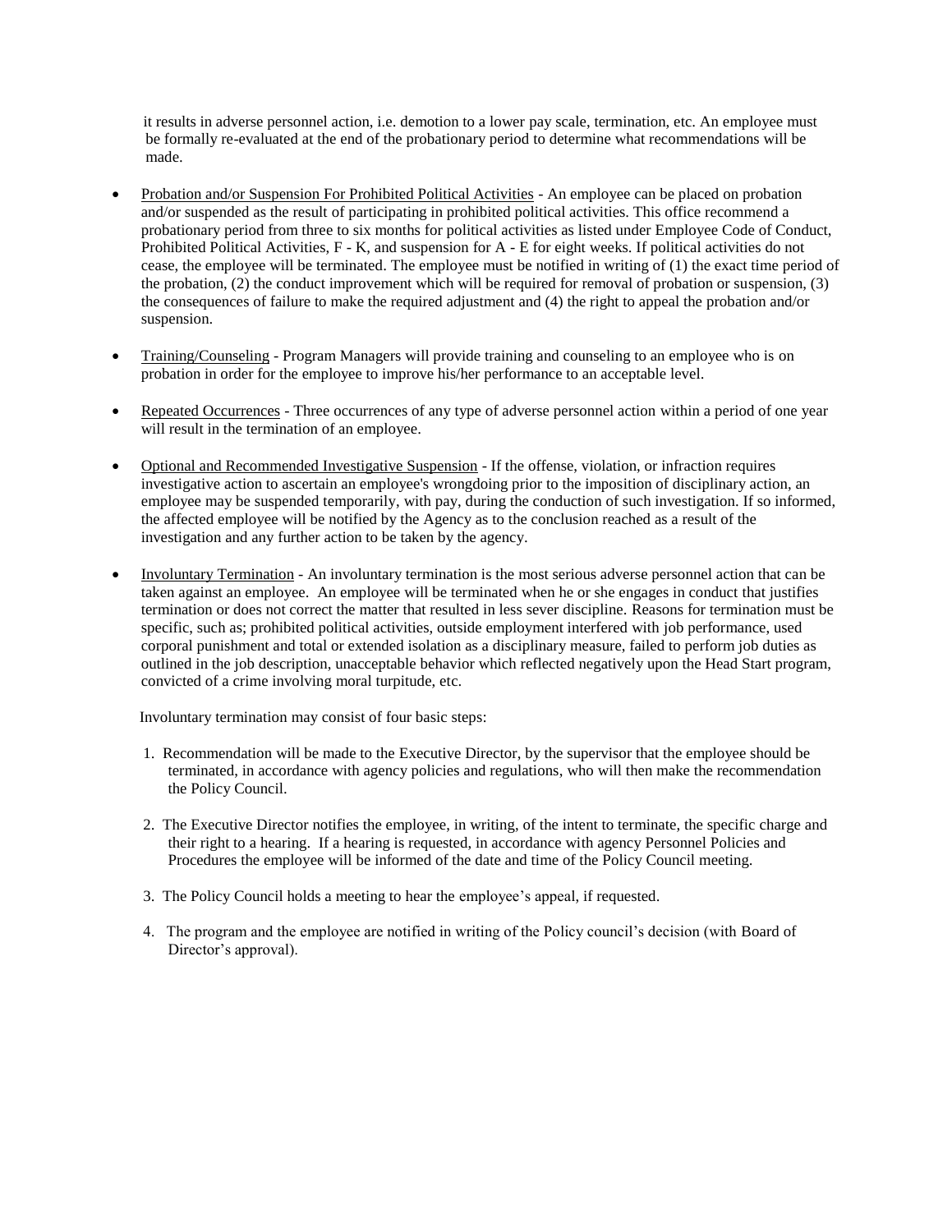# **EMPLOYEE PROCEDURES**

#### **HOURS AND ATTENDANCE**

The normal working hours are scheduled by the supervisor and regularly scheduled attendance by the employee is required. Employees are expected to be at their assigned work station on time each work period ready and able to work.

For full-time nonexempt employees, the regular work week will consist of eight hours per day, five days per week. Most office staff will be assigned to the work schedule of 7:30 a. m. to 4:30 p. m., Monday through Friday, excluding the non-paid lunch period. However, the agency can assign employees to other days and hours within the workweek (the agency's workweek is from Saturday through Friday).

Employees unable to perform duel responsibilities as Assistant Teachers/Bus Driver will work a percentage of the time. Employees unable to perform duties as Bus Driver and/or Bus Aide will work six (6) hours per day (8:30 AM – 2:30 PM), Monday through Friday.

Supervisory personnel, who may change such schedule based on the need of the office/center, will establish other work schedules for each employee, as needed. Supervisory personnel may also require an employee to work an unscheduled day in place of a scheduled day within the same workweek, in which case the unscheduled day worked shall be treated as a modified work schedule and not subject to overtime compensation on the basis of a changed workday.

**Attendance**: Consistent attendance and punctuality are considered imperative ingredients in the agency operations. Employees are expected and required to report to their designated work location at the prescribed time and manner work activity is to commence. Tardiness, unexcused absence, or failure to report as required may result in disciplinary action. In the event an employee cannot report to work as scheduled, the employee must so notify supervisory personnel at least one (1) hour prior to scheduled reporting time or be prepared to provide evidence of extenuating circumstances. In all cases of an employee's absence or tardiness, the employee shall provide supervisory personnel with a truthful reason for the absence and, if applicable, the probable duration of absence. If circumstances render the absence speculative or unknown, the absent employee will be required to call supervisory personnel daily to report the status of the absence.

Excessive absenteeism, regardless of reason(s) that render an employee insufficiently available for work will be evaluated on a case-by-case basis to determine the merits of correctional retention or termination.

**Unauthorized Absence**: An employee who is absent from his or her assigned work location or schedule without official leave approval from supervisory personnel for three (3) consecutive days shall be considered absent without authorized leave. In such cases, the agency shall regard the job as abandoned and the employee automatically terminated, unless the employee can provide the agency with acceptable and verifiable evidence of extenuating circumstances.

Employees who are absent without notice or authorization for less than three (3) days, and who subsequently report to work, shall provide a detailed written reason for such absence and, regardless of stated reason, may be subject to disciplinary action including termination.

Unauthorized leave or unexcused absence will not be compensated in any form by the agency, including agency sponsored employment benefits.

**Meal and Break Period:** In accordance with applicable law, nonexempt employees maybe provided lunch and break periods at times and under conditions prescribed by the agency and supervisory personnel. It is the intent of this policy to provide opportunity for employees to meet their dietary and health needs, as well as to break periodically from assigned work tasks.

.

Nonexempt employees will have at least thirty (30) minutes unpaid lunch period, except those required to eat lunch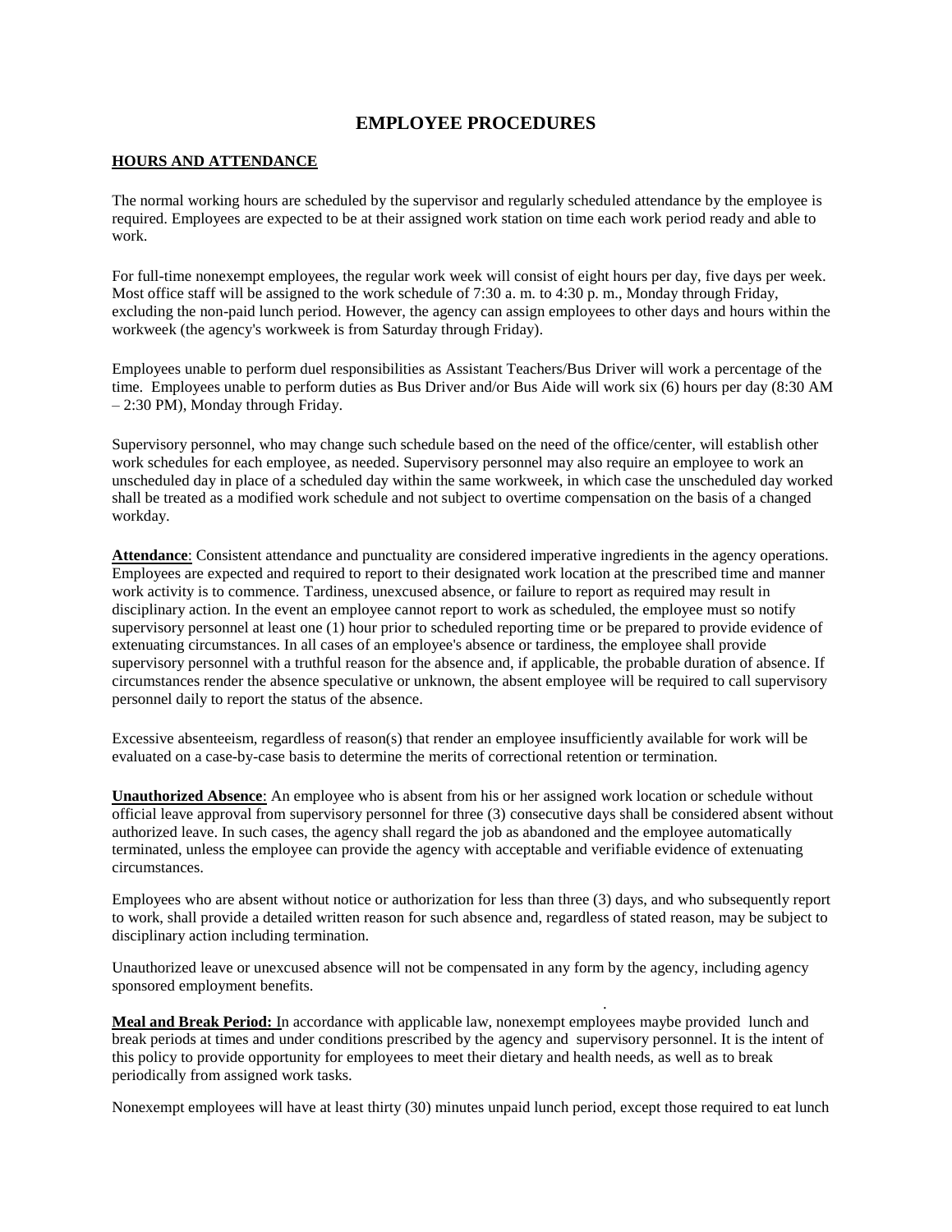with the children. Office staff working from 7:30 a.m. to 4:30 p.m. will have one hour unpaid lunch break and two fifteen minute breaks. During unpaid lunch break, employees are to be relieved of their job duties and permitted to leave their work station.

Breaks cannot be used in conjunction with lunch periods. Lunch and breaks must be taken at the time designated by the agency unless prior approval is obtained for programmatic reasons to deviate from the schedule. Any employee that does not follow agency policy and procedures will be subject to disciplinary actions.

# **GRIEVANCE PROCEDURES**

Good employee-employer relationships can exist only if employees believe they have been treated equitably and fairly within the management policies, procedures, and actions that influence their relationship. It is recognized that there are occasions when honest differences of opinion can occur regarding the interpretation and application of policies, procedures, and actions. Thus, the agency will implement the following grievance procedure.

All grievances and complaints will be given prompt and fair consideration. Four basic types of grievances and complaints are addressed in the program:

- 1. Program Grievance that either person or persons other than employee initiated or staff initiated.
- 2. Grievance against an employee<br>3 Adverse personnel action/unacc
- 3. Adverse personnel action/unacceptable working conditions complaint
- 4. Civil right complaint

A grievance is a method for correcting unacceptable conditions in the work place or at any level of program operation. A grievance can also be filed against an employee. An employee may also address an adverse personnel action through grievance procedures. Generally, grievances or complaints are filed through the chain of command. For example: If a parent files a complaint with the Head Teacher/Center Director, and it cannot be resolved at this level it is referred to the Early Childhood Development Director or Family Service/ERSEA Director and so on until a satisfactory solution is found.

An appeal is an effort to contest an adverse personnel action such as firing, demotion or suspension. Decisions by the Grievance Committee concerning program grievance can also be appealed to the Policy Council.

It is understood that any employee who elect to use the employee complaint procedure will be treated courteously and that the case will be handled confidentially at all times. An employee will not be subject to discourteous action or reproach of any form due to use of the complaint procedure. Only those members of management with a need to know and who are in the employee's chain of command may have access to complaint procedures documentation.

**Grievance Committee**: The Grievance Committee for Five County Child Development Program is composed of Policy Council member. At least one member from each county with fifty percent (50%) being currently enrolled Head Start parents. The Chairman of the Policy Council will serve as the Chairman of this committee.

**Employee Grievance Procedures**: An employee who wishes to contest (appeal) an adverse personnel action or unacceptable working condition which cannot be solved through the chain of command must file his/her written grievance with the Chairperson of the Grievance Committee within five working days of the adverse personnel action. The Chairman of the Grievance Committee must call a meeting of the Committee within five working days of receiving the employee's complaint, or written notification given as to when the meeting will be held. The decision of the Grievance Committee must be approved by the Policy Council and Board of Directors. The steps of the personnel grievance are:

1. Employee files grievance with immediate supervisor within five working days of the adverse personnel action.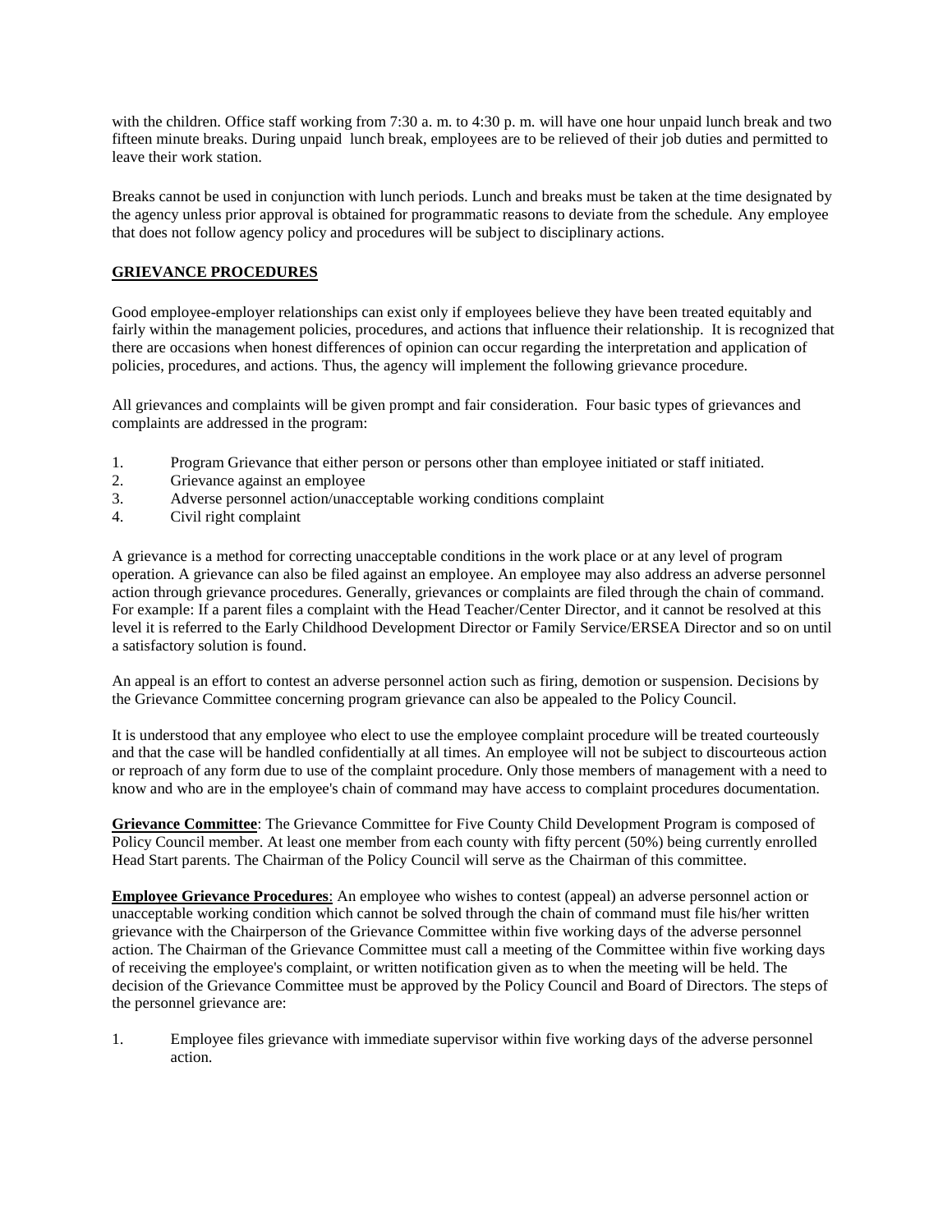- 2. The supervisor attempts to resolve the complaint and replies to the employee within five working days. It is expected that every effort will be made to resolve the complaint in a fair and amicable manner at .this level.
- 3. If the employee is not satisfied with the supervisor's action(s), the employee may file a written complaint with the next management level within five working days.
- 4. The next management level's response to the employee is written within five working days or notification given as to the date.
- 5. If the employee is not satisfied with the decision at this level the employee may file a written complaint with the Executive Director within five working days.
- 6. If the employee is dissatisfied with the Executive Director's decision he/she may file an appeal to the Chairperson of the Grievance Committee within five working days.
- 7. The Grievance Committee will meet within five working days or give written notice as to the date of the meeting, review documents, interview staff and the aggrieved employee and render a decision on the matter.
- 8. The Policy Council will meet to hear the decision of the Grievance Committee and to approve or disapprove the committee's decision. This meeting will occur in a timely manner and within thirty working days.
- 9. The decision of Policy Council (Board approved) will be final and immediately placed into effect.

A grievance against a Head Start employee will be filed through a chain of command and every effort will be made to resolve the complaint at this level. If the problem cannot be satisfactory concluded through this method, the Executive Director will refer the matter to the Grievance Committee that will follow the steps as outlined in the employee grievance procedure.

**Program Grievance**: To be heard, a complaint must be written and filed with the Executive Director. If the issue cannot be resolved at this level, the Director will forward the complaint to the Policy Council Chairperson. The Policy Council Chairperson will, within ten working days, call a meeting of the Grievance Committee. This committee will meet, hear the complaint, and make a decision on how to resolve the issue.

Within five days after the Grievance Committee has met, the Policy Council Chairperson will respond in writing to the employee, person or group making the complaint. The written response will include the decision and recommendations of the committee, the right to appeal the decision before the Policy Council and the date, place and time of the next meeting of the Council.

The decision and recommendations of the Grievance Committee will be presented at the next regular meeting of the Policy Council for the Council's consideration, and approval. The Policy Council's final decision (with board approval) will be enforced.

**Appeal:** Actions and decisions of the Policy Council's standing committee, i.e. Personnel, Executive and Grievance, can be appealed to the entire Council. The Board of Directors and Policy Council are the Program's decision making body. Therefore, the final approval or rejection of any action lies with the Policy Council and Board of Directors.

The functions and responsibilities of the Council's standing committees are outlined in the Five County Child Development Program Head Start Policy Council's By Laws.

Recommendations and decisions of these committees which can be appealed to the council and/or governing board, include adverse personnel action, program grievances and grievance against an employee.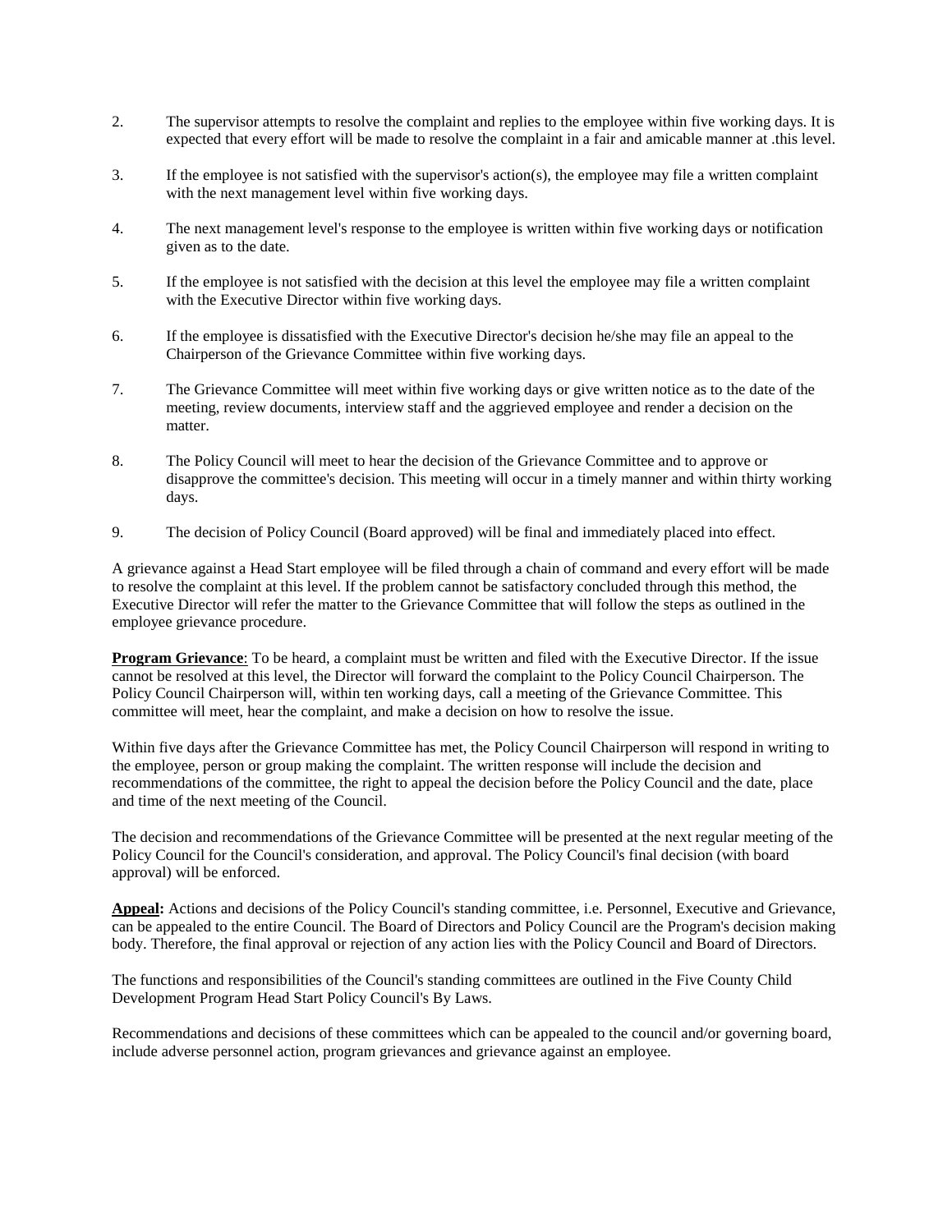The appeal procedure involves five basic steps:

- 1. The person or persons affected by the decision or recommendation of the committee can file an appeal with the Chairperson of the Policy Council.
- 2. The Chairperson of the Council will, within five working days of receiving an appeal, notify the person or persons in writing of the date, time and place of the Council's next regular meeting.
- 3. The Policy Council hears the appeal.
- 4. The Council members vote to approve or reject the decision of the committee.
- 5. The person or persons filing the appeal is (are) notified in writing by the Policy Council Chairperson of the decision made by the Council. This notification is within five working days of the meeting.
- 6. The final Policy Council vote is placed into effect.

**Civil Rights Complaints:** It is the policy of Five County to not discriminate in admissions, provision of services, hiring and employment practices on the basis of race, color, national origin, sex, religion, age or disability. The agency will provide prompt and equitable resolution of complaints alleging any action prohibited by Title VI of the Civil Rights Act of 1964, Section 504 of the Rehabilitation Act of 1973, the Age Discrimination Act of 1975, and the Americans With Disabilities Act (ADA) of 1990. These regulations states, in part, that no person will, solely by reason of his or her race, color, national origin, sex, religion, age or disability be excluded from the participation in, be denied the benefits of, or be subject to discrimination under any program or activity receiving state or federal financial assistance.

An employee, person or group may initiate a civil rights complaint to address or contest an action or situation in which discrimination based on race, color, sex, age, national origin, religion or disability has occurred or has appeared to have occurred by taking the following steps: The agency's Executive Director and/or Human Resource Manager are available to hear civil rights complaints brought against the program by an employee and assure that they receives due process in accordance with local, state and federal laws.

- 1. Any person who believes he or she has been subject to discrimination on the basis of race, color, national origin, sex, religion, age or disability may file a grievance under this procedure. It is unlawful for Five County to retaliate against anyone who files a grievance or cooperates in the investigation of a grievance.
- 2. Grievance must be submitted to the Executive Director or Human Resource Department within 30 days of the date the person filing the grievance becomes aware of the alleged discriminatory action.
- 3. A complaint must be in writing, containing the name and address of the person filing it. The complaint must state the problem or action alleged to be discriminatory and the remedy or relief sought.
- 4. The Executive Director (or designee) will conduct an investigation of the complaint to determine its validity. This informal investigation will be thorough, affording all interested persons an opportunity to submit evidence relevant to the complaint. The Director will maintain the files and records relating to the grievance.
- 5. The Executive Director will issue a written decision on the grievance no later than 30 days after its filing.
- 6. The grievant may appeal the decision of the Executive Director by filing an appeal in writing to the Board of Directors within 15 days of receiving the Director's decision.
- 7. The Board of Directors will issue a written decision in response to the appeal no later than 30 days after its filing.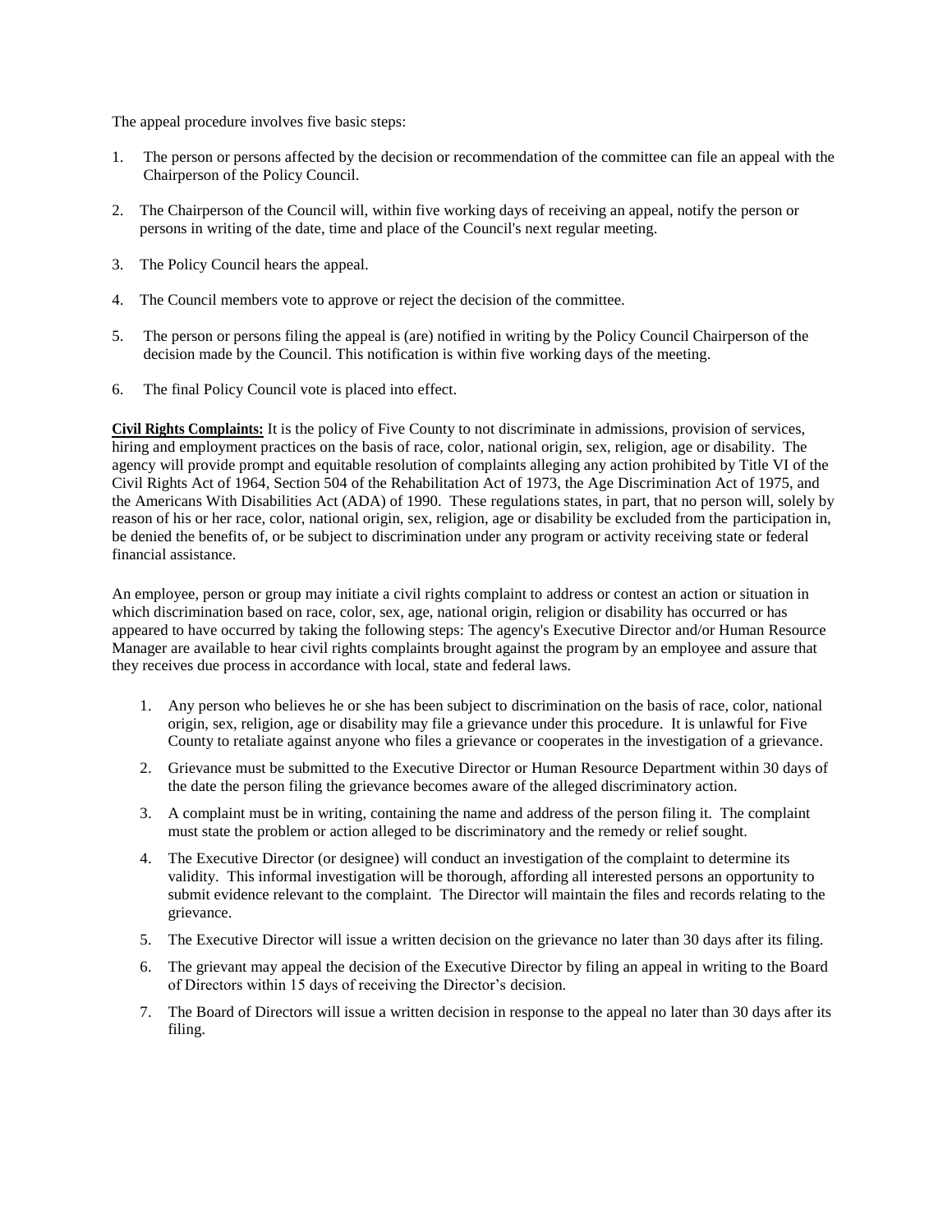# **REDUCTION IN FORCE (Revised 3/21/17)**

A Reduction in Force Policy has been developed in the event of a reduction in funds, a change in program options, or a reorganization that results in a reduction of staff. A reduction in force may require the separation, involuntary demotion, reassignment, or reduction in work hours of covered employees. Non-covered employees are probationary employees, substitute employees and temporary employees. A Reduction in Force constitutes a major work program change and must have prior approval of the Policy Council, Board of Directors and the Regional Office. The program will identify the type and grouping of positions to receive a reduction or reorganization. The approved policy uses the following steps:

- 1. The Executive Committee and the Executive Director identify the competitive area(s) which will be affected. The competitive area is defined as the area impacted by the reduction in force.
- 2. All employees in the affected competitive area(s) will be rated according to job evaluations, write-ups, and observations.
- 3. Retention points will be assigned to each employee to determine who will first be affected by a Reduction in Force. (The formula for determining retention points is outlined at the conclusion of this policy).
- 4. A list of affected employees is presented to the Policy Council and Board for approval.
- 5. The employees who are to be released/reassigned are given written notice 30 days prior to the effective date of the reduction/reassignment.
- 6. A retention register and employment priority listed are compiled and retained for twelve months.
- 7. Regular positions are made available to competing employees on the re-employment priority list if they meet the qualifications.
- 8. The organization chart is revised to reflect the Reduction in Force action

An employee's name can be removed from the re-employment priority list upon written request or if the employee refuses to accept a regular position at the same or greater pay rate as his/her former position. Any regular position available, regardless of location, will be offered to a competing employee. If a qualified person is available on the re-employment priority list, any regular position must be filled from this list.

An employee who has been adversely affected by the RIF's policy may file an appeal from this action within five working days upon receiving notification of the decision. The Grievance Committee of the Policy Council will meet and render a decision within twenty working days of filing date and will hear the appeal.

The appeal will be in writing and signed by the employee. It must contain the following information:

- Name, address, telephone number and position
- The date and a copy of the action
- The date and a copy of the notice mailed to the employee
- The employee's reason for considering the action to be adverse

The decision of the Grievance Committee may be appealed to the Policy Council within three days. The Policy Council will set a date for the hearing. The appealer must be present for the hearing and may be represented by counsel retained at his/her own expense.

Retention points shall be calculated for covered employees to be used in determining which covered employees are to be involuntarily demoted, reassigned, have reduced hours or separated. Retention points will be based on the total scores of the two most recent annual performance appraisals, adverse actions (quality points) and necessary qualifications (quality points).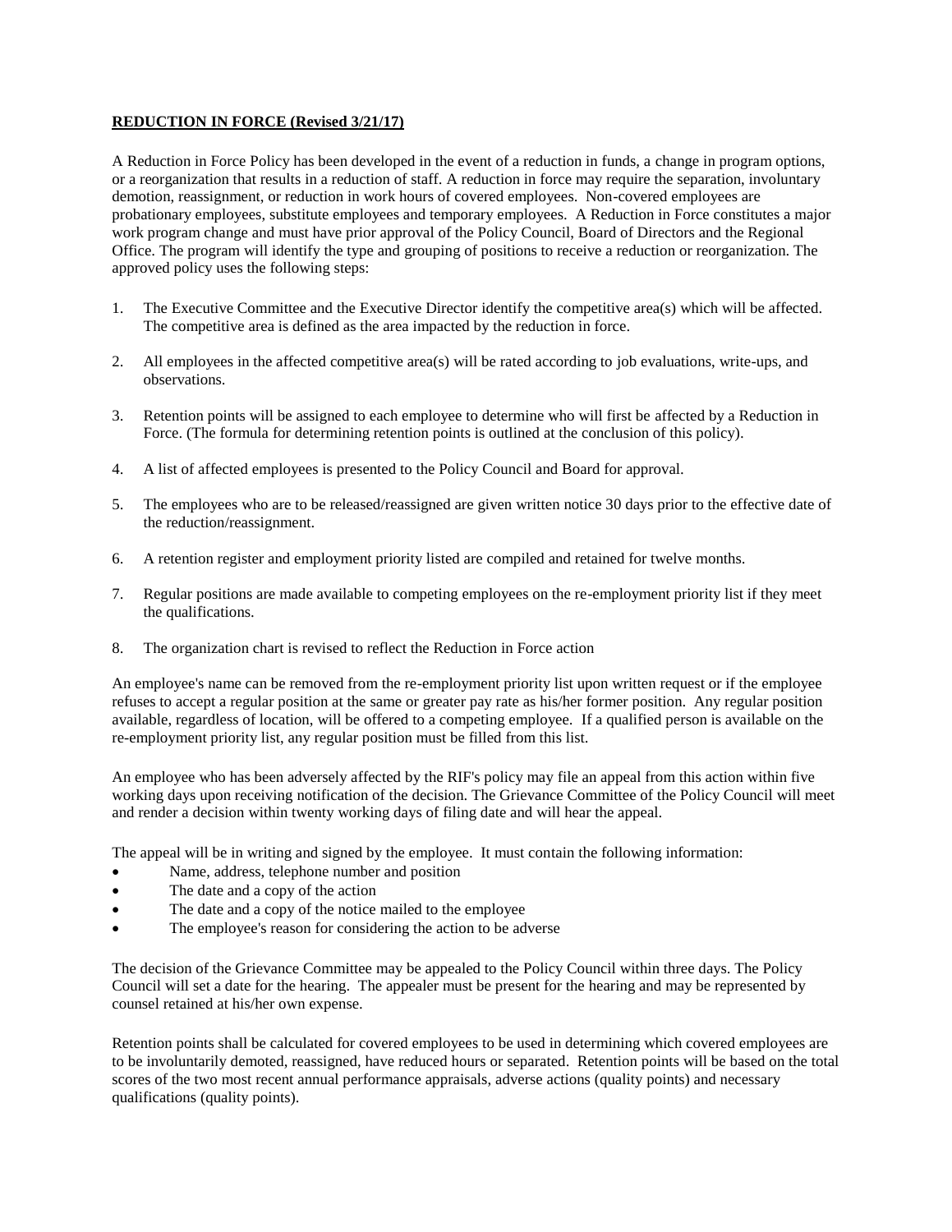Points are determined by evaluations, i.e;

| Unsatisfactory              | 0 value points |
|-----------------------------|----------------|
| Satisfactory                | 1 value point  |
| <b>Highly' Satisfactory</b> | 2 value points |
| Outstanding                 | 3 value points |

The retention for service is determined by the sum of value points and quality points. The employee with the least number of retention points will be first to be affected by the RIP action.

#### **PERSONNEL RECORD**

It is necessary for the orderly operation of the agency to maintain a personal information system for the retention of appropriate papers bearing upon an employee's duties and responsibilities to the agency and the agency's responsibilities to the employee. Thus, comprehensive records shall be kept on all personnel actions including interviews, hiring, promotions, dismissals and resignations of both full-time and part-time employees.

The Executive Director, Human Resource Manager, auditors and Regional Personnel have access to the personnel files of this agency, unless otherwise designated by the Director. Employees who wish to view their personnel files will contact the Human Resource Manager to schedule an appointment to review his or her file, except information deemed confidential. The file will not be removed from Human Resources; will be reviewed in the presence of the administrator designated and no alterations or additions can be made to the record or removal of any materials.

Information concerning a Head Start employee will not be released unless the employee signs a release of information form, except to verify employment or to satisfy legitimate investigatory or legal requirements. Any employee who disseminates personnel information in an unauthorized manner is subject to disciplinary action including dismissal.

Personnel records should include specifically; official documents for each staff related to qualifications for appointment, or promotion, periodic pay increase (Fiscal Dept.), records of continued training or education, official recognition, performance evaluations, adverse personnel action, statements of insurance (Fiscal Dept.), release of information form, oath of confidentially, physical form (Health Services Dept.), etc., as deemed necessary by the agency. Time and attendance records shall be kept for all full-time and part time employees and paid substitutes -in the fiscal department.

#### **TIME REPORT**

Five County shall maintain a Time Report Policy that describes how all worked time will be tracked and recorded to ensure all employees are correctly compensated in terms of regular, overtime or other pay. Non-exempt employees must clock in and out each day. It is each employee's responsibility to clock in and out. If an employee fails to clock, it is the responsibility of the employee to submit the Exception Form to his/her supervisor no later than one day after it occurred. The Exception Form is to be submitted to the Time Keeper/Training Coordinator by the supervisor the same day with all necessary signatures. If the employee and or supervisor fails to submit the appropriate signed documentation by the time entry payroll deadline, missed pay may not be paid until the following payday.

It is the employee's responsibility to clock in and out as determined by the manager/designee. Employees who consistently miss documenting their time in the Time Clock system may be subject to the disciplinary process up to and including termination. Disciplinary action will be taken as follows:

| # Missed Punches Per Payperiod | Action                 |
|--------------------------------|------------------------|
|                                | verbal warning         |
| 4                              | written warning        |
| 5                              | suspension without pay |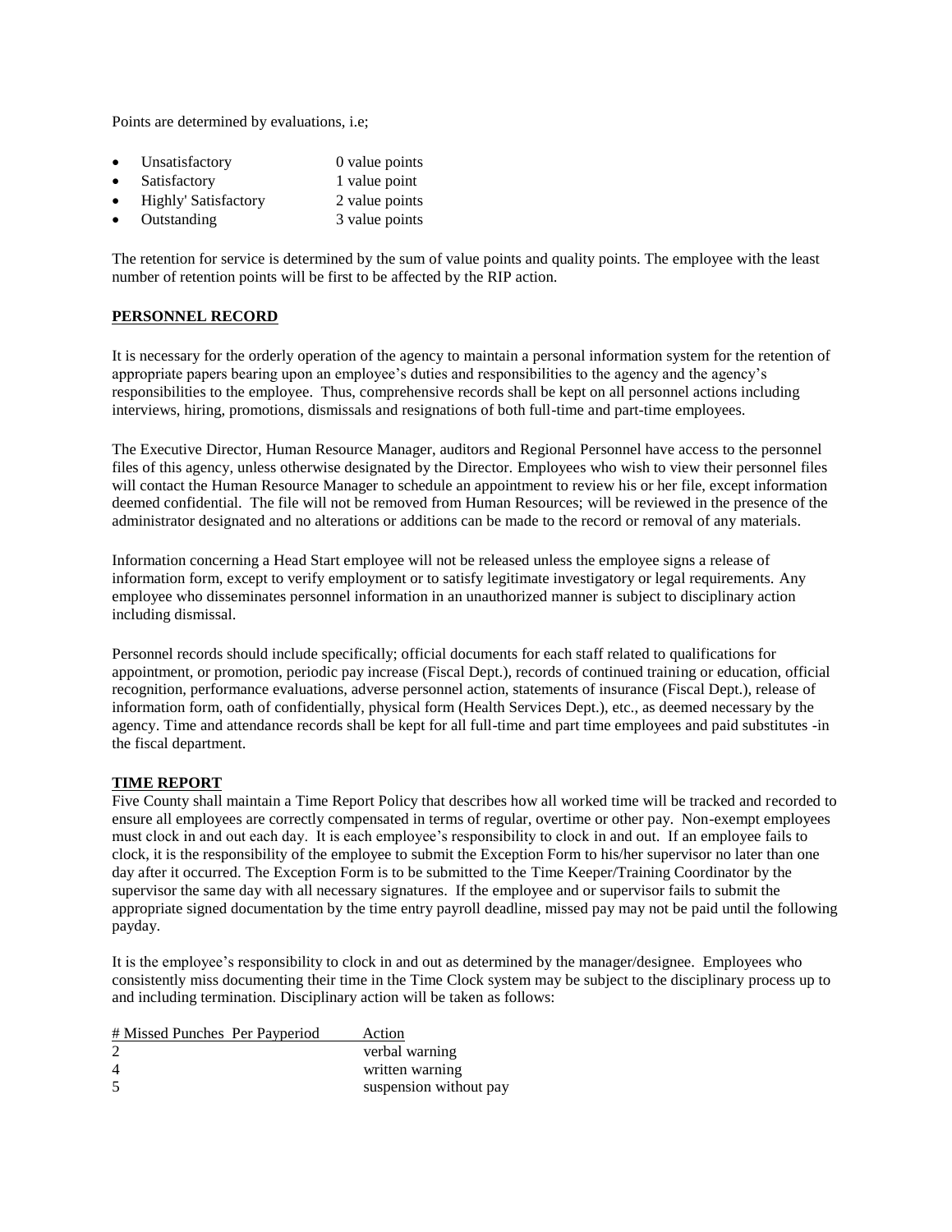Missed clocks are reviewed each pay period. Errors that occur in the Time Clock system that result in clocks not being transferred to the payroll system will not be counted as missed clocks.

In the event of a power and/or telephone outage, and/or other disaster, time will be recorded using the paper time forms kept on hand in each center/department for emergency use. Time will be submitted to Time Keeper/Training Coordinator once normal business operations return.

There must be a properly completed Exception Form on file for all clocking transactions that are not completed by the employee. More than one Exception form for time adjustment per pay period is considered excessive. Exception Forms completed because of Time Clock breakdowns are not included for the disciplinary process. Exception Forms completed because of the need to skip a meal are not included for the disciplinary process. Disciplinary action will be taken as follows:

- 3 adjustment per pay period—verbal warning
- 5 adjustment per pay period—written warning
- 7 adjustment per pay period—suspension without pay
- 9 adjustment per pay period—termination

If an employee fails to complete and submit the required time information by the deadline given, he or she may be required to wait until the next pay period to be compensated for the leave time or the time worked. In situations where an employee has time and attendance problems and/or abuses of leave time, the manager/supervisor may institute a more structured reporting requirement for the employee until the problem is corrected. Examples may include but are not limited to:

- Report to manager/supervisor upon arrival and departure.
- Report time spent on each task or assignment.
- Complete a sign in/out sheet for each period of time away from work area.

Progressive disciplinary actions will be taken when an employee's attendance record falls below the department's acceptable standards.

A one hour meal break is automatically deducted from office employees by the timekeeping system. During the one hour meal break, employees must be relieved of ALL work related duties. A department manager may require employees to clock out for lunch. If an employee works through their meal break, the employee must be compensated for this time. The timekeeper must adjust (add) the one hour or portion thereof, back to the employee's time.

Supervisors are responsible for maintaining attendance records for assigned areas. The consistent application of attendance standards is essential to promoting fair employment practices. Knowingly falsifying time records for yourself or another person will result in immediate disciplinary action up to and including termination for all employees involved.

At the end of each scheduled work week the Time Keeper/Training Coordinator will forward a copy of each center/ department time clock report to the center Director/timekeeper, employees are responsible for checking their time clock report with their supervisor/timekeeper to assure accuracy in their time. Signing off informs the Payroll staff that your department has completed the time. Once the time clock report is checked and approved by the supervisor it will be submitted to the Time Keeper/Training Coordinator on Mondays before 2:00 p.m., with all required signatures.

If an employee worked and failed to clock in and out, they must immediately seek approval from their supervisor and submit an Exception Form to the Time Keeper/Training Coordinator. Any missing punches on the electronic time card system must be brought to your supervisor's attention immediately. An employee will not be paid for time not recorded. All exceptions must have the employee's and their supervisor's signature prior to being submitted to the Time Keeper/Training Coordinator for processing.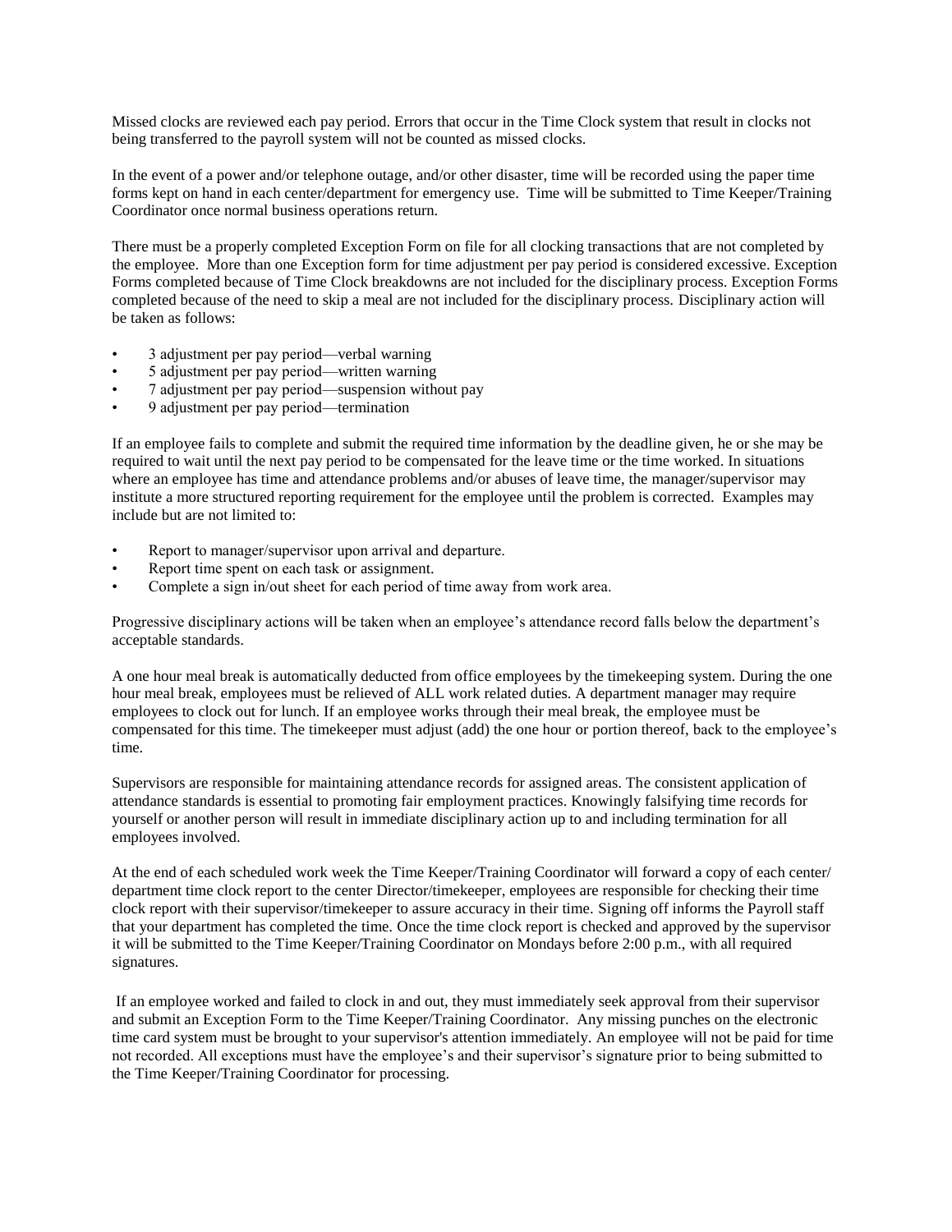## **PAYROLL**

It is the policy of the Agency to issue payroll to employee using electronic payroll processing. All employees are paid biweekly. (Please reference to the agency's Fiscal Manual for additional payroll policy information)

Standard payroll deductions will include the withholding of income taxes, the withholding of social security taxes, withholding for unemployment insurance and the withholding of hospitalization and other insurance(s), if the employee desire.

## **SECURITY**

The Agency has a strong commitment to its employees to provide a safe, healthy and secure work environment. The Agency also expects its employees to maintain a high level of productivity and efficiency. The presence of weapons and the occurrence of violence in the workplace during working hours or otherwise are inconsistent with these objectives. While the Company has no intention of intruding into the private lives of its present or potential employees, it expects of all employees to report on the work site without possessing weapons and to perform their job without violence toward any other individual.

The agency will attempt to provide security for its employees and enrollees. Should any situation arise which need the attention that maybe a breech of security the employee should promptly notify their supervisor immediately and the supervisor will contact the main office and/or police department. Employees are responsible for their personal belongings and should take precautions to ensure that they are properly protected. Effective security is dependent upon the cooperation of all employees. No employee should be subject to unsolicited and physical violence, threats or intimidation. Such behavior may result in disciplinary action, up to and including dismissal.

#### **SUGGESTIONS, QUESTIONS AND CONCERNS RESOLUTION**

The agency values your opinion and encourages you to bring your suggestions, questions and concerns to our attention. We will give careful consideration to each of these in our continuing effort to create a good work environment and build a strong relationship with our employees. Difference of opinion may occur when many people work together as situations are bound to be viewed differently. While we cannot guarantee that we will always give you the answer that you want, we will consider any questions, suggestion or concern that may arise.

If you have a suggestion, question or concern, you should discuss the situation with your supervisor. Employees and their supervisors work closely together daily and experience has shown that most situations can be settled at this level. We encourage you to speak honestly and openly with your supervisor.

If an employee still feels that his/her situation has not been resolved by the supervisor, or if the subject matter of the situation prevents an employee from discussing the matter with his or her supervisor, the employee may pursue it through the next levels of management and continue to the Executive Director.

We want to provide employees every opportunity to discuss questions, suggestions and concerns freely and to feel that they have been treated fairly.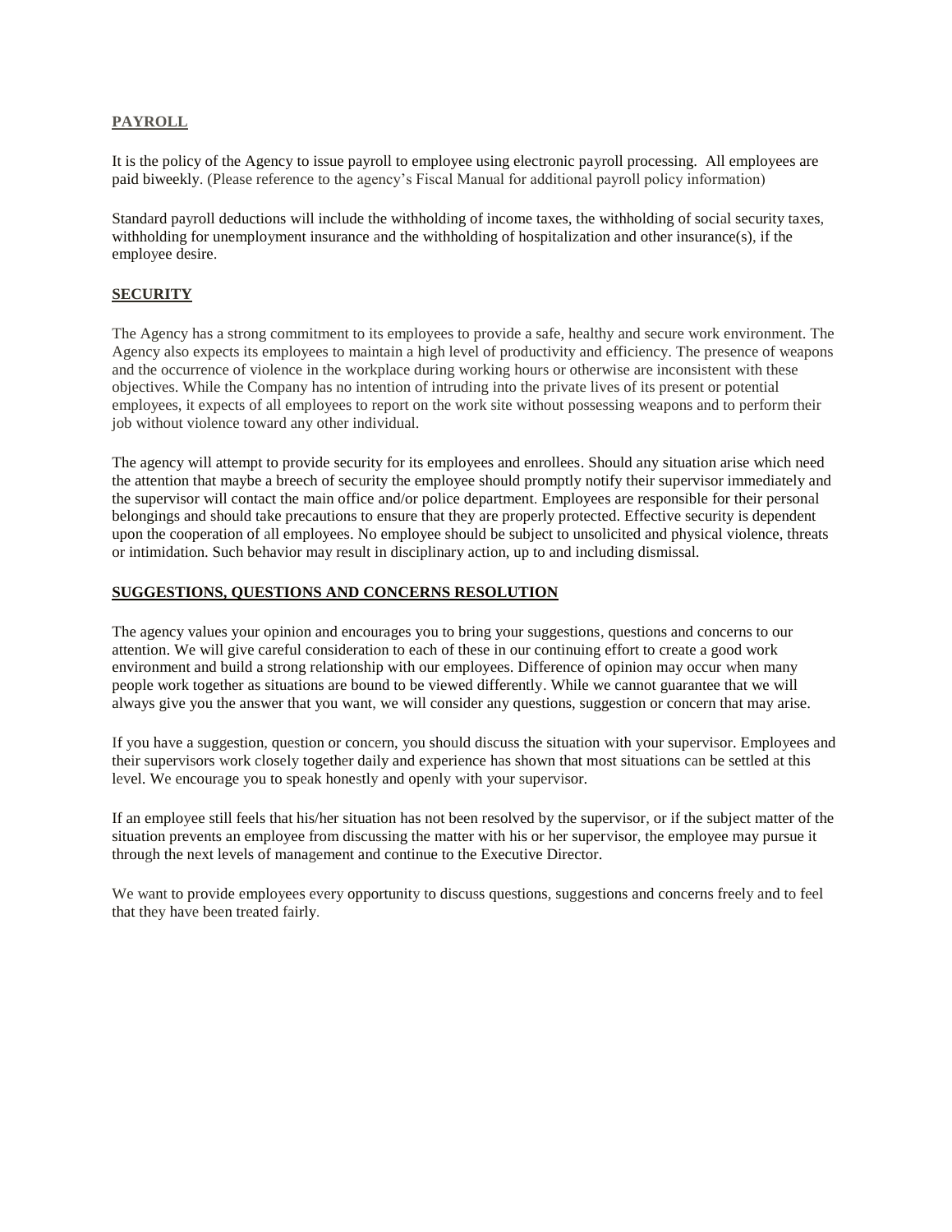# EMPLOYEE BENEFITS SECTION

#### ANNUAL LEAVE

Full time employees, working 46 - 52 weeks per year, shall accrue one day per month for the first four years of regular employment. Beginning with the fifth year, the employee shall accrue one and one-half days per month. Beginning with ten years of employment, an employee shall accrue one and two-third days per month. Beginning with twenty years of employment and thereafter, an employee shall accrue two days per month. Individuals who terminate employment will be paid for accumulated Annual Leave time. An employee may not carry forward Annual Leave beyond the fiscal year end (September 30<sup>th</sup>). Any accrued Annual Leave not used within the fiscal year (October 1<sup>st</sup>)  $-$  September 30<sup>th</sup>) will be lost.

The Annual leave provisions of this plan are not applicable to full-time employees working less than 40 weeks per year, part-time or temporary employees. The guidelines set up by the agency will be followed regarding Annual Leave. Leave may not be accrued while on leave without pay.

## SICK LEAVE

Full time employees working 46 - 52 weeks per year will earn one day for each month worked for the beginning of the fiscal year with Head Start. Sick leave accumulation at another agency will not be accepted with Head Start. Unused sick leave can be accumulated from year to year. Sick leave will have no cash redemption value on termination of employment. Leave will not be accrued while on leave without pay. An employee may be absent from work on sick leave for a maximum of two (2) working days without a doctor's statement. A supervisor may require a doctor's statement from the employee for repeated absentees.

#### PERSONAL LEAVE

Full-time regular employees working less than 40 weeks per year and regular part-time employees will earn up to nine days of personal leave per year, accrued on a bi-weekly basis. These days must be requested at least three days in advance except in the case of illness, and will be granted at the discretion of the area director in order to maintain proper program compliance. Illness should be reported to employee's immediate supervisor. Personal Leave days cannot be accumulated from year to year. Leave may not be accrued while on leave without pay. Individual who terminate employment will be paid for accumulated Personal Leave time. An employee may not carry forward Personal Leave beyond the fiscal year end (September 30<sup>th</sup>). Any accrued Personal Leave not used within the fiscal year (October  $1^{st}$  – September  $30^{th}$ ) will be lost. Personal Leave time should not be schedules for critical dates unless there is a catastrophic situation/sickness.

#### EMERGENCY LEAVE

Upon the approval of an employee's immediate supervisor and the subsequent approval of the Executive Director, orally or in writing, an employee may be granted emergency leave for attending to emergency personal needs or such other emergencies as judged necessary by the person approving such leave. Emergency leave will be charged to an accounted for on the employee's earned annual leave record. If the employee does not earn annual leave emergency leave will be charged to employee's personal leave. If employee has used his/her personal leave days, then his/her emergency leave will be without pay.

#### MATERNITY LEAVE

This agency will grant ten (10) weeks, without pay, for Maternity Leave. If the employee so desires, she may utilize any accumulated annual and/or sick leave, in that order. If accumulated annual and/or sick leave is used it must be utilized within the ten week period as granted by this agency. At the end of ten weeks, or prior thereof, such employee will be given the opportunity to return to work if she so desires and has doctor's permission.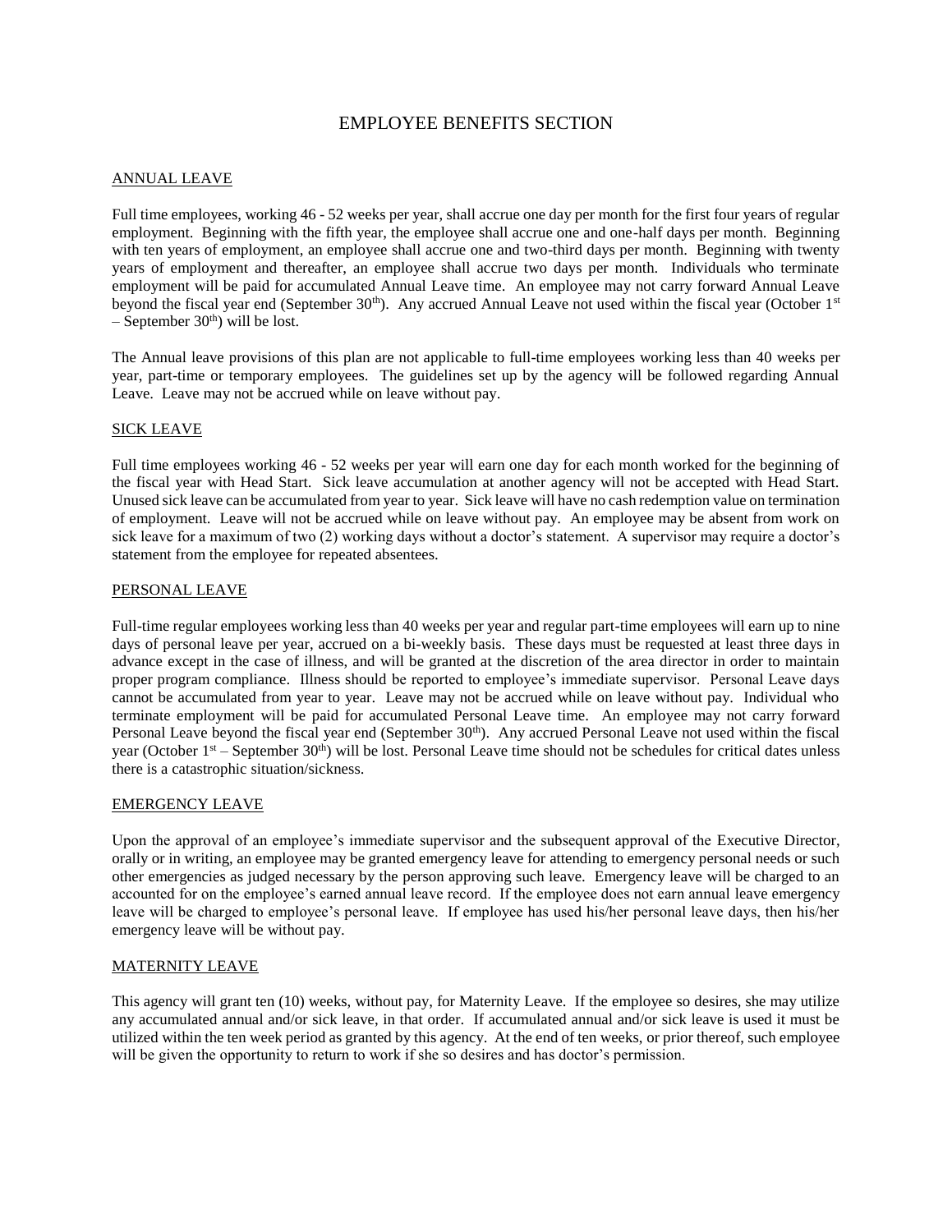## **MILITARY LEAVE**

If an employee is a member of the Armed Forces, the Military Reserves, the National Guard or the Coast Guard they will be eligible for leave to meet military obligations and will have such rights as may be applicable under federal and state statutes. You must notify your supervisor and the Executive Director as soon as possible when you are called for training or active duty. The employee will be allowed to use accrued Annual Leave during their absence.

# **FAMILY MEDICAL LEAVE**

It is the policy of Five County Child Development Program, Inc. that employees who qualify and make a request be granted Family and Medical Leave in accordance with the Family Medical Leave Act of 1993. Final regulation interpreting FMLA became effective April 1995. Under the federal Family and Medical Leave Act, eligible employees may take up to 12 weeks of unpaid, job-protected leave during a year for specified family and medical reasons with continuation of group health insurance coverage under the same terms and conditions as if the employee had not taken leave. Reasons eligible employees can take leave include (1) the birth of a child and to care for the newborn child within one year of birth, (2) or placement with the employee of a child for adoption or foster care and to care for the newly placed child within one year of placement; (3) to care for the employee's spouse, son or daughter, or parent, who has a serious health condition; (4) for a serious condition that makes the employee unable to perform the employee's job; or any qualifying exigency arising out of the fact that the employee's spouse, son, daughter, or parent is a covered military member on "covered active duty;". The Family Medical Leave Act has been revived to include twenty-six workweeks of leave during a single 12-month period to care for a covered service member with a serious injury or illness if the eligible employee is the service member's spouse, son, daughter, parent or next of kin (military caregiver leave).

Employees will be eligible for FMLA leave if they have worked for the Agency for at least one year and have worked at least 1,250 hours during the 12 months prior to the leave.

Employees should provide 30 days advance notice of a need for FMLA leave, if possible. If the need for leave is not foreseeable, you must give notice to the agency as soon as practicable after you become aware of the need for the FMLA leave. Five County require that employees provide medical certification to support their request for FMLA leave because of a serious health condition. Employees are required to provide a medical fitness for duty statement to return to work following a leave for personal medical leave.

Employees may use any accrued sick leave and annual leave/personal leave days prior to or in conjunction with utilizing FMLA leave for personal illness. Employees may use accrued annual/personal leave prior to or in conjunction with FMLA leave other than for personal illness. The FMLA leave is limited to a maximum of 12 weeks per year, in addition to any paid sick leave and annual/personal leave used during the leave, except for military members. For purposes of determining the year during which an employee is entitled to FMLA leave, the agency will measure backward from the date employee request FMLA leave to determine the 12-month period.

While on FMLA leave, employees may continue to participate in the Insurance Benefit Plan as long as they continue to make their monthly contribution. A failure to pay their portion of the premium could result in the cancellation of their benefits, including medical insurance. Employees will not accrue sick leave or vacation during the period of their FMLA leave.

With the approval of the Executive Director, an employee may be permitted to extend their leave, as Leave of Absence, once their 12 weeks of family and personal medical leave (FMLA) has expired. If the leave is extended as Leave Of Absence, their job may or may not be available when they are able to return to work. The employee may continue participation in the Benefits plan during the leave extension as long as they continue to make their contribution.

If an employee is unable to return to work at the end of the leave, their employment may be terminated and the employee may be eligible for continuation of health benefits as provided by law (COBRA).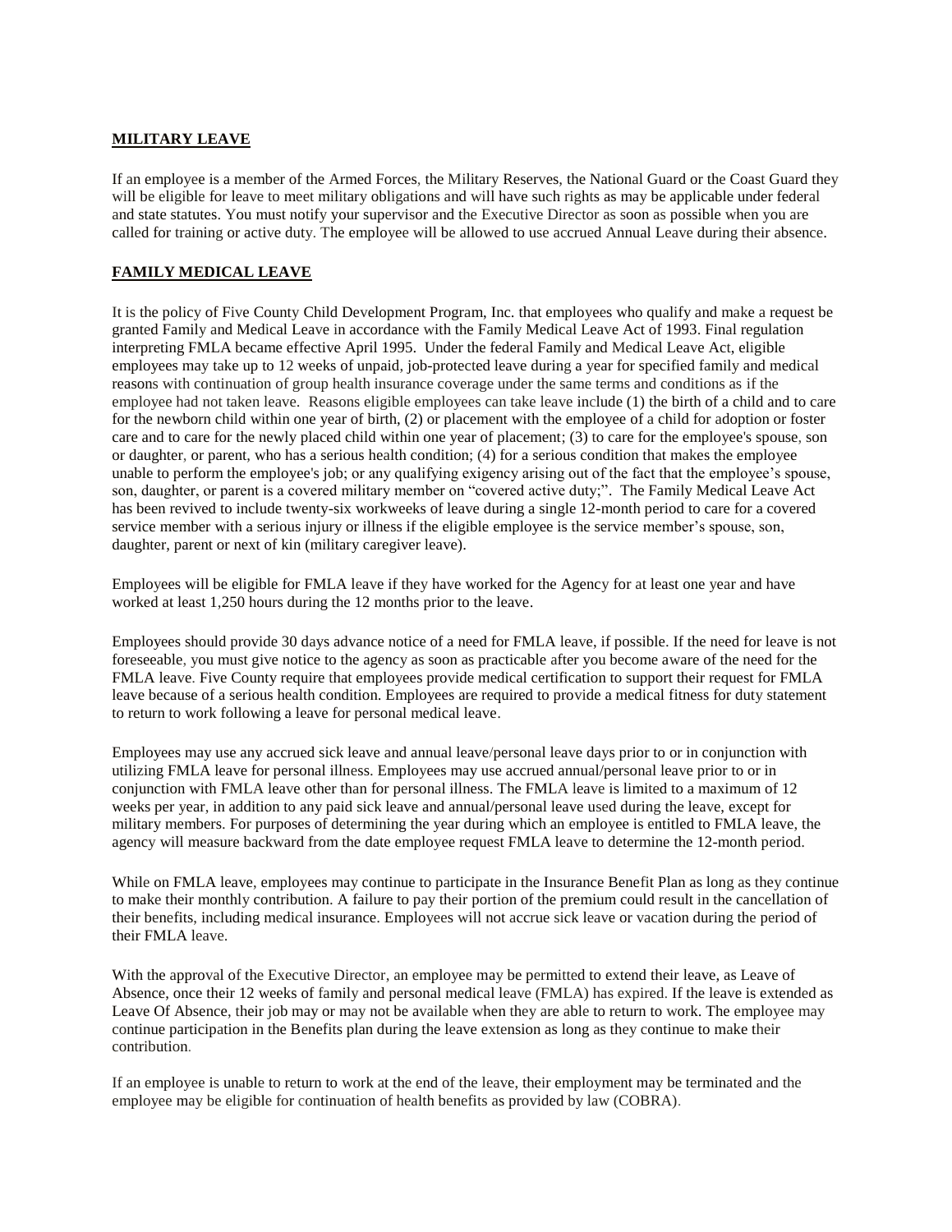#### **JURY DUTY**

Employees are to notify their supervisor promptly upon receipt of a jury summons and subsequent notice of selection to serve as a juror. Employees who are required to provide this community service will receive their regular rate of pay for normal hours worked, provided the employee submit evidence of summons and any compensation paid by the respective court jurisdiction. Paid absence for Jury Duty must be so noted on the employee's time sheet by the supervisor for each pay period in which this form of absence occurs.

# **LEAVE OF ABSENCE**

Regular employees may request, subject to the sole discretionary approval of the agency, a leave of absence without pay. Requests for a leave of absence should be submitted, in writing, to the supervisor as far in advance of the anticipated leave date as possible. The leave request must be dated, signed by the employee, and state the reasons, circumstances, and duration of the leave. The supervisor will submit his/her recommendation to the Executive Director, who will approve or disapprove the leave, and so notify the employee through the supervisor. Extension of an initial leave of absence must be requested in the same manner, but will additionally require the approval of the Executive Director. During a leave of absence, employees will be responsible for either maintaining or discontinuing any employment-related insurance benefits.

Upon expiration of a leave of absence, the employee maybe reinstated in the position held, or an equivalent one, at the time leave was granted, if such a position is available. An employee who fails to report promptly for work at the expiration of a leave of absence, or who applies for and receives unemployment insurance while on leave, will be considered to have voluntarily resigned.

# **TEMPORARY PLACEMENT**

Any employee who is asked to act in a higher position other than that for which he/she is hired will receive entry level wages for the position for which he/she is acting. The increase will begin after a period of ten working days or immediately if the employee is acting in place of another employee who is on leave without pay or who has exhausted his/her leave benefits.

# **EXCUSED ABSENCE**

An employee who is absent from work because of illness or an accident for a period of more than three working days may be required to submit a statement from a doctor upon returning to work. The statement must give the nature of the illness, release the employee to return to work and list all, if any, limitations placed on the employee. At this time, the Director who supervises the employee will allow him/her to return to work. Certain limitations will prevent an employee from satisfactorily performing the duties as outlined in his/her job description. This being the case, the employee cannot return to work until a doctor has removed the limitation(s). Conditions or limitations placed on an employee's physical ability to perform tasks essential to his/her job can result in involuntary termination.

# **BEREAVEMENT LEAVE**

Three days of bereavement leave will be granted in the event of the death of the following family members: parents, children, spouse, brothers, sisters, father-in-law, mother-in-law, grandparents, grandchildren, plus other relatives by blood or marriage, if living with employee. If necessary to be away from work more than three days, sick leave may be used.

Bereavement leave will be for three consecutive days. These days will include the day before the funeral, the day of the funeral, and the day following the funeral. In the event any of these days fall on a weekend and/or holiday, bereavement leave for these days can be reassigned or granted for other dates. Approval must be obtained from the Executive Director to reassign bereavement leave for other dates.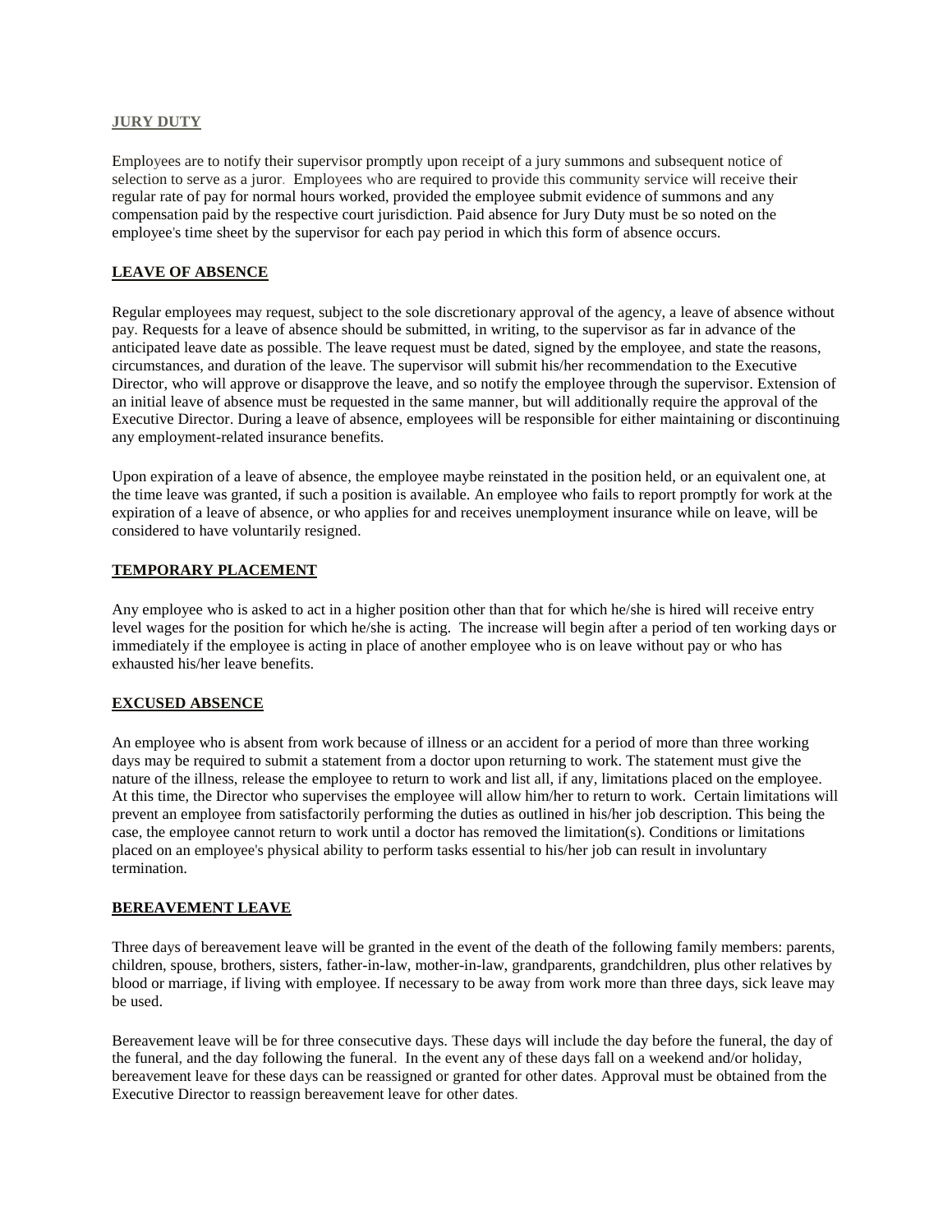# **OTHER EXCUSED ABSENCES**

The Executive Director may excuse employees for the following reasons:

- 1. Time to vote
- 2. To permit safe travel because of hazardous road conditions
- 3. For the purpose of donation of blood

These types of absences should not exceed 2 - 4 hours in length and will not be charged to sick, annual or personal leave.

## **VOTING**

Employees will be given time off for voting in elections, if it becomes necessary. The amount of time will be determined by the Executive Director, and will be announced to the staff.

#### OVERTIME

Overtime is any time worked over and above the regular 40-hour workweek. According to the Fair Labor Standards Act, all non-exempt employees are subject to the overtime pay provisions of the Fair Labor Standards Act and must be compensated for all hours worked, including all hours worked on and off work premises. Employees are not permitted to work in excess of their regularly scheduled work hours without prior supervisory and Executive Director's approval. Non-exempt employees who work in excess of 40 hours in a workweek are not eligible to receive compensatory time. They must receive their regular hourly rate for time worked up to 40 hours in the workweek and then the overtime rate for all time worked in excess of 40 hours in the workweek.

Employees will not be asked to work more than 40 hours per workweek unless there is an emergency situation. Overtime will be paid at the rate of 1.5 times the employee's hourly rate for any hours worked over 40 hours per week. Each workweek is considered separately in computing overtime and all other pay. Overtime must be approved in advance by the employee supervisor and Executive Director.

It is not considered overtime if an employee should work over 8 hours in one day until the employee has worked over 40 hours in that workweek. If this should happen, the employee should work less hours at some other point within the same workweek so that the total hours worked do not exceed 40 hours for that week. This arrangement requires approval of the Executive Director in advance. The employee must take the equivalent time off in the same workweek in which it was earned. If this is impossible or impractical, the employee will be paid overtime.

Non-working time will not be counted as hours worked for overtime calculations. Non-working time might include holidays, sick/personal days, vacation leave, bereavement leave, etc. or any time when employees are paid for time not worked.

Part-time employees will also be subject to this policy when asked to work in excess of forty hours per workweek.

A work week starts at 12:01 AM on Saturday and ends at Midnight the next Friday.

Employees are responsible for obtaining supervisory authorization before working any overtime. It is the responsibility of supervisors to plan and schedule work of employees covered by FLSA provisions so that it can be performed within the regularly scheduled hours and that overtime will occur only when absolutely necessary.

All overtime must be authorized in advance by the Executive Director (this includes skipped lunches). Non-exempt employees who work overtime without authorization must be paid for the time worked but will have disciplinary action taken up to and including termination. Managers, supervisors, and employees who violate this policy are subject to disciplinary action, up to and including termination.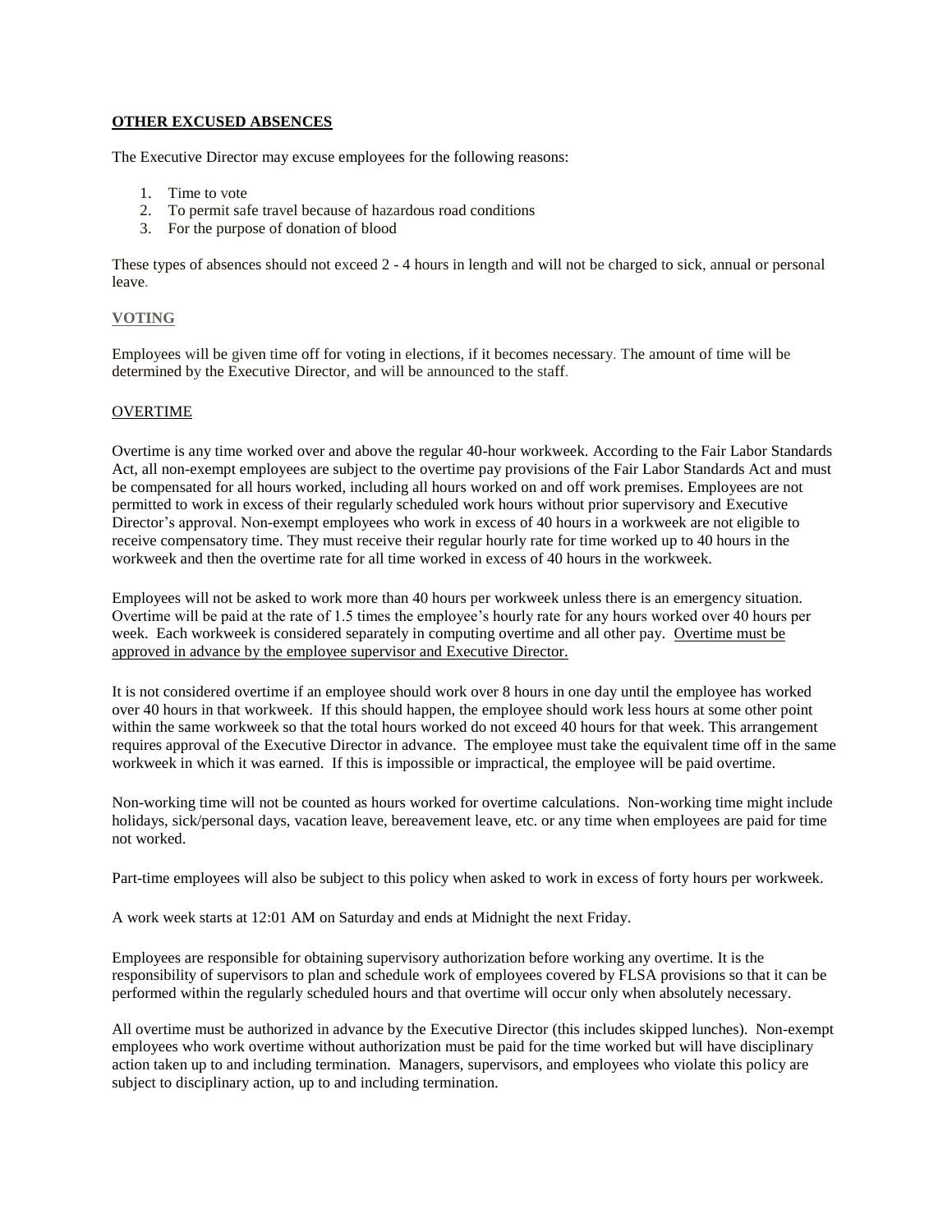## **FRINGE BENEFITS**

**Group Hospitalization Plan:** Employees may take advantage of the group hospitalization plan offered by the agency. The Head Start program will pay a percentage of premiums for individual employees. Employees may purchase dependent coverage at their own expenses.

**Social Security**: Head Start will pay the matching rate as prescribed by law toward social security benefits.

**Workmen's Compensation**: Head Start will pay all premiums for workmen's compensation. Any employee who is absent from work because of an occupational disability arising during the course of employment, unless purposely self-inflicted, or due to willful misconduct or violation of safety rules, or refusal to use safety precautions, will be excused from work. All accidents must be reported immediately to supervisor. Failure to do so may cause loss of benefits.

**Unemployment Taxes**: Head Start will pay all unemployment taxes, as prescribed by law, for the benefit of employee.

**Mileage Reimbursement**: Employees who use privately owned vehicles to carry out their job duties in the Head Start program will be reimbursed at the rate per mile designated by the agency. Employees will be responsible for keeping accurate mileage forms and submitting them at the end of each month.

#### **HOLIDAYS**

Five County recognizes the following thirteen (13) days as paid Holidays for regular employees who are normally scheduled to work that day. The regular employee must be on payroll when these Holidays occur. These holidays shall include:

| New Year's Day                                                                                                         | Labor Day        |  |
|------------------------------------------------------------------------------------------------------------------------|------------------|--|
| Martin Luther King's Birthday                                                                                          | Columbus Day     |  |
| President's Day                                                                                                        | Veterans Day     |  |
| Good Friday                                                                                                            | Thanksgiving Day |  |
| Memorial Day                                                                                                           | Christmas Eve    |  |
| Independence Day                                                                                                       | Christmas Day    |  |
| Flexible Day (This day can be used preceding or following one of the above listed Holidays, as determined by Executive |                  |  |
| Director)                                                                                                              |                  |  |

If any of the above Holidays fall on Sunday, then Monday shall be observed as the Holiday; if any of the above days fall on Saturday, then Friday shall be observed as the Holiday.

Hours paid for Holidays throughout the year will not be included in total number of hours worked for overtime calculations.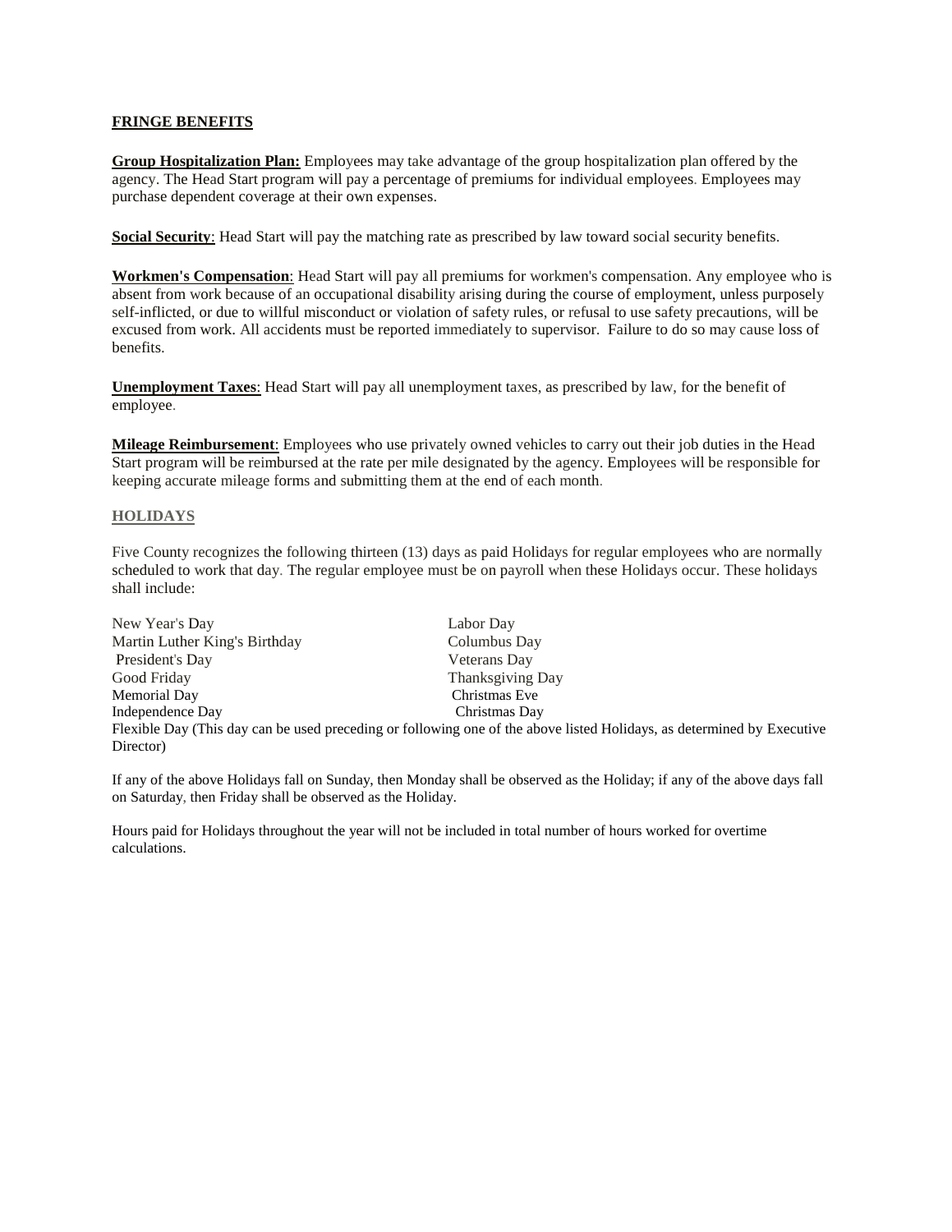## **EMPLOYEE CONDUCT**

# **CONFIDENTIAL INFORMATION**

Five County provides its services to the children and families with a great deal of pride. Employees are expected to conduct themselves in a courteous and professional manner at all times. Due to the services we provide, employees will become aware of confidential information that is entrusted to us. It is the employee's responsibility to maintain that confidentiality by not sharing or discussing information with anyone other than those individuals within the Agency who are authorized to receive the information.

#### **DRUG AND ALCOHOL POLICY**

For your safety and wellbeing, Five County has an alcohol and drug policy. The agency will conduct pre- employment and random alcohol and drug testing. Use, possession, sale or transfer of alcohol or the illegal use, possession, sale or transfer of drugs on Agency property or in Agency owned or controlled vehicles, or reporting to work or performing agency business while under the influence of alcohol or any illegal drug, or reporting to work or performing agency business while under the influence of any drug causing impairment is strictly prohibited. Violation of the agency's policy will result in termination.

When there is reasonable cause to believe that an employee's physical or mental abilities may be impaired during working time, as the result of alcohol or drug use, the agency may require the employee to have a drug and/or alcohol test. A refusal by an employee to attend such testing within the time requested by the agency's Drug and Alcohol Manager or a refusal to cooperate in anyway with the testing will result in immediate termination.

In addition, if an employee is involved in an accident or injury during working time, the agency may require the employee to have a drug and alcohol test. A refusal by an employee to attend such a testing within the time requested by the agency's Drug and Alcohol Manager or the Executive Director or refusal to cooperate in any way with the testing will result in termination of employment. Confirmation of the presence of alcohol or drugs in the results of the post-accident drug and alcohol test will result in termination of employment.

# **ELECTRONIC SERVICES POLICY**

Computer technology and the Internet have become an important part of the agency's mean of conducting business. Likewise, e-mail is an essential business tool. Computers, Internet access, and e-mail are provided to employees for agency business only and are not for personal use. Computers, like all other office equipment that is provided by the agency are the property of the Five County. E-mail and Internet "surfing" should not be considered private or confidential and may be monitored or inspected at any time by management.

All agency policies apply to the use of computers, the Internet and e-mail by employees, including the agency's policies on Discrimination, Harassment, Solicitation, and Confidential Information, Alcohol and Drug Use, and the Employee Code of Conduct Policy. Downloading, transmitting, viewing, or possessing electronic information or materials that are not work-related is prohibited. This includes, but is not limited to items that may be considered pornography, sexually explicit or offensive.

Each employee is responsible for keeping their computer password secure. Passwords should be a non-obvious combination of letters or symbols and should be changed frequently. All employees are required to log off the computer when they leave their desk.

Violation of this policy may lead to disciplinary action up to and including termination.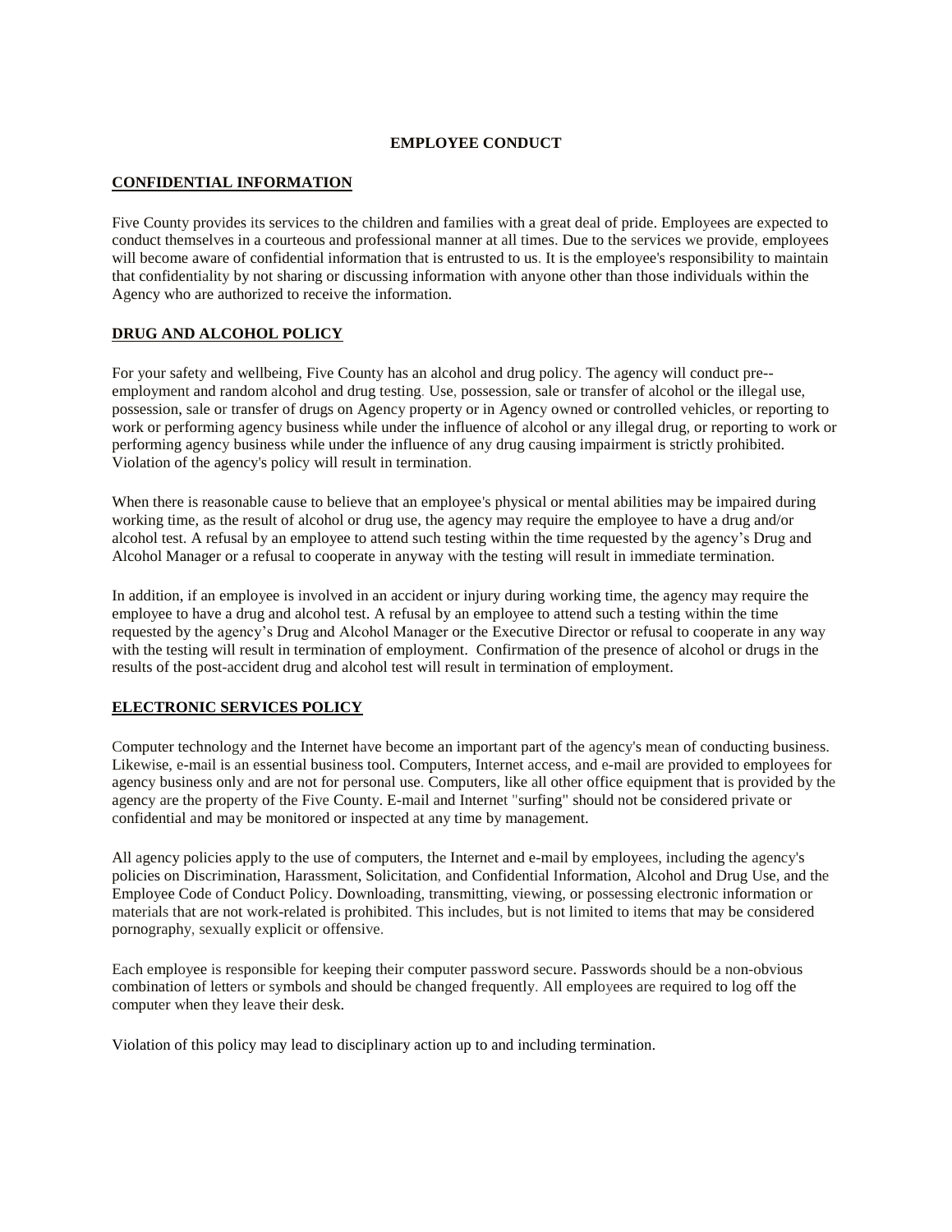# **REVISED CODES OF CONDUCT POLICY (Revised 11/21/16)**

The agency maintains certain policies to guide its employees with respect to standards of conduct expected in areas where improper activities could damage the agency's reputation and otherwise result in serious adverse consequences to the agency and to employees involved. The purpose of this policy is to affirm, in a comprehensive statement, required standards of conduct and practices. These rules of behavior must be observed to ensure a safe, productive operation. These Standards of Conduct policies are also applicable to consultants, contractors and volunteer.

An employee's actions under this policy are significant indications of the individual's judgment and competence. Accordingly, those actions constitute an important element in the evaluation of the employee for position assignment and promotion. Correspondingly, insensitivity to or disregard of the principles of this policy will be grounds for appropriate management disciplinary action, up to and including termination, depending on the facts of the case. Thus, employees must abide by the following Standards of Conduct (Head Start Performance Standards 1302.90(c)(1-2):

- 1. Implement positive strategies to support children's well-being, prevent and address challenging behavior.
- 2. Ensure no child is left alone or unsupervised while under your care.
- 3. Do not maltreat or endanger the health or safety of children, including, **at a minimum**, that you must not:
	- Use corporal Punishment;
	- Use isolation to discipline a child;
	- Bind or tie a child to restrict movement or tape a child's mouth;
	- Use or withhold food as a punishment or reward:
	- Use toilet learning/training methods that punish, demean, or humiliate a child;
	- Use any form of emotional abuse, including public or private humiliation, rejecting, terrorizing, extended ignoring, or corrupting a child;
	- Physically abuse a child'

.

- Use any form of verbal abuse, including profane, sarcastic language, threats, or derogatory remarks about the child or child's family; or,
- Use physical activity or outdoor time as a punishment or reward.
- 4. Respect and promote the unique identity of each child and family and do not stereotype on any basis, including gender, race, ethnicity, culture, religion, disability, sexual orientation, or family composition.
- 5. Comply with program confidentiality policies concerning personally identified information about children, families, and other staff members in accordance with New Performance Standards 1303, Subpart C – Protections for the Privacy of Child Records and applicable federal, state, and local laws.

If an employee should violate the provisions concerning standards of conduct as stated above, the Executive Director has the authority to take the following actions:

- Standard of Conduct # 1 Written reprimand with 6 month probation, second offense- suspension, third offense-termination
- Standard of Conduct  $# 2$  and  $# 3$  Immediate termination of employment
- Standard of Conduct  $#4$  and  $#5$  Two weeks suspension, without pay, with 6 month probation, second offense -termination of employment

Recommendations of dismissal of the employee by the Executive Director will immediately be presented to the Executive Committee. The decision of the Executive Committee will be presented to the Policy Council and Board of Directors for approval.

**Outside Employment:** Outside employment is any paid employment performed by an employee in addition to his/her job with Head Start. Previsions of outside employment are as follows: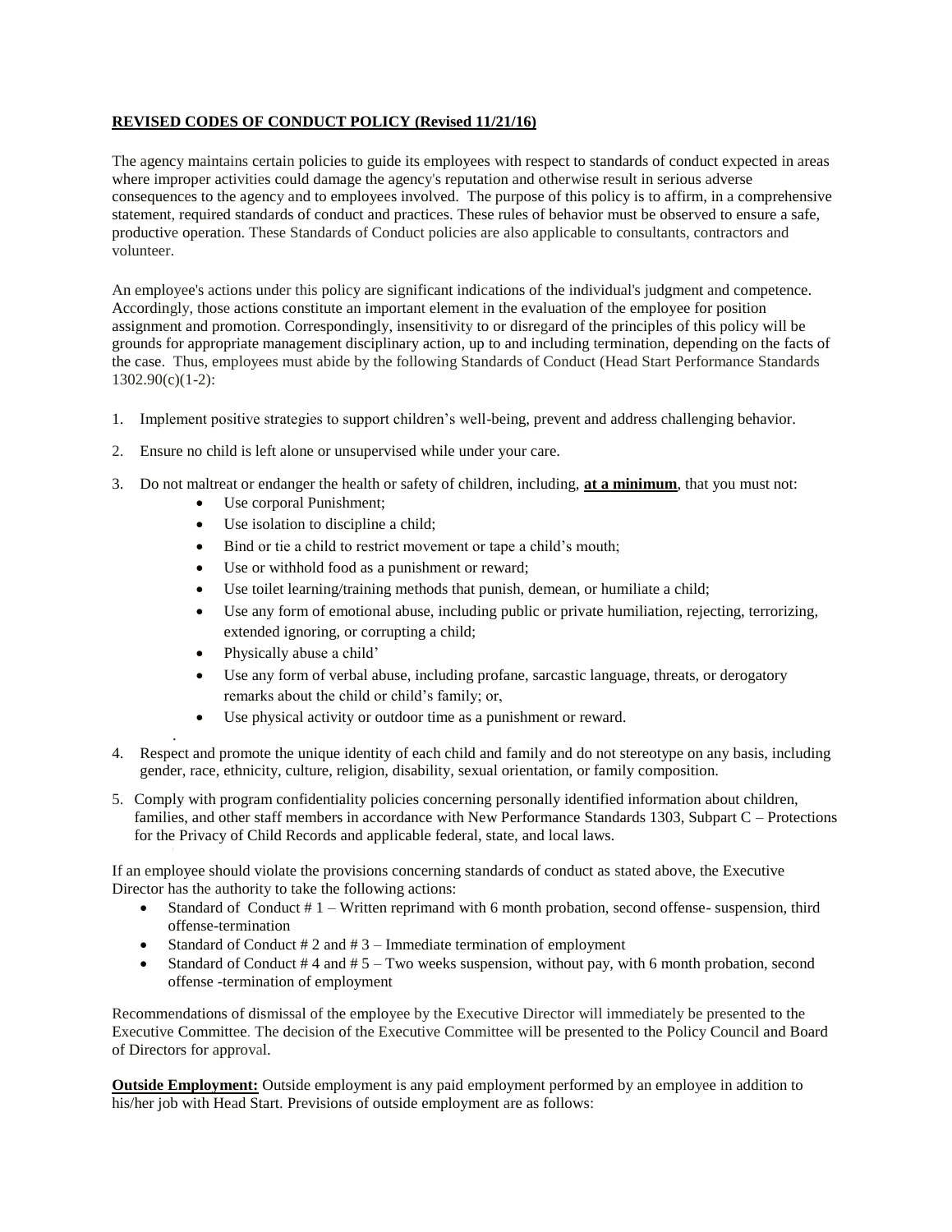- 1. Such employment shall not interfere with the efficient performance of the employee's duties in the Head Start Program.
- 2. Such employment will not involve a conflict of interest or conflict with the employee's duties in the Head Start Program.
- 3. Such employment shall not occur during the employee's regular or assigned work hours in the Head Start Program.
- 4. If an employee is in private business any object of the business to sell or re-sell should not be brought and/or delivered to Head Start premises (office or Centers).

**Prohibited Political Activities**: Employees are prohibited from taking an active part in partisan political campaigns. Such employees may not engage in partisan political activities including but not limited to the following:

- 1. Becoming a candidate for nomination or election to the political office or to a party office.
- 2. Serving on or for any political committee, party, or other similar organization, or serving as a delegate or alternate to a political caucus or convention.
- 3. Soliciting the sale of or selling political contributions.
- 4. Soliciting the sale of or selling political fund raising tickets.
- 5. Serving as an officer of a political club, as a member or an officer of any of its committees, or being active in organizing it.
- 6. Assisting in preparation for organizing, or conducting a political meeting or rally. Attendance at a political rally or meeting is permissible.
- 7. Engaging in activity at the polls at primary, regular, or special elections such as soliciting votes or passing out literature.
- 8. Acting as recorder, checker, watcher, or challenger for any party or candidate in an election.
- 9. Writing for publication or publishing any letter or article soliciting votes in favor for or against any candidate or party.
- 10. Distributing political campaign literature or material.
- 11. Initiating or circulating political petitions, including nominating petitions.

**Permitted political activities:** There are some political activities that employees may participate:

- 1. Register and vote as he/she chooses.
- 2. Express his/her opinion on political subjects and candidates.
- 3. Be a member of a party or political club, although he/she may not hold office or otherwise be active in party affairs.
- 4. Make voluntary contributions of money to political campaign or party.
- 5. Participate in educational efforts related to issues and to the political process so long as this is done in a politically neutral manner.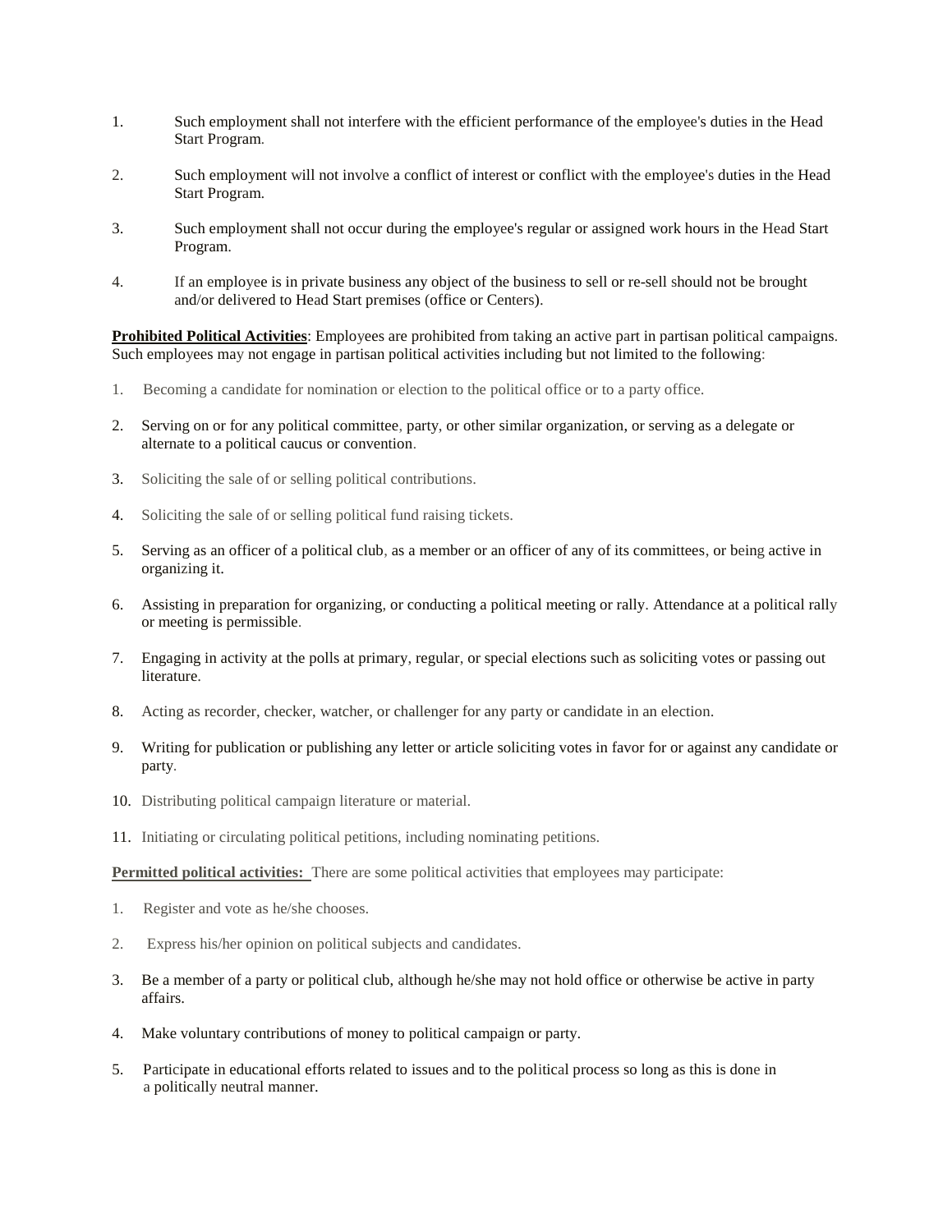- 6. Attend political meetings and rallies.
- 7. Wear a political badge or button.
- 8. Display a political sticker on his/her private automobile.
- 9. Engage in non-partisan political activity. There is no prohibition on political management or political campaigning in connection with (1) non-partisan election which are defined as those in which none of the candidates represent Democratic or Republican Party or any other party which ran a candidate for President in the preceding presidential election, or (2) questions not specifically identified with a national or state political party, such as constitutional amendments, referenda, approval or municipal ordinances, and similar matters.

**Direct Action**: A group activity designed to communicate collective grievances and to request decision or remedial action, i.e., picketing, parades or marches, sit-ins, rallies or assemblies.

No individual employed or assigned by any Community Action Agency or other agency, assisted under the Economic Opportunity Act of 1964, as amended, shall pursuant to or during the performance of services rendered in connection with any program or activity conducted or assisted under this Act by Head Start, plan initiate, participate in, or otherwise aid or assist in the conduct of any unlawful demonstration, rioting, or civil disturbance.

**Gifts and Gratuities**: Employees of Head Start are prohibited from accepting gifts, money, and gratuities from persons receiving benefits or services under the Head Start program or performing services under contract or otherwise in a position to benefit from an employee action.

**Restrictions or Lobbying with Project Funds**: Program funds may not be used to support any of the following:

- 1. Any activity which is planned and carried out in such a manner as to disrupt the orderly conduct of business by Congress or any other legislative body. This includes, but is not limited to, any disruptive action carried on in the chamber of Congress or any other legislative body or in any capitol or legislative office building.
- 2. Any demonstration, rally, picketing, or other form of direct action claimed at the family or home of a member of a legislative body for the purpose of influencing his actions as a member of that body.
- 3. Any campaign of advertising carried on through commercial media for the purpose of influencing the passage or defeat of legislation.
- 4. Any campaign of letter writing, of other mass Communications, or of mass visits to individual members of Congress or state legislature for the purpose of influencing the passage or defeat of legislation. This restriction does not prohibit purely informational and educational activities involving target areas and groups.

**Assignment of Staff**: All employees, with the exception of area manager and office personnel, will be assigned to a specific center and/or county in the area in which they live, whenever possible. The inability to work effectively and harmoniously in the location to which they are assigned will be grounds for termination.

**Procurement procedures**: All employees who request and/or recommend the authorization of payment for goods and services fall under this category. No employee in this category shall:

- 1. Accept gratuities, favors, or anything of monetary value from contractors, vendors, or potential contractors or vendors.
- 2. Participate in the selection, awarding or purchasing of goods and services, where to the best of his/her knowledge, any of the following have a vested financial interest; employee, any member of his/her immediate family, his/her partner, and organization in which any of the above is an officer, director, or employee, a person or organization with whom any· of the above individuals is negotiating or has any arrangement concerning perspective employment.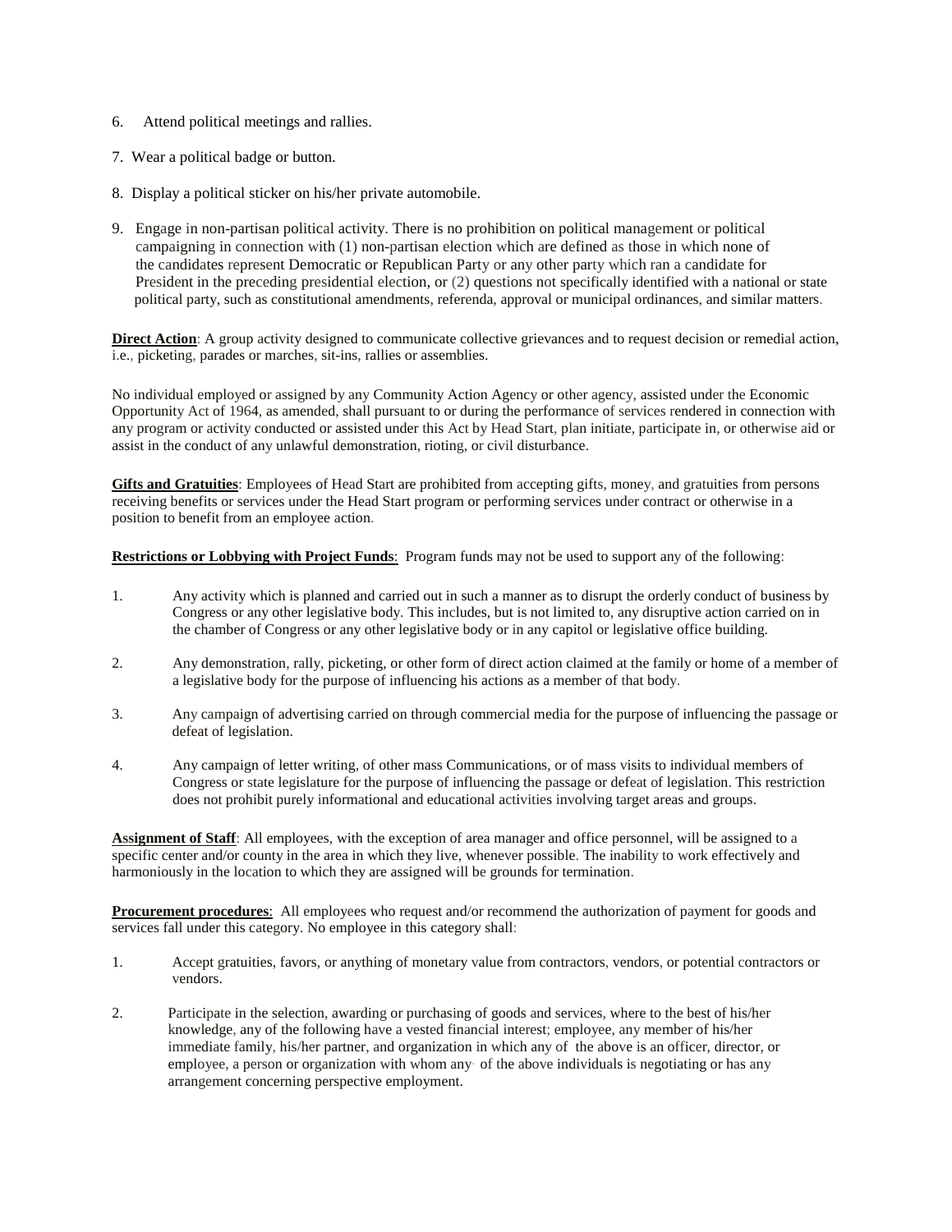- 3. Provide an environment that excludes open and free competition of procurement transactions.
- 4. Purchase personal items from vendors used by the agency on Five County's premises.

# **DRESS CODE**

The agency's Dress Code standards are set in consideration of each employee's job description and the specific tasks schedules, thus, each employee is expected to dress, groom and maintain personal hygiene in a professional manner appropriate for their job title. The goal of the agency is to provide a safe, productive and comfortable workplace for all staff. Please adhere to dress codes as Pre-Service and In-Service Trainings.

Staff should always wear neat and comfortable clothing while working, as well as practice good personal hygiene at all times. It should be remembered that staff are representatives of the Head Start program, and are expected to dress and act accordingly while on duty. Therefore, the following are guidelines for all employees:

# **All Employees**

- 1. Maintain daily personal hygiene.
- 2. All clothing must be clean.
- 3. On Friday's dress down; wearing casual slacks, skirts or dressy jeans with agency/center shirts.
- 4. Jewelry must be such that the length, shape and texture would not cause safety concerns for employees, volunteers, or children in the day-to-day operation of work duties.

#### **Office and Classroom Staff**

- 1. Dresses or skirts must be worn at knee length.
- 2. Blouses or tops must be below the waistline, worn inside, or where designed.
- 3. No sneakers or socks worn with dresses or skirts.
- 4. No overalls/coveralls; jeans must be good condition; no cut out or ripped-up jeans.
- 5. No jogging suits (pants or tops)
- 6. No total black attire worn with children
- 7. Knee length pants on field trips ONLY.
- 8. Classroom staff cannot wear shoes with heels higher than 2 inches.
- 9. Only agency or center tee shirts may be worn, on Friday only.
- 10. Classroom staff cannot wear flip flops, thongs or slides.
- 11. No head scarfs or bonnets
- 12. Tights can only be work with tops that fit to knee length.
- 13. Leggings and jeggings may be worn with knee-length blouse or tops.
- 14. Hats and head scarves are not to e worn in classrooms. .

# **Cooks**

- 1. Must wear white uniforms (dresses or pant suits) or white, navy, royal blue or red scrubs.<br>2. Must wear hairnets and apron at all times.
- Must wear hairnets and apron at all times.
- 3. Must wear enclosed none slip shoes.

#### **Custodian**

- 1. Must dress neat and clean daily
- 2. Must wear enclosed shoes
- 3. Jeans must be in good condition, no cut out or ripped up jeans.
- 4. Knee length pants on field trip ONLY

Employees that do not meet the standards of this policy will be required to take corrective actions, which may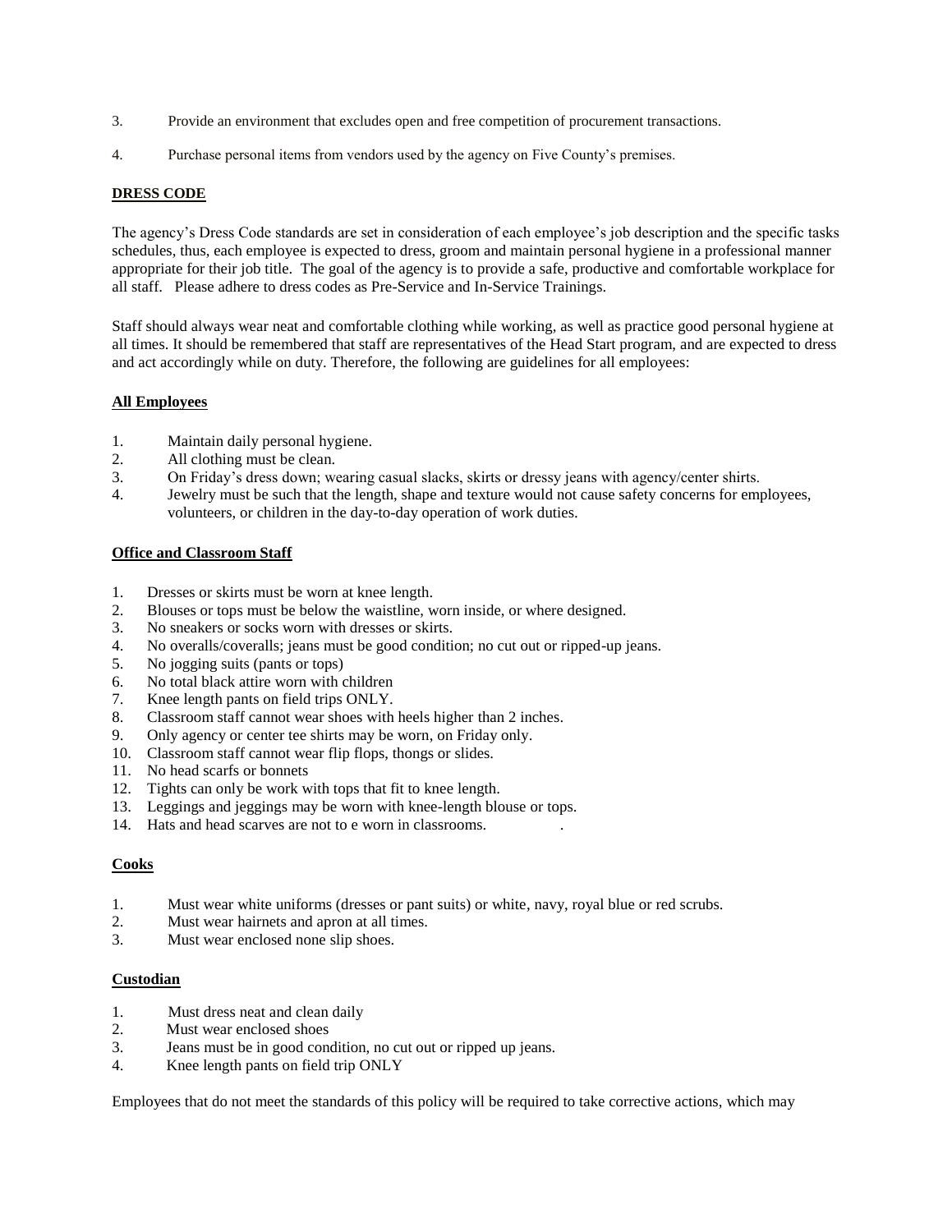include leaving the premises to go home and change to approved attire. Employees will not be compensated for any work time missed because of failure to comply with this policy. Violation of this policy can also result in additional disciplinary actions, in accordance with the agency's progressive disciplinary action policies.

# **USE OF AGENCY PROPERTY**

To avoid potential misunderstandings and problems, the agency has established the following policy concerning the use of agency property and services.

. **Care of Agency Property**: All employees are expected to exercise due care when using Agency property and to utilize the property only for authorized purposes. Negligence in the care and use of Agency property maybe cause for disciplinary action including termination. Additionally, unauthorized removal of Agency property from the premises, or its conversion to personal use, will be cause for termination.

**Return of Agency Property**: Agency property issued to an employee must be returned to the agency at the time the employee separates employment or when its return is requested. It is the employee's responsibility to reimburse the agency for the value of any such property issued to the employee that is not returned upon request.

**Personal Property on Business Premises**: The agency assumes no responsibility for the loss or damage to personal property of any employee that is brought onto agency premises. Also, it is prohibited for employee to carry personal property in agency vehicles without the expressed permission of the employee's supervisor. Management will, additionally, have the right to request any employee to open for inspection any packages or other containers brought onto or taken from agency premises.

**Use of Business Vehicles**: (Revised December 2005) -The use of agency vehicles for personal use by an employee is prohibited. If an employee who normally operates and agency vehicle has a situation that must be taken care of during work time, prior approval from the employee's supervisor must be obtained, but approval will be restricted to unusual circumstances.

Because of the transportation demand on behalf of the agency by the Executive Director and Transportation Director, an agency provided vehicle maybe assigned for their use on an ongoing basis. The Agency will set a fringe benefit value for the ongoing use of the agency provided vehicles and issue a Form W -2 annually for the value of the benefits. The value of the fringe benefit shall be assessed on a monthly rate based on the period in use.

The agency may, from time to time, as need is established and vehicles are available, assign an agency owned vehicle to employees to facilitate the needs and services of the agency and the employee may agree to keep the agency owned vehicle at home for safe keeping. The assigned vehicle is not to be used for personal use. The agency does not assess this use as a fringe benefit.

# **SAFETY POLICY**

Providing a safe place to work, the proper protective equipment, and a work environment conducive to safe practices and policies is a concern to management. The agency expects all employees to be responsible for working safely and carefully, and for maintaining a work area free of safety hazards. We believe that performance geared to safety is always more efficient, and that inherent in every operation there must be a need and desire to performance that job task safely. The aim of the safety policy is to avoid all injuries and illness. Therefore, infractions such as the ones listed below will result in disciplinary action, up to and including termination, depending on the facts of the case.

It would be impossible to write rules to cover every situation; the following listed is not intended to be all inclusive. It illustrates some violations that are unacceptable at the agency.

- 1. Failing to wear seat belts at all times either as a driver or a passenger during working time or any other time while in agency vehicles.
- 2. Reckless driving or exceeding the speed limit while operating any agency vehicle or while operating 'an employee's vehicle on behalf of the agency.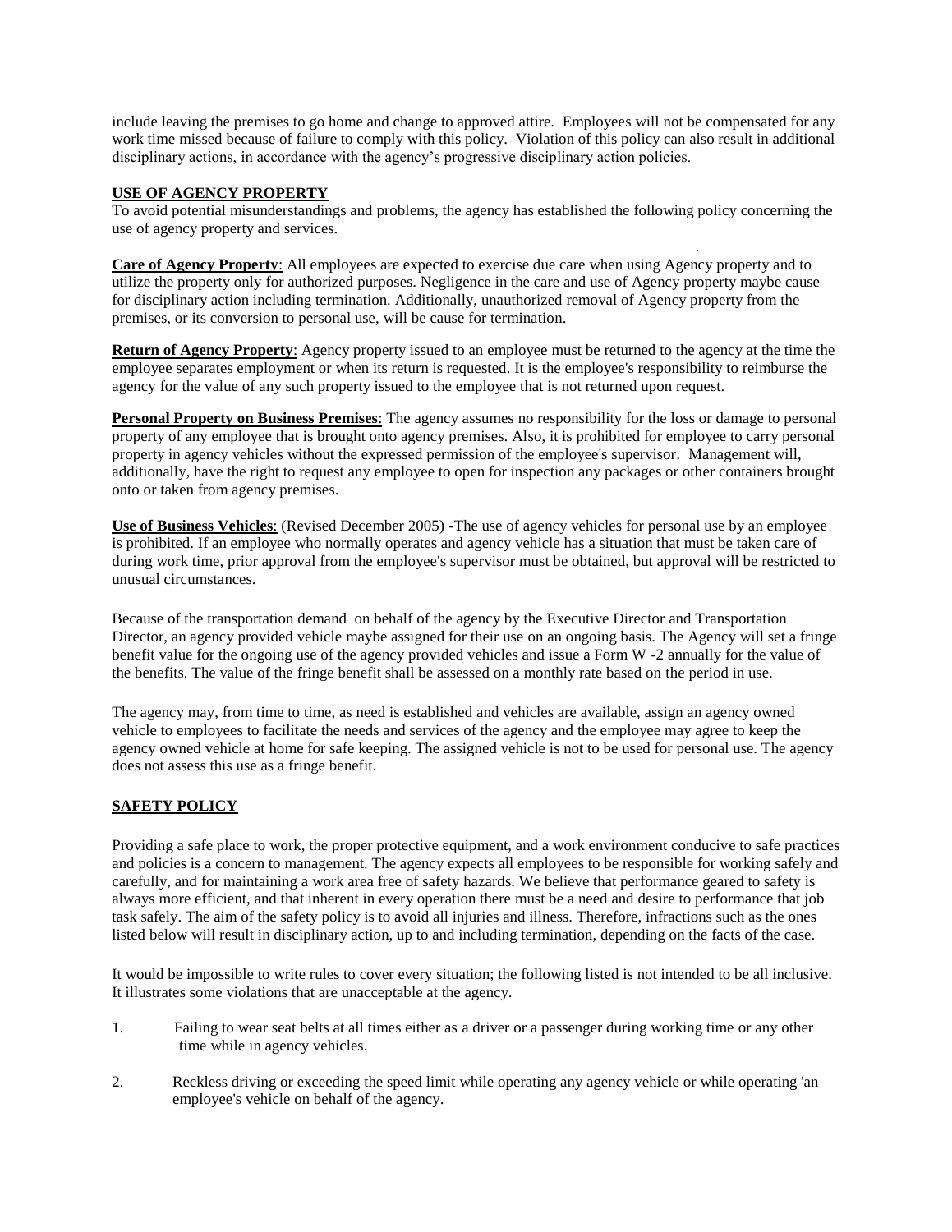- 3. Squealing or spinning the tires on an agency vehicle.
- 4. Willfully or negligently endangering the safety of self, children or fellow employees. Improper use of facilities, vehicles, materials or equipment.
- 5. Willfully wasting material or dripping materials or waste on the floor, machinery or equipment or otherwise creating or contributing to poor housekeeping and/or unsanitary conditions.
- 6. Failing to immediately report to your supervisor an injury, regardless of how slight, or refusing to follow first aide requirements.
- 7. Failing to report an accident, either personal or automobile, of any kind while on duty.
- 8. Failing to observe general safety/ environmental rules of the location and specific rules of the department.
- 9. Fighting, threatening, and indulging in practical jokes, horseplay or other acts which may endanger the physical wellbeing of others.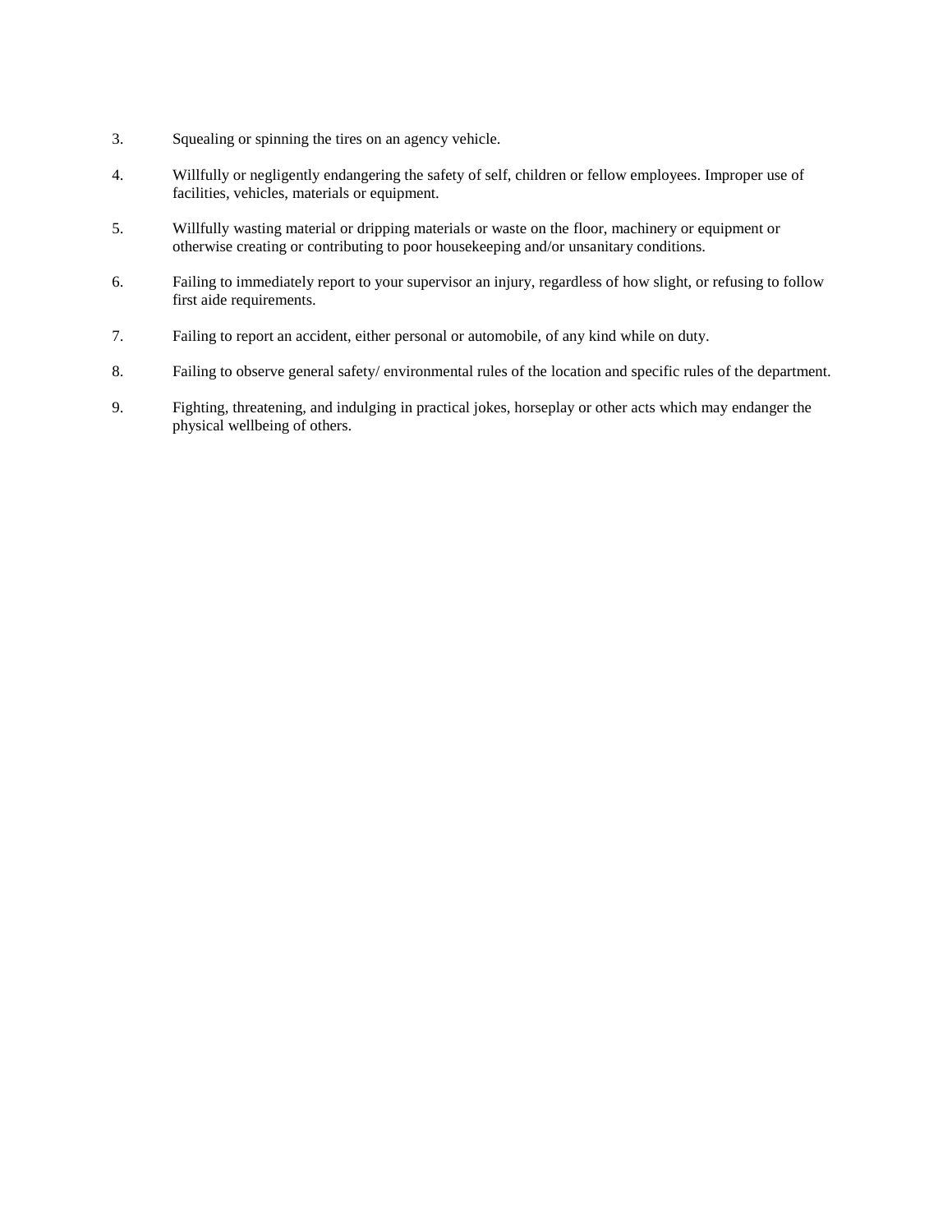#### **OTHER AGENCY POLICIES**

# **Anti-Sexual Harassment Rules and Procedures**

In 1980, the Equal Opportunity Commission amended its guidelines on sex discrimination to include "Sexual Harassment" within its coverage. The EEOC defines sexual harassment as any unwelcome sexual advancements, requests for sexual favors, or other verbal or physical conduct of a sexual nature, when:

- 1. Submission to such conduct is made either explicitly or implicitly a condition of employment;
- 2. Submission to or rejection of such conduct by an individual is used as the basis for an employment decision affecting such employee; or
- 3. Submission to or rejection of such conduct by an individual has the effect of unreasonable interfering with an employee's work performance or creating an intimidating, hostile or offensive workplace.

The Program will not tolerate sexual harassment in any form, whether by an employee or management personnel, nor retaliation for reporting an act of sexual harassment. Specifically, such harassment includes, but is not limited to, unsolicited remarks, gestures or physical contact, display or circulation of written materials or pictures derogatory to either gender or basing personnel decisions on any employee's response to sexually-oriented requests. Such conduct may result in disciplinary action up to and including dismissal. Any person who had a complaint of this nature should contact his/her supervisor, Human Resources or Executive Director. The program will investigate thoroughly any such complaint, or take other appropriate action. If so requested, all such complaints will be kept as confidential as possible under the circumstance.

#### **Drug Free Workplace Act**

In accordance with the Drug-Free Workplace Act of 1988,49 CFR., part 655, it will be the policy of this agency to provide services to children and their families in a completely drug-free environment Upon accepting a position with Five County Child Development Program, Inc., each employee will be given a statement of the Federal Drug Free Workplace Act of 1988 and Omnibus Transportation Employee Testing act of 1991 and asked to sign a statement of receipt of said policy, which will be placed in the employee's personnel file. Annual training will be provided on Drug Free workplace and Testing Policies and Procedures.

In an effort to comply with Section 7 © of the Act, it shall be the policy of Five County Child Development Program, Inc. that all employees and applicants are to be tested for drugs and/or alcohol upon hiring (all offers of employment are conditional on passing a drug and alcohol test) and to conduct mandatory random drug/alcohol screens as deemed in order by the Executive Director. The drug/alcohol screen will be coordinated by a laboratory, using accepted practices to assure accuracy and legality of testing procedures. The Executive Director will be responsible for the implementation of the testing.

If a controlled substance is detected in the screen, the employee will be notified verbally immediately, to be followed by written notification, and may be place on immediate suspension pending a determination. If proof of a non-abuse, i.e. doctor's prescription and pharmacist record, cannot be documented, the employee will be terminated with no further action necessary. Refusal to comply with the mandatory drug/alcohol screen will be grounds for dismissal.

#### **Drug Testing Policy**

**Whereas**, it is the intent and purpose of Five County Child Development Program, Inc., an equal opportunity employer, (hereinafter referred to as Five County) to lift the spirit and to increase the self-worth of disadvantaged children; and

**Whereas**, the problem of drug and alcohol use and abuse is antithetical to said intent and purpose and has reach epidemic proportions in the service area of Five County; and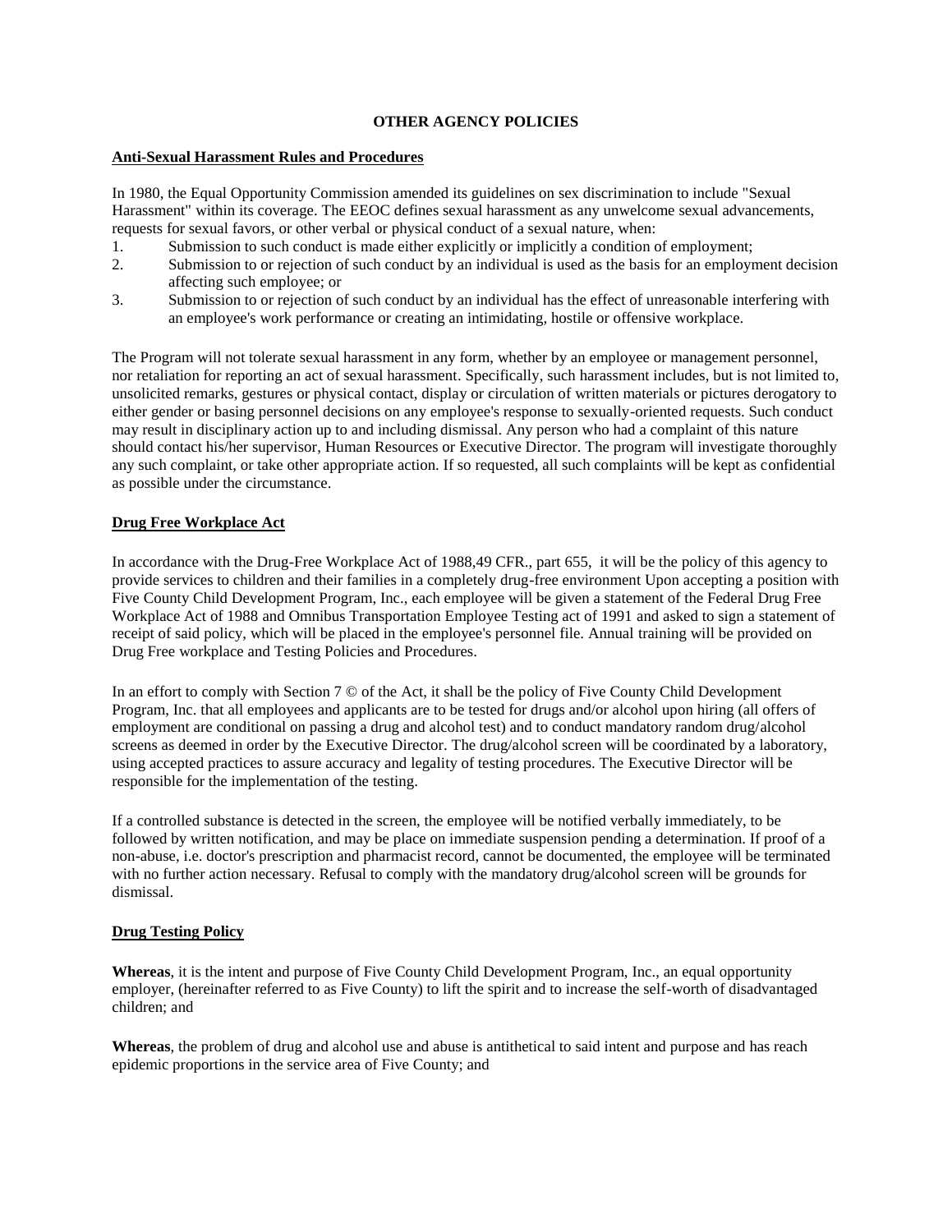**Whereas,** it is in the best interest and for the safety, well-being, and education of the children for whom Five County is responsible that they not be exposed to alcohol or illegal drugs or the consequences there of while under the direction of Five County; and

**Whereas**, to show its support for the implementation of a drug policy by Five County as hereafter set forth, the Board of Directors of Five County does hereby voluntarily make itself subject to the policies and procedures of this Drug Testing Policy;

**Be it hereby resolved and ordered** by the Board of Directors of Five County Child Development Program, Inc., and equal opportunity employer, that the following Program, Inc., and equal opportunity employer, that the following drug abuse and drug testing policy hereby adopted and shall be in effect form and after January 7, 1991,to-wit:

**Employees affected**: An employee who is in daily contact with the students of Five County Child Development Program, Inc., and who, uses, possesses, or is under the influence, of any type of alcohol or illegal, drugs on or upon, the property, of Five County who uses a 1egal drug in an illegal manner thereon will be terminated with no further action necessary. (Employees deemed to be in daily direct contact with students shall include, but not ,limited to, those occupying the following positions; teachers, assistant teachers, cooks, custodians, bus drivers, public transit drivers, aides, disability aides and bus aides).

**Illegal Drugs Defined**: Illegal drugs shall be defined as those drugs which are declared to be illegal by any provision or statute of the 1972 Mississippi Code Annotated, as amended, or the United States Code, as amended, and include, but are not limited to marijuana, cocaine, and their derivatives.

**Random Drug Testing**: Effective January 7, 1991, all employees who occupy' the position as identified in Paragraph 1 hereinabove and who are in daily direct contact with students of Five County shall be subject to random drug/alcohol testing as a condition and requirement of their employment. Said drug/alcohol testing shall be provided through an independent state certified drug testing facility and shall include tests for drug and alcohol usage. All costs of such testing shall be borne by Five County.

The method of determining subjects for drug/alcohol, testing shall be by a blind system using mathematical random chance whereby all employees subject to drug/alcohol testing will have the same possibility of being randomly chosen as a test subject. Said method shall not be skewed or otherwise manipulated in any manner or for any reason so as to defeat the randomness requirement herein.

**Penalty**: Any employee of Five County who tests positive for use of illegal drugs or alcohol shall have his/her employment immediately terminated with no further action necessary.

Any employee of Five County who refuses to submit to drug/alcohol testing as set forth hereinabove shall have his employment immediately terminated with no further action necessary.

So ordered on this, the 3<sup>rd</sup> day of December 1990.

#### **Aids Policy For Employees and/or Applicants for Employment**

The best medical evidence available shows that the acquired Immune Deficiency Syndrome (AIDS) and the Human Immunodeficiency Virus (HIV) may not be transmitted through casual contact. According to the Surgeon General of the United States:

• You cannot get AIDS from casual social contact; casual social contact such as shaking hands, hugging, social kissing, crying, coughing or sneezing will not transmit .the AIDS virus. Nor has AIDS been contracted from swimming in pools or bathing in hot tubs or from eating in restaurants (even if a restaurant worker has AIDS or carries the AIDS virus). AIDS is not contracted from sharing bed linens, towels, and cups, straws, dishes or any other eating utensils. You cannot get AIDS from toilets, doorknobs, telephones, office machinery or household furniture.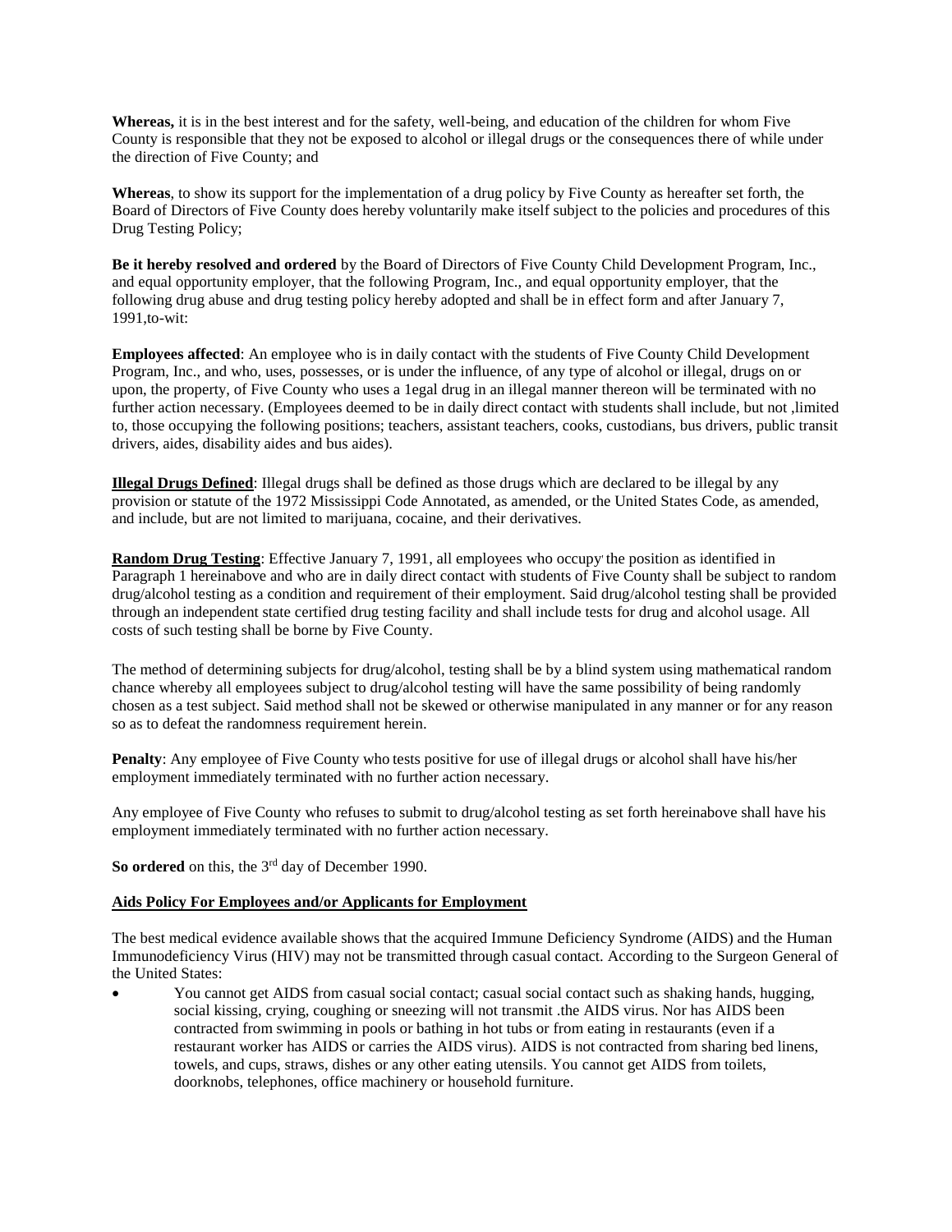It therefore continues to the policy of the program to provide equal employment opportunities to those individuals who have or have been exposed to AIDS or the HIV virus. In keeping with this policy, the program is committed to the health and safety of all its employees.

 It is the program's sincere desire that all employees who have or have been exposed to AIDS will be able to continue to work. The program will make reasonable accommodations to help those individuals with AIDS and those who are HIV positive to continue in employment.

 The program will treat those employees who have or have been exposed to AIDS in the same manner as employees with other life-threatening illnesses in regard to program-provided benefits. If anyone should have questions about this policy or the program provided benefits, he/she should contact the Executive Director.

Any information concerning an individual's diagnosis of or exposure to AIDS will be strictly confidential.

 In addition, it is the policy of the program that all employees are allowed to work in a dignified, professional and peaceful' work environment. Therefore, no employee shall engage in the harassment of any other employee on the basis of AIDS or the exposure to AIDS. Any employee violating this rule may be subject to corrective action, up to and including discharge.

For more information about AIDS or the HIV virus, please contact the local chapter of the Red Cross.

#### **Smoke Free Workplace Policy and Procedure**

**Program Instruction**: As per the Program Instruction #ACYF-PI-HS-95-04 ("Establishing a Smoke-Free Environment in Head Start Programs"), all Head Start grantees and delegate agencies are required to create smokefree environments and to eliminate exposure to tobacco smoke by children, staff and parents in the Head Start Program.

**Policy**: Due to the acknowledged hazards, both to adult nonsmokers and especially to young children arising from exposure to environmental tobacco smoke, it shall be the policy of the Five County Child Development Program, Inc. to provide a smoke-free environment for staff, children and participants. This policy covers the smoking of any tobacco product, the use of smokeless tobacco and applies to both employees and non-employee participants of the Five County Child Development Program, Inc.

Five County Child Development Program, Inc. will serve as an example to other child care and community agencies. Five County Child Development Program, Inc. staff and volunteers will serve as role models by not smoking or using smokeless tobacco in the presence of children, parents, and participants. Therefore;

- 1. There will be no smoking or use of smokeless tobacco on the premises utilized by the Five County Child Development Program, Inc., inside or outside, at any time.
- 2. There will be no smoking or use of smokeless tobacco in any of the Five County Child Development Program, Inc.' s vehicles at any time. There will be no tobacco use in personal vehicles when transporting persons on Five County authorized business.
- 3. There will be no smoking or use of smokeless tobacco by staff or volunteers when children are present. This includes both indoor and outdoor activities. Field trips, walks, and other off-site activities will be smoke-free to the fullest extent possible. There will be no smoking or use of smokeless tobacco by staff or volunteers during off-site activities. Because of the need to maintain a high staff/child ration during field trips, staff or volunteers will not leave the children for the purpose of a smoking break.
- 4. Staff, parents and participants will not smoke or use smokeless tobacco during on-site conferences. Staff will not smoke or use smokeless tobacco and will request that parents not smoke during home visits. Parents will be informed of the smoke free request prior to the home visits.
- 5. The Five County Child Development Program, Inc.' s Smoke-Free Policy shall apply to all off-site activities and functions.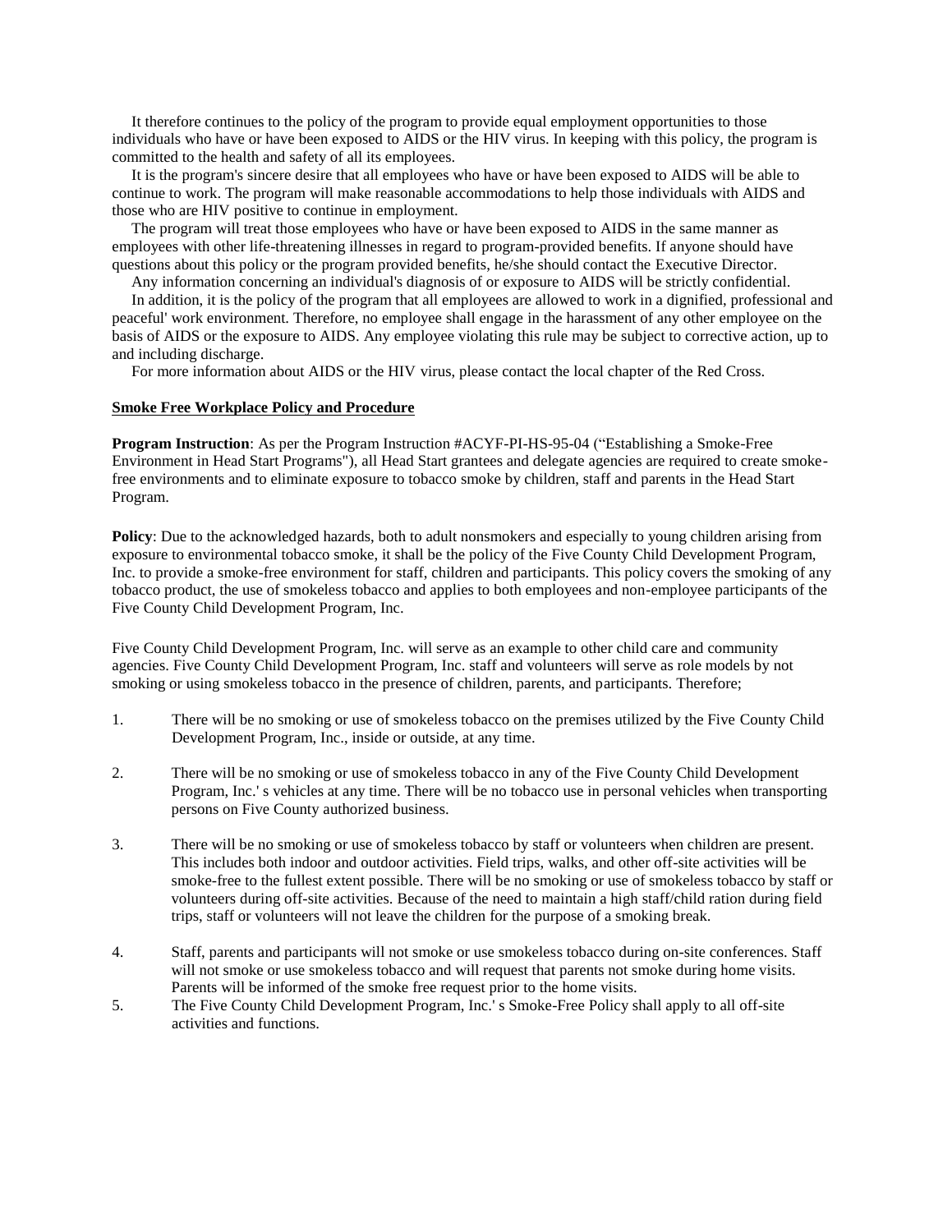Procedures: The following procedures will be utilized to implement the Smoke Free Policy:

- 1. Staff will be informed of this policy through signs posted in Five County's facilities and vehicles, the Personnel Policies and Procedures and orientation and training provided by Administration and their supervisors.
- 2. Volunteers and parents, and participants will be informed through the following methods;
- The policy will be stated in the Parent Handbook
- Signs will be posted in Agency facilities and vehicles
- Signs will be posted on Parent Bulletin Boards at times throughout the year.
- Announcements will be made during parent orientation, center committee meetings, and Policy Council training.
- Explanations of the policy will be attached to field trip and home visit notifications
- Other communication mechanisms deemed appropriate by the Executive Director.
- 3. The Five County Child Development Program, Inc. will assist staffs who wish to quit smoking by facilitating access to recommended smoking cessation programs and materials.

Any violation of this policy will result in one (1) month suspension, without pay, for the first violation, two (2) months' suspension without pay, for the second violation and immediate termination for the third violation of this policy.

#### **Transportation Policies**

- 1. Anyone driving a bus/van while transporting children must meet requirements as set forth by the State of Mississippi Department of safety, Motor Vehicles Division and agency policies.
- 2. The driver of a van/bus, while transporting children, must be accompanied by another adult whose duty it sha1l be to help children on and off the vehicle, escort them across the street or road and maintain 'order and assure all safety procedures are followed on the vehicle.
- 3. The number of persons on a van/bus should not exceed the maximum of which it is designed.
- 4. Drivers are cautioned to follow safety rules and regulations at all times and to obey all traffic laws.
- 5. Drivers are to avoid backing on to a public road if at all possible.
- 6. The Head Teacher/Center Director in each center is responsible for assuring that vehicles are properly services and cleaned and must submit all monthly bills for the cost of maintenance and operation.
- 7. Vans/buses may be used to transport Head Start staff, parents and volunteers to meetings.
- 8. State law governing school buses will apply to vans/buses operated by Head Start.
- 9. Drivers must report' all accidents immediately to the Head Teacher/Center Director regardless of the damage or bodily injury.
- 10. It is mandatory that all bus drivers, teachers and assistant teachers in counties where bus transportation is provided have a Mississippi CDL.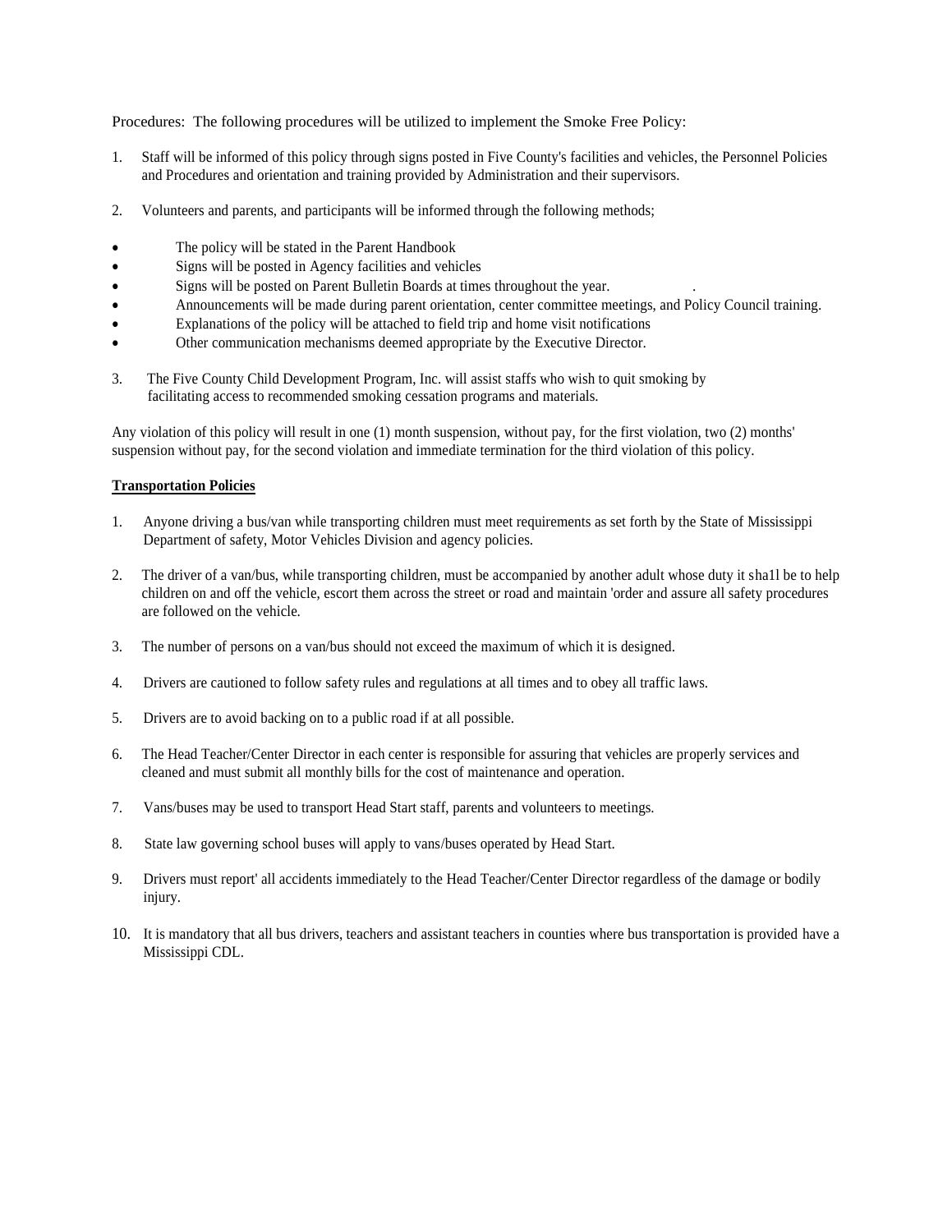- 11. Request for the use of van/buses by staff of the centers must be processed by the Transportation Director.
- 12. Unauthorized use of the vans/buses is prohibited and any use other than for Head Start Program purposes is prohibited.
- 13. A vehicle control sheet must be submitted to the central office each month.
- 14. Vehicle maintenance schedules and bus attendance logs must be kept on the bus. Center bus/van drivers, on a monthly basis, submit bus attendance logs.
- 15. Smoking is prohibited on buses/vans at all times.
- 16. Head Teachers/Center Directors are responsible for bus/van drivers and monitors schedules, with a copy sent to the Transportation Director.
- 17. Before operating a vehicle, bus/van drivers must submit a copy of their commercial drivers' license to the Central Office.
- 18. Bus/van Drivers are required to attend CDL training and all other Head Start transportation trainings/workshops.

An employee who knowingly violates the above stated provisions shall immediately be placed on probation for a specific period of time by the Executive Director. If there should be a second infraction of this type, the supervisor will immediately recommend dismissal of the employee to the Director.

At no time will a bus driver transport a child without a monitor. If a monitor is not available, the driver will immediately report this to the center supervisor, record this fact on the bus/van attendance log, and the supervisor or office staff will inform parents that the bus will be late or that children will not be transported on that day because there is no bus/van monitor.

If at all possible, regularly assigned drivers and/or monitors should notify the center supervisor a day in advance of when they will be absent In case of an emergency, these employees are responsible for calling the Center Director/Head Teacher as early in the workday as possible. Staff who are unavailable to drive or ride as monitors and do not notify the Center Director/Head Teacher will be considered to be derelict in their duties and will be disciplined accordingly to the agency's policies and procedures handbook.

# **Center Based Option**

The Head Start Program serves families with the Center-Based Option. The Center Based Option serves approximately twenty children in each classroom five days a week.

#### 1. Hours of Operation

All centers should be open for operation by 7:30 a.m. - 3:30 p.m., unless other wise designated by the Executive Director. Some children may remain in the center until 3:30 p.m. These children arriving early and staying late must be picked up and delivered, agency transportation will not be provided. Children enrolled in Head Start during the regular hours of 8:15 a.m. to 2:45 p.m. will be provided transportation to and from the facilities. Assigned staff should arrive at center at least 10 minutes before the first child is scheduled to arrive. Assigned staff must remain in the center until the last child is picked up.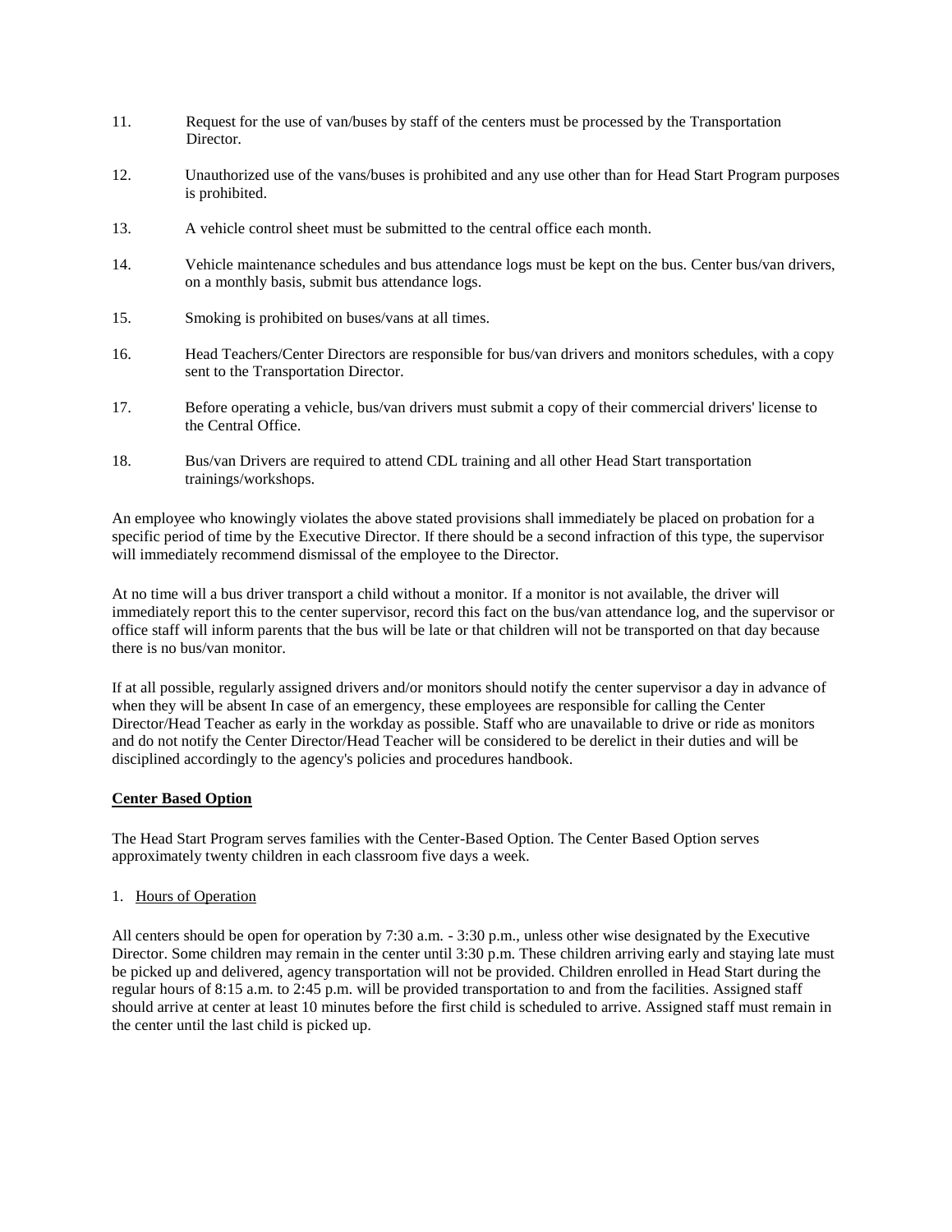#### 2. Closing of center

A center that plans to close due to special events, home visits, etc. must receive prior approval from their supervisor. Parents should be notified of any center closing at least two days and preferably one week prior to the closing, except for closing due to bad weather and/or emergencies.

## 3. Staff Regulations

- Smoking is prohibited in the centers at all times.
- Use of physical punishment and/or total isolation is not consistent with the Head Start Performance Standards and will not be tolerated. Such action is grounds for dismissal of an employee.
- Tardiness -consistent attendance and punctuality are considered imperative ingredients in the agency's business operation, and therefore an integral part of each employee's performance standards based on objective measurements. Poor, uncertain or irregular attendance produces disruptive results for the agency's operations, lowers overall productivity and continuity of work, and often is burdensome to other employees.

 Employees are expected to and required to report to their designated work location at the prescribed time and manner in which work activity' is to commence. Tardiness, unexcused absence, or failure to report as required may result in disciplinary action. In the event an employee cannot report to work as scheduled, the employee must so notify supervisory personnel at least one hour prior to scheduled reporting time or be prepared to provide evidence of extenuating circumstances. In all cases of an employee's absence or tardiness, the employee shall provide supervisory personnel with a truthful reason for the absence and, if applicable, the probable duration of absence. If circumstance render the absence duration speculative or unknown, the absent employee will be required to call supervisory personnel daily to report the status of the absence.

 Excessive absenteeism, regardless of reason(s), that render an employee insufficiently available for work will be evaluated on a case-by-case basis to determine the merits of correctional retention or termination.

- Reporting Attendance: The Head Teacher or Center Director will be responsible for reporting the attendance of the staff to the Education/Early Childhood Development Director and seeing that all center personnel clock in accurate time and attendance reports. Each teacher is responsible for keeping a monthly attendance log on enrolled children.
- Dress Code: Staff should always wear neat and comfortable clothing while working. Staff must practice good personal hygiene at all times. It should be remembered that staff are representatives of the Head Start program, and are expected to dress and act accordingly at all times (see agency dress code).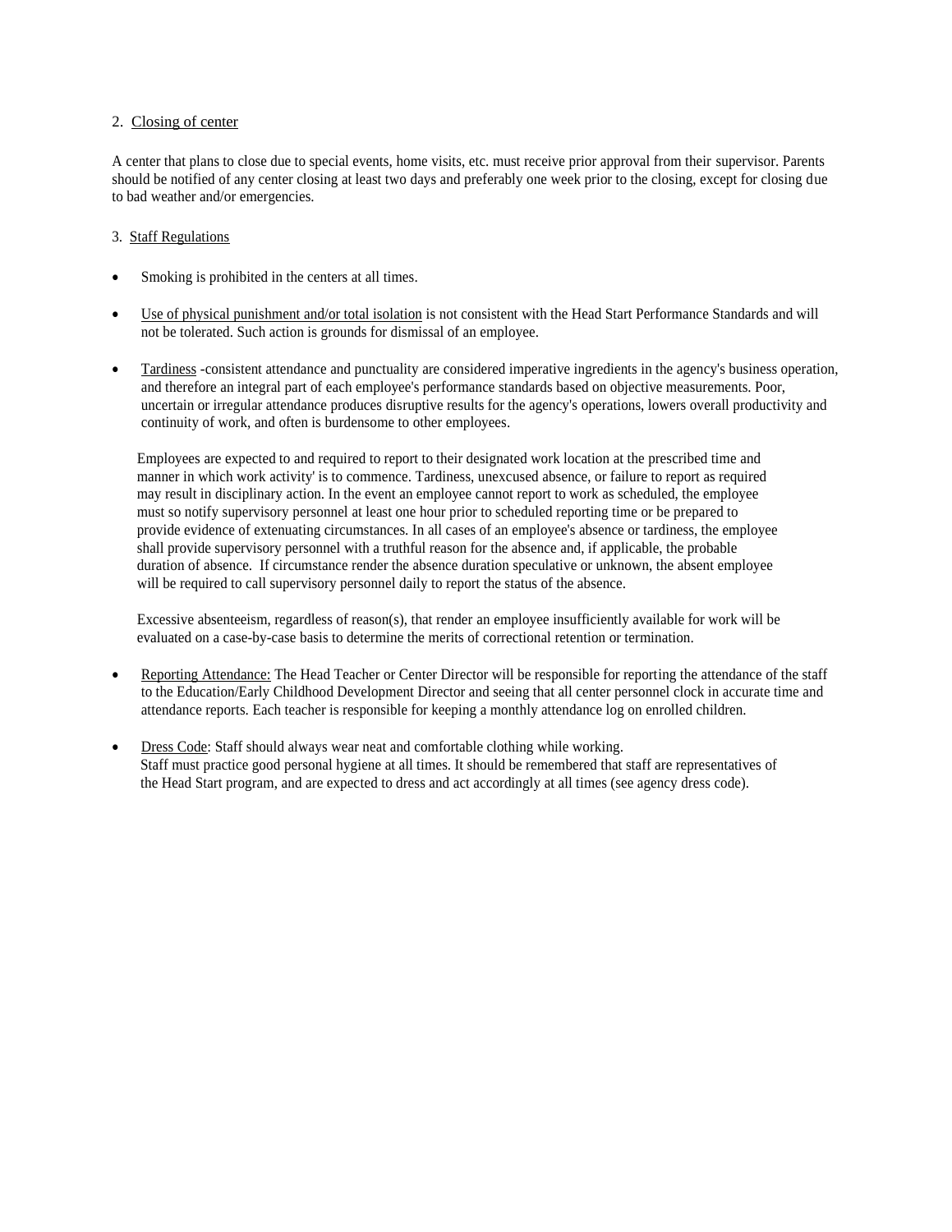# **CHILD ABUSE AND NEGLECT POLICY**

Five County provides child development services to preschool children from low-income families. The agency recognizes its responsibilities to the Head Start children and families served by the agency. The agency is required to cooperate with child protective agencies to identify and report known and suspected abuse and neglect in accordance with state laws, to designate a staff person to handle duties related to abuse and neglect and to provide orientation and training to parents and staff on identification and reporting of abuse and neglect. To assure that these requirements are met Five County has established the following policies and procedures related to Child Abuse and Neglect.

# USE OF CORPORAL PUNISHMENT AND ISOLATION

In accordance ACYF issuance HS 4.02, the utilization of corporal punishment and total isolation of the child is not consistent with Head Start objectives and cannot be tolerated in Five County Child Development Program. Corporal punishment is defined as the use of physical force as discipline measures. This includes, but is not limited to spanking, slapping, pulling of hair, withholding of food, basic needs or participation in special events, name-calling, ridicule, or any form of demeaning, harsh or frightening treatment is strictly forbidden. Isolation in which the child is left totally unattended is unacceptable. Isolation includes, but is not restricted to confining the child to a small area, retaining the child in the classroom when other children go out to play or restricting the child from lunch with his/her classmates. If it is necessary to isolate a child from a group, adult supervision will be maintained and the isolation period will be minimal. Performance standards prohibit the use of meals as punishment, thus isolation at mealtime is forbidden. A more detailed explanation of the agency's procedures is included in the agency's Child Abuse Plan.

Any staff member utilizing corporal punishment and/or total isolation of children will result in immediate termination of employment.

#### ALLEGATION/SUSPECT OF CHILD ABUSE AND/OR NEGLECT BY EMPLOYEES

It is imperative that the agency adhere to all "Child Safety" measures and guidelines to assure that each child receives the best care and educational support possible in a safe and quality learning environment. Thus, the agency cannot tolerate abuse or maltreatment of children at any level of care. Our Child Abuse Plan gives a partial listing of child abuse and neglect categories that must be reported, in accordance with federal and state laws. All Head Start employees are required to report child abuse and/or neglect, no matter whether the abuse occurred on or away from the Head Start premises, to the 1-800-222-8000 hot line, in accordance with the agency's Child Abuse Plan.

To assure child safety while in our care it is a requirement of the agency that two staff persons must be together with the children at all times, this is particularly inclusive of bathroom breaks. There must never be a situation where there is only one teacher or other staff person alone with a child at anytime. If the classroom teacher or assistant must be out of the classroom for any reason arrangements must be made for staff support of another person. Violation of this policy will result in personnel actions being taken. For the first offense written reprimand will be given; second offense the employee(s) will be suspended for two (2) weeks; third offense the employee(s) will be terminated from employment with the agency. All staff must be involved in securing the safety of all children served by the agency.

Any staff suspected of child abuse and/or neglect, including corporal punishment and isolation, in any form will be immediately removed from agency premises until such time as an investigation has been completed. The Executive Director will place the staff member on administrative leave, with pay, pending the investigation. If the employee is found guilty their employment with the agency will be terminated. If the employee is found not guilty he/she will be allowed to return to their position. All allegations/ suspects of child abuse and neglect will be placed in the employee's personnel file.

Accusations of child abuse or neglect, including corporal punishment and isolation, against a Head Start employee by a parent, staff, volunteer, etc. should be immediately reported to the Child Abuse Hotline at 1-800-222-8000 and then to the Family/Community Partnership Director or Executive Director. No investigation of the allegation should be initiated unless approved by the Executive Director. The agency must report each allegation to the Child Abuse Hotline, Licensure Agency and the Regional Office. One or more of these agencies may handle or become involved in the investigation if warranted and may also pursue legal actions against the employee(s) involved in the allegation.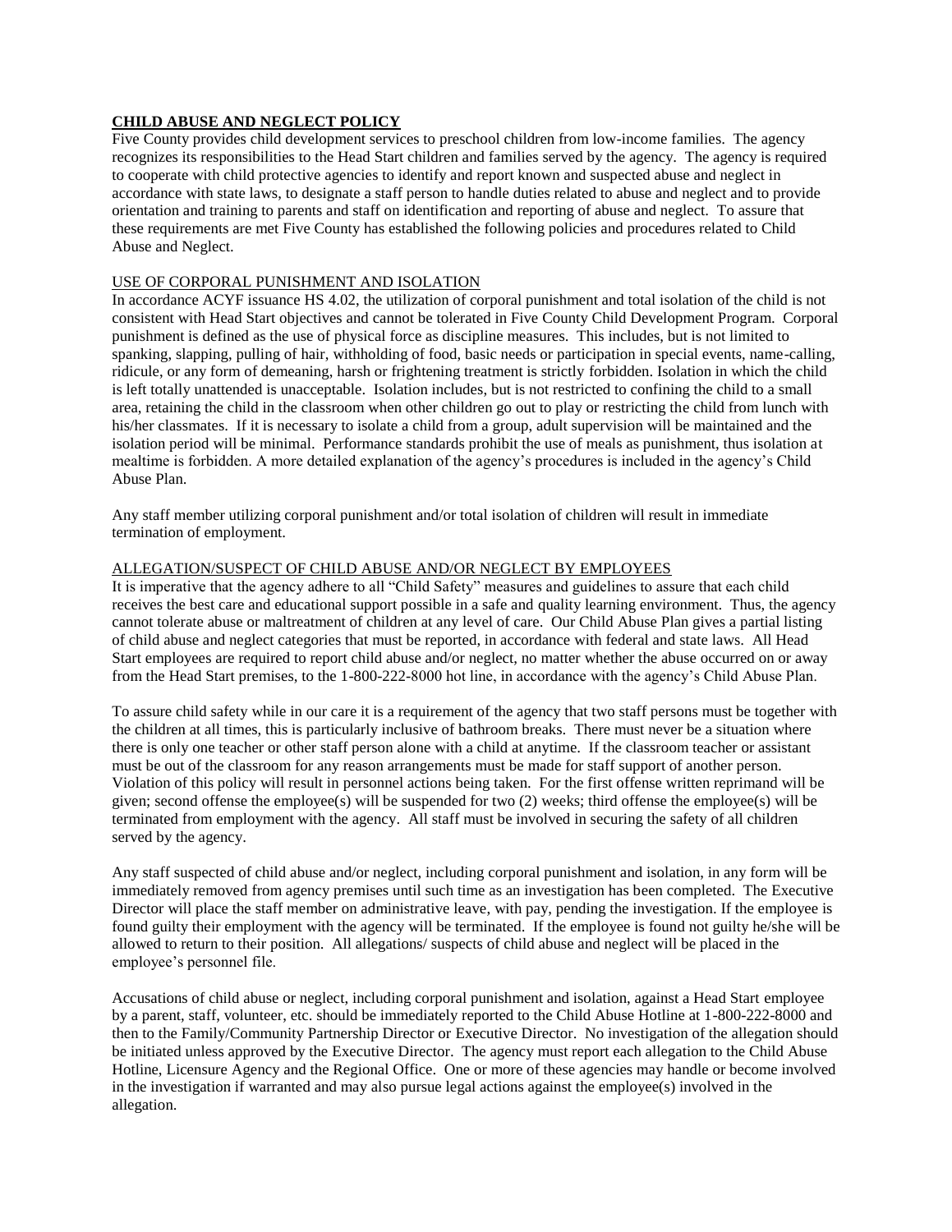Agency Procedures for Reporting Suspected Child Abuse must be followed in accordance with the agency's Child Abuse Plan. Any employee of the agency that fails to follow these reporting guidelines will be terminated from employment with the agency immediately.

#### **CELL PHONE POLICY**

#### **PURPOSE**

The use of personal cell phones while at work may present a hazard or distraction to the user, children, other staff, and families. This policy is meant to ensure that cell phone use while at work is both safe and does not disrupt center/agency operations. Unless otherwise authorized, employees may only use personal cell phones for an emergency

#### **CENTER LEVEL**

Five County Child Development Program, Inc.'s classrooms and activity areas are designated Cell Phone Free Areas. It is important that children receive the full attention of teachers, parents and other staff while attending the Head Start centers to assure that they receive quality services, proper supervision and are in a safe environment. Staff will keep personal cell phones turned off or sounds off and put in separate areas (purse, backpacks, etc., not on your person) while in the classrooms or on the playground with children. Personal text messaging or listening to phone messages or phone calls is not permitted (even during nap time) while on duty with the children. Teacher may bring cell phone for emergency and safety use only while on field trips, nature walks, bus routes and evacuation drills. Center Supervisors and Head Teachers may carry their cell phone in the classroom with the sound off at their professional discretion; however, the use of cell phones may not interfere with the day-to-day supervision and interaction with children and families. Classroom staff must either wait until their break or make sure the classroom is covered before stepping out of the classroom to answer a call or text message. Exceptions will be made in cases of personal emergencies only as permitted by the Center Director, Education Director or Executive Director.

## **DRIVING**

Employees must adhere to all federal, state and local rules and regulations regarding the use of cell phones while driving. Accordingly, employees must not use cell phones if such conduct is prohibited by law, regulations or other ordinance. If you are not sure whether the use of a cell phone while driving is prohibited in a particular area, please check with the Transportation Director.

Employees should not use hand held cell phones for business purposes while driving. Should an employee need to make a business call while driving, he should locate a lawfully designated area to park and make the call or use a hand-free speaker device such as speaker phone or earpiece.

#### **USE OF PERSONAL CELL PHONE FOR AGENCY BUSINESS**

An employee must obtain prior approval from the Executive Director to be reimbursed for the use of their personal cell phone for necessary agency business calls. If approval is received from the Executive Director, reimbursement may be requested, excluding call plan charges, equipment charges, taxes, surcharges and regulatory fees. Employee must identify the approved business expenses on the detailed cell phone bill and submit the original bill with the request for reimbursement. The employee will be reimbursed for approved costs related to each business call either by applying a "per minute cost" if the call is within plan minutes or by actual charges if the call occurs in excess of the plan minutes. The "Per minute cost" will be calculated by dividing the monthly calling plan charges by the minutes allowed. Multiplying the cost-per-minute times the business minutes used on the personal cell phone determined the total owed the employee. Employees who were offered and refused agency cell phones will not be reimbursed for any calls made on their personal cell phones.

#### **AGENCY ISSUED CELL PHONES**

Employees issued agency cell phones must be approved by the Executive Director. Agency cell phones are provided for necessary, official agency business purposes only. Only one cell phone will be approved for each qualified employee. The Finance Department will coordinate repair, purchase of accessories/new equipment and plan changes with the Executive Director and Transportation Director. Employees will be responsible for the safekeeping, care and custody of the cell phone assigned to them. Cell phones are Five County property and are to